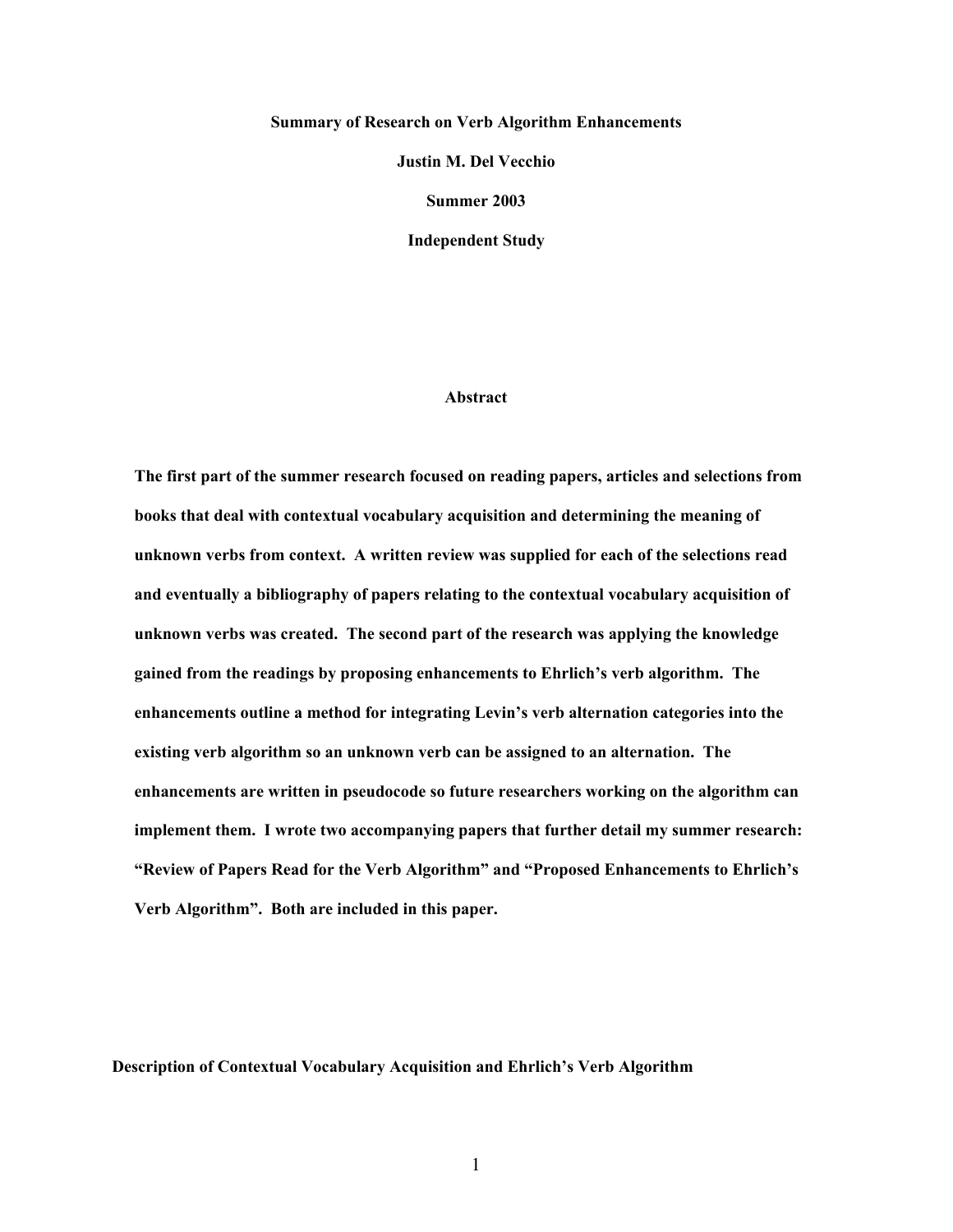Consider a passage that contains a word unknown to the reader. When the reader is confronted with the word she might use the context it is presented in and her personal background knowledge to create a definition for the unknown word. In doing so the reader engages in contextual vocabulary acquisition (CVA) to generate a definition for the word that may not be an exact dictionary definition and is open to further refinement when future instances of the word are encountered. Sternberg (1987) showed that readers who were given explicit instructions to figure out the meaning of words from context did better at defining new words than those who used no process at all or relied on word memorization. An analytical process for defining words based on context has been modeled on a computational level using the Cognitive Agent of the SNePS System-an Intelligent Entity (Cassie) and the noun/verb algorithm created by Ehrlich (1995). The model calls for Cassie to mimic the mind of the reader. She has Semantic Network Processing System (SNePS) representations of the passage as well as background information that the reader would be expected to have and use to arrive at deductions. Ehrlich's noun/verb algorithm, a combination of LISP and the SNePS User Language (SNePSUL), is run on the SNePS representations and yields a definition for the unknown word that is accurate based on the input information.

The primary focus of the CVA research is to have Cassie's mind mimic the mind of a human when asked the meaning of a word from a piece of text she has just read. Her mind contains two related entities after reading a piece of text: First, the text passage itself and second, a ``toy'' knowledge base that is a series of antecedent knowledge related to the text being read (Rapaport & Kibby, 2000: 7). Ehrlich's verb algorithm serves as Cassie's reasoning mechanism, allowing her to examine the contents of her mind with respect to the word that is to be defined. It is a set of steps that analyzes the passage and background knowledge representations, searching for clues in order to create a definition of a word from context. Using her knowledge base, representations of a text passage and Ehrlich's verb algorithm, Cassie can hypothesize the definition of a verb in a fashion similar to a human using a set of predefined steps. The definition created by the verb algorithm is not static, changing each time Cassie is updated with additional text passages or background knowledge that make reference to the verb to be defined.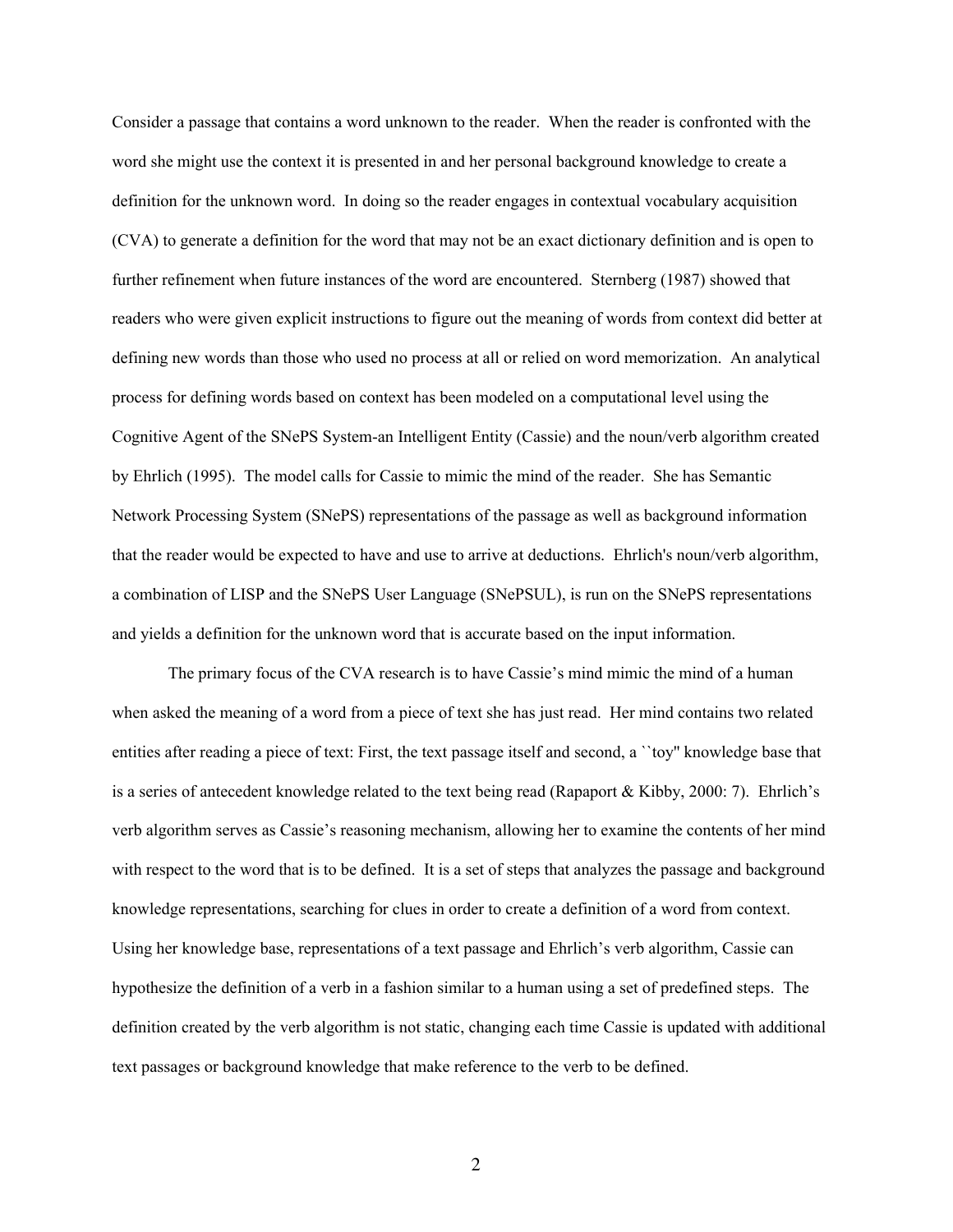#### **My Role in the CVA Project**

My role in the project is to research Ehrlich's verb algorithm, both defining its existing behavior and making recommendations with respect to possible enhancements. During the spring of 2002, I researched and documented the current implementation of Ehrlich's verb algorithm. During the summer of 2002, I made attempts at revising the verb algorithm by addressing issues I had discovered that spring. Written summaries for both efforts can be found at: http://www.cse.buffalo.edu/~rapaport/CVA/cvapapers.html. Summer research for 2003 began in early May when I met with Dr. Rapaport. At that time, he proposed I continue my work on the verb algorithm but with a different approach. There were to be two parts to my research, one, where I researched papers relating to CVA and another where I wrote pseudocode enhancements for the verb algorithm.

In part one, I was to accumulate as many papers, articles and book selections relating to the CVA of unknown verbs as possible. The listing would serve as a comprehensive bibliography on the topic. I would also write a summary for each, including in the summary suggestions for enhancements to the existing algorithm, proposals for entire new modules for the algorithm or comments on topics of general interest contained in the reading selection. I would begin by reading papers and journal articles dealing with Schank's theory of conceptual dependency. Conceptual dependency is of interest to the CVA of unknown verbs because the primitives provided by Schank mainly focused on actions (Lytinen 1992: 62).

In part two, I was to apply the knowledge I had gained from part one by proposing a set of enhancements to the verb algorithm. The enhancements would be written in pseudocode and not directly incorporated into to the verb algorithm. This would allow Dr. Rapaport to comment on the proposed changes as well as make it easier in the future for researchers either than myself to implement them.

#### **What Was Accomplished**

Over the course of the summer I read twelve selections dealing with topics either directly or indirectly related to the CVA of unknown verbs. A majority of the papers reviewed, ten, dealt with Schank's theory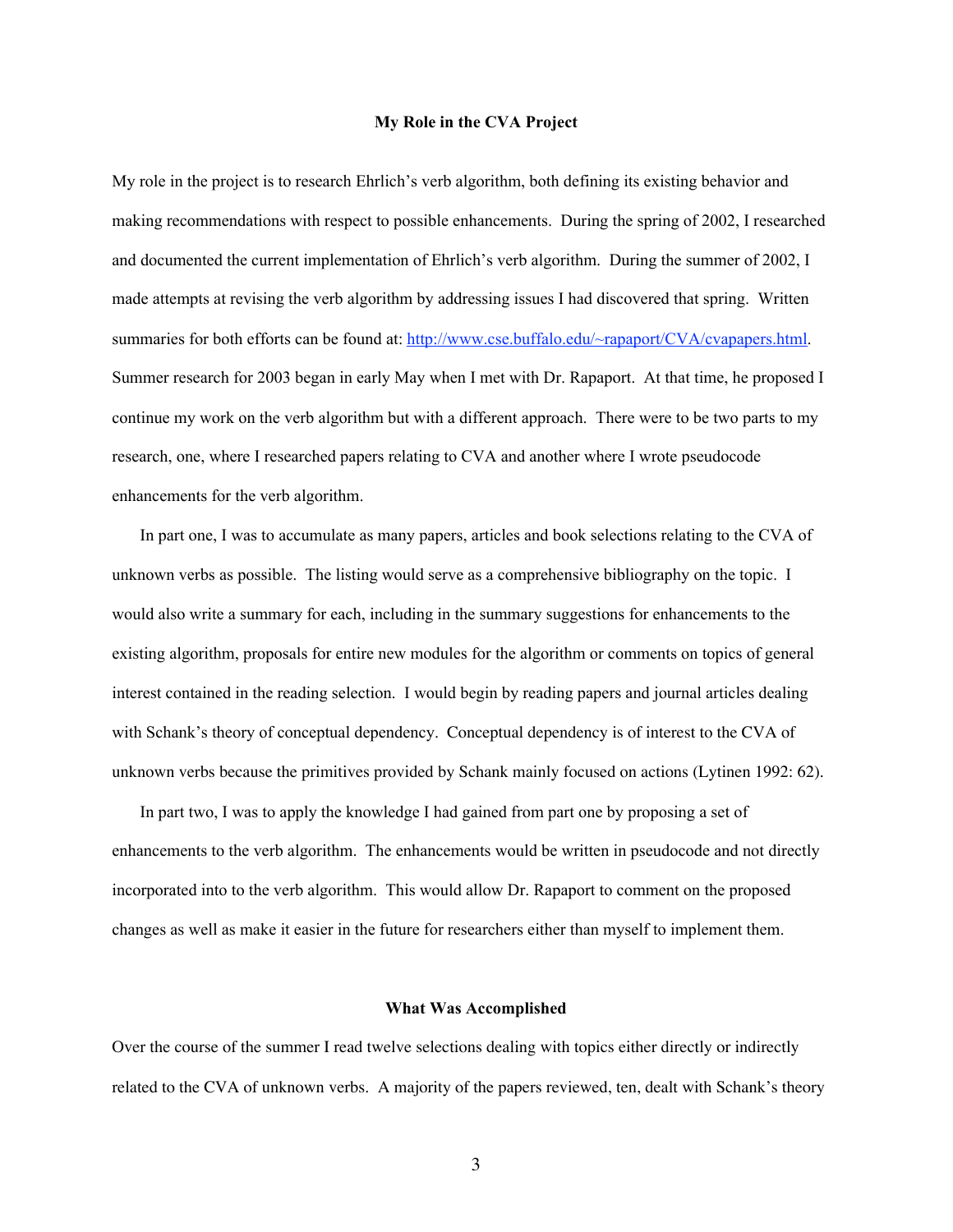of conceptual dependency. Schank proposes between ten and twelve categories for his conceptual primitives. I was looking for a way to place an unknown verb into one of these categories based on the syntactic and semantic characteristics of the sentence in which the verb occurred. The benefit of using conceptual dependency primitives to groups verbs is that in order to be a good primitive, it must support a cluster of reliable inferences, making the implicit explicit (Lytinen 1992: 53). If a sentence can be read and its verb placed in a conceptual dependency category, then a number of pre-defined inferences can be made about the functionality of the verb and the purpose of the noun participants. This is not quite as good as having an exact definition of the verb but gives insight into the nature and meaning of the verb, especially with respect to the sentence it is used in.

The difficulty with this line of research is that Schank did not envision the conceptual dependency categories (ACT categories) to be used with verbs whose meaning is unknown. His theory of conceptual dependency is predicated on the fact that the verb's meaning in known beforehand and placement into a conceptual dependency category is a triviality. In our case, all that is known is the other components of the sentence and not the part binding them together, the verb. Placement into a conceptual dependency category becomes more difficult when the verb is unknown.

The only set of syntactic clues provided by Schank for placing sentences into ACT categories is his concept of *conceptual cases*. Schank points to the importance of conceptual cases, stating "We use conceptual cases as the basic predictive mechanism available to the conceptual processor" (Schank 1972: 568). Each conceptual dependency category is supported by an underlying combination of conceptual cases, of which there are four. For a sentence to fit a conceptual dependency category, it must have a specific conceptual case supporting it and chosen from a set of pre-defined conceptual cases. It is, admittedly, a confusing topic and a complete description of Schank's conceptual cases can be found in the paper I wrote titled "Review of Papers Read for the Verb Algorithm". The verb algorithm would need to recognize when a syntactic construct reflects an underlying conceptual case and which ACT categories allow the conceptual case. Conceptual cases are the only formal syntactic and semantic evidence Schank provided for placing verbs into ACT categories without having to know the meaning of the verb.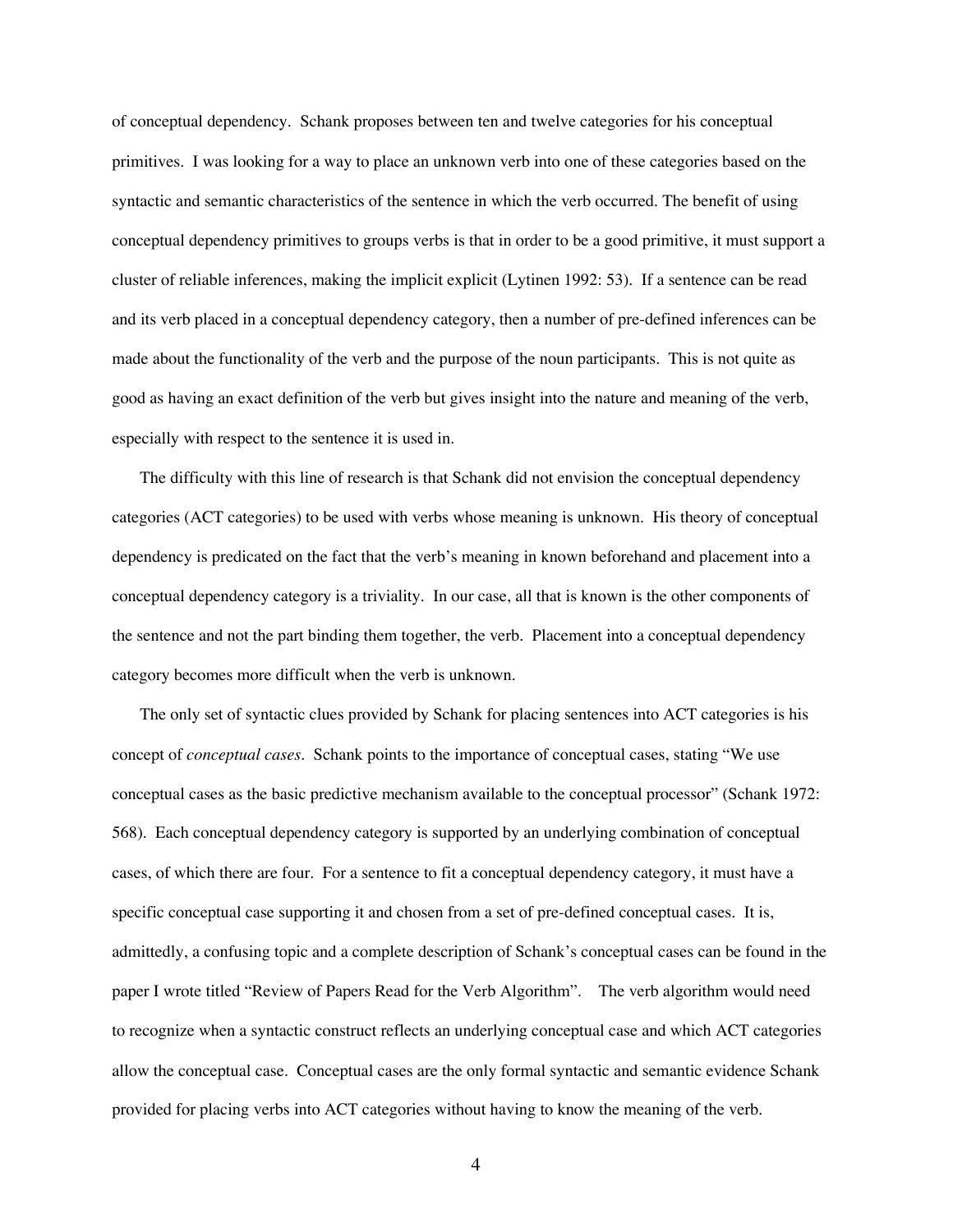It became evident that Schank did not provide enough syntactic or semantic clues to create an algorithm that would examine a sentence and place it into one of the ACT categories. I wondered if there existed research that categorized verbs into similar groups based only upon the syntax of sentences using the verb. I then remember my research from the summer of 2002 and a book I had read by Levin (1993) about English verb alternations and their classes. I re-examined the book and discovered that of the 82 verb alternations proposed by Levin, a large number categorized groups of verbs based upon the prepositions commonly used for the object and indirect object. This meant that for a sentence with an unknown verb, an examination of the prepositions used for the object and indirect object could identify the verb as being a member of a group of verbs consisting of, say, 25 members. Therefore, the prepositions could be viewed as a unique combination that classified an unknown verb as possibly belonging to a specific group of verbs.

As an example, consider the following two sentences that use the prepositions *with* and *against* and the verb *whack*:

*John whacked the stick against the fence.*

#### *John whacked the fence with the stick.*

The prepositions *against* and *with* can both occur as the precursor to the indirect object for only a handful of verbs. In this case there are 24 verbs that use both *against* and *with* for the indirect object. Levin calls this set of verbs the Alternating Hit Verbs. Levin also relies on an examination of the semantic content of sentences, in addition to syntactic content, for many alternations. For instance, an alternation might be predicated on the fact that it uses the preposition *to* for the indirect object and the object is a *physical object* and the indirect object has *animate qualities*.

The goal of my research was to take all the alternations and turn them into an algorithm that would take a sentence containing an unknown verb and determine which, if any, verb alternation it belonged to. If the sentence with the unknown verb contained a combination of prepositions, or possibly semantic information, attributable to a specific verb alternation, it would be linked to the alternation. The list of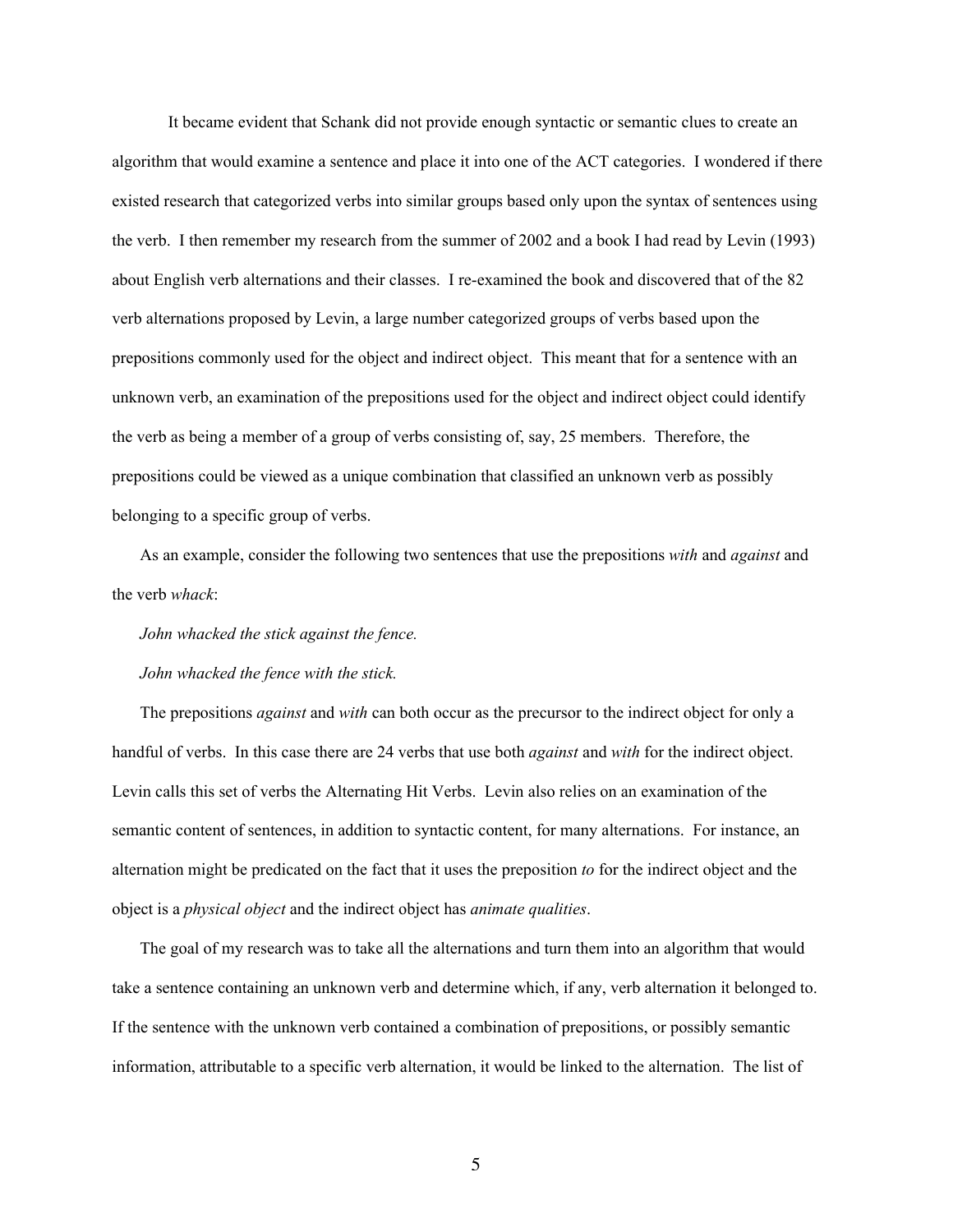verbs contained by the alternation might be similar to, or contain an identical match of, the one in question.

The pseudocode for the enhancements based on Levin's verb alternations generally work as follows: **If** someone wants to define a verb

**Then** find all example sentences that use this verb and cycle through each. For each sentence:

**If** the sentence uses a combination of prepositions and semantic content that matches the pattern of a particular verb alternation,

**Then** assign the verb to that verb alternation and store the alternation

**Return** all the possible verb alternations this verb may belong to

The algorithm described above is deceptively simple and there are topics still open to debate. In my paper "Proposed Enhancements to Ehrlich's Verb Algorithm", I address the following unanswered topics: 1. How prepositions should be represented in SNePS networks and 2. How the semantic information searched for by the pseudocode algorithm should be represented. Any researcher working with these enhancements in the future will need to address both issues.

I probably reviewed 30 of the 82 verb alternations and was able to turn 22 of them into a component of the pseudocode algorithm. The remaining eight alternations that were not in the pseudocode were either too broad or too narrow to be of any use. The pseudocode code enhancements are 11 pages in length and were derived from 27 sample verbs from 11 of Schank's ACT categories.

#### **Next Steps for the Immediate Future**

When I began translating Levin's verb alternations into pseudocode, I had two possible ways of going about the task. The first would have been to take the alternations in sequential order and translate them into pseudocode. The second would have been to take a set of sample verbs and translate only the alternations covered by those verbs into pseudocode. I choose the latter, using 27 sample verbs from 11 of Schank's ACT categories. There are a couple reasons this turned out to be a wise choice. First, I noticed that the verbs selected spanned across all Levin's verb alternations, providing me with a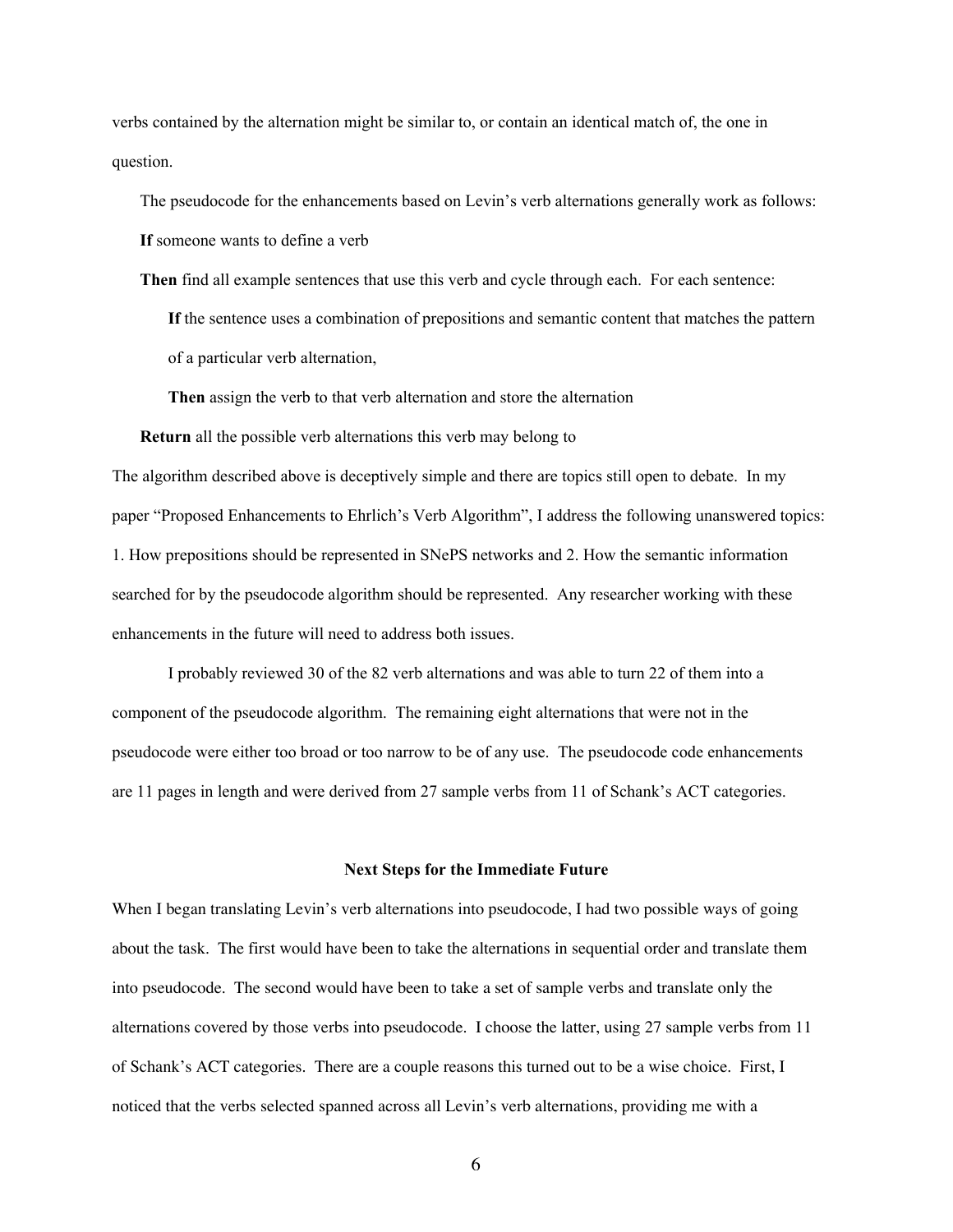comprehensive exposure to the verb alternations I doubt I would have gained had I translated them sequentially. Second, taking a sampling of many verbs allowed me to see that some verbs from different ACT categories shared almost identical verb alternations. This phenomenon will bear further investigation.

Future researchers will have to translate the remaining verb alternations into pseudocode. My advice would be to first review the alternations I have covered so far to get a feel for what to expect. After doing that, the researcher can choose to finish off the rest of the alternations by doing them either sequentially or by choosing another set of sample verbs and seeing how many verb alternations are covered. It might be wise to create another list of sample verbs based off Schank's ACT categories and proceed in that manner until all the verb alternations have been covered. A comprehensive list of the verb alternations that I have covered so far is in my paper "Proposed Enhancements to Ehrlich's Verb Algorithm".

Another topic of research is to determine is if it would be possible to refine a listing of verbs returned by a particular verb alternation based on the sentence the verb is used in. For example, the *Apart* Reciprocal Alternation - Alternating Verbs returns the following list of verbs:

Split Verbs: blow, break, cut, draw, hack, hew, kick, knock, pry, pull, push, rip, roll, saw, shove, slip, spit, tear, tug, yank

Would it be possible to return an even smaller subset of these verbs? Dr. Rapaport proposes that some sort of test be created to take the verbs and further divide them into separate ACT categories. I have given no consideration to what these tests might look like or how this mechanism would work. The goal is to be able to say something like "I know this is a PTRANS verb" as opposed to "I know this verb is either blow or break or cut or draw or hack or hew…"

Another immediate goal is to find a series of sample sentences to run the verb algorithm against. The sentences could be either made-up or from an actual source. I knew that one of the verbs for which representations have been created is *pry*, so I made certain to examine the verb alternations of pry and include them in the pseudocode enhancements. What I have not done is look at the representations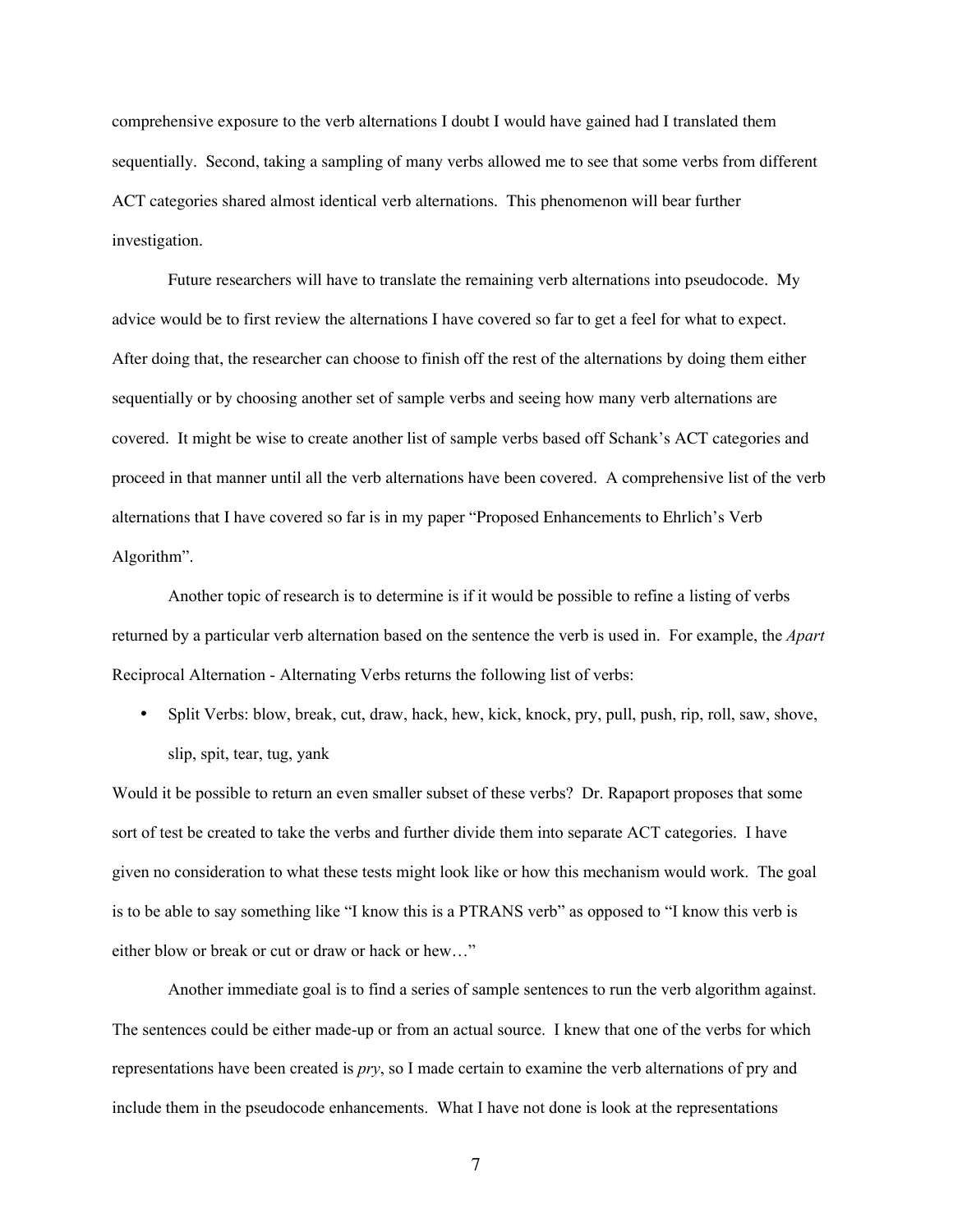created by Chris Becker in his paper "Contextual Vocabulary Acquisition: On a Representation of Everything but the Word `Pry'" located at

http://www.cse.buffalo.edu/~rapaport/CVA/Pry/cva\_spring2003.html. It would be worthwhile to read this paper and see if the representations proposed by Chris would yield any results if run against the proposed verb enhancements. With respect to finding sample sentences, I would concentrate my efforts on the verb *pry* and try and find additional sentences, some of which can be found in Chris' paper. Another approach might be to look at the alternations covered in the enhancements and find a few verb groups that return particularly hard verbs like *purloin*. Then, based on these difficult verbs, find example sentences that use them and verify what the pseudocode enhancements would return for each.

#### **Next Steps for the Far Future**

First, what case frame strategy do future researchers choose for incorporating prepositions into SNePS representations? My paper "Proposed Enhancement's to Ehrlich's Verb Algorithm" covers three different approaches for adding prepositions into representations, listing pros and cons for each. The over-arching question to be resolved is, 'If SNePS representations are to be universal in nature, is it appropriate to include information about prepositions that are language specific, in our case specific to English, in them?' If future researchers choose to include information about prepositions directly in the SNePS representations, then work on merging the verb alternation enhancements into the verb algorithm can begin immediately. If future researchers choose to include information about prepositions in the grammar, then the grammar will need to be written first and the verb algorithm enhancements later. Which approach is better is still a topic of debate.

The representation of semantic information needs to be addressed as some verb alternations rely on finding the existence of certain semantic representations in order to categorize a verb. For instance, objects that are *locations* or have *animate qualities* are referenced in numerous verb alternations and are actively searched for in the verb algorithm enhancements. This information needs to be represented in a systematic and predictable manner. Whoever is responsible for creating SNePS representations from text,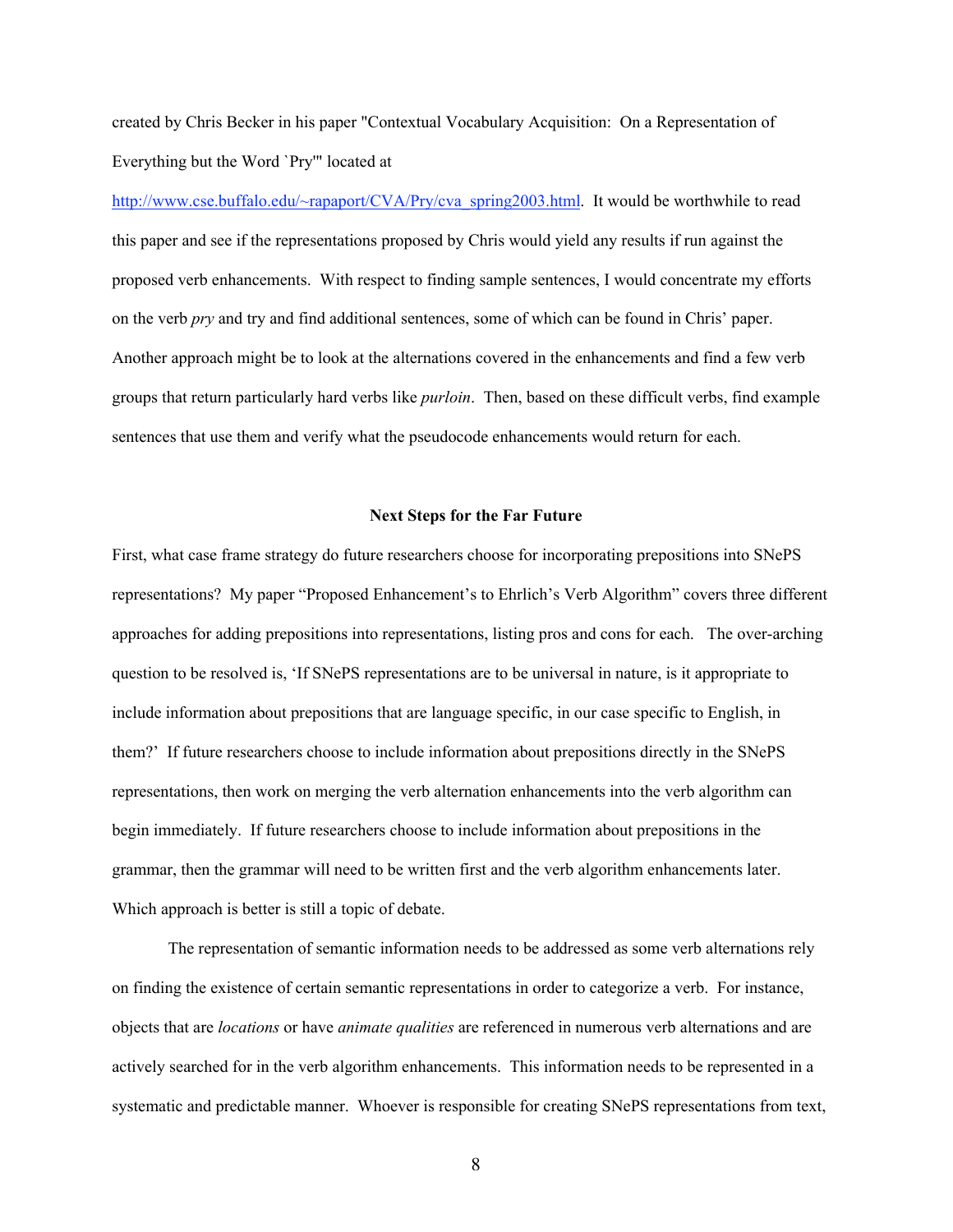an automated parser or knowledge engineer, needs to be aware that certain properties or characteristics should be represented in a specific manner so they are found by the verb algorithm enhancements. I have kept a list of all the semantic information actively searched for by the verb algorithm in my paper "Proposed Enhancements to Ehrlich's Verb Algorithm". Any time a new alternation is added to the verb algorithm and semantic content is part of its definition, this list will need to be consulted and possibly updated.

The third major task that needs to be done is to merge the verb algorithm enhancements with the existing verb algorithm. The functioning of the existing verb algorithm is summarized in my paper "A Computational Definition of 'Proliferate'" at http://www.cse.buffalo.edu/~rapaport/CVA/cvapapers.html. Future researchers should read the description located here for how the current verb algorithm functions and then analyze the algorithm's Lisp code for a thorough understanding. I do not believe it will be an overly difficult task to merge the two algorithms and the majority of the time will be spent on deciphering Lisp as well as manipulating it to get the desired results.

# **Conclusion**

The summer research for 2003 has been fruitful. I was able to examine Schank's theory of conceptual dependency and determine it is of value with respect to providing a definition for an unknown verb. If a verb can be placed into specific ACT categories, then a host of inferences can be made about the verb and the noun participants of the sentence. The difficulty with this approach is the lack of syntactic or semantic clues that would allow an unknown verb to be placed into a conceptual dependency category. I examined Levin's verb alternations to determine if these could provide the syntactic and semantic clues necessary for categorizing an unknown verb. This research yielded positive results and it quickly became evident that by examining the syntactic and semantic make-up of a sentence, the likelihood was good the verb in the sentence could be placed in one of Levin's verb alternations. The pseudocode details how this can be done algorithmically. The next step is to determine if the set of verbs returned by an alternation can be further refined and categorized into Schank's ACT categories.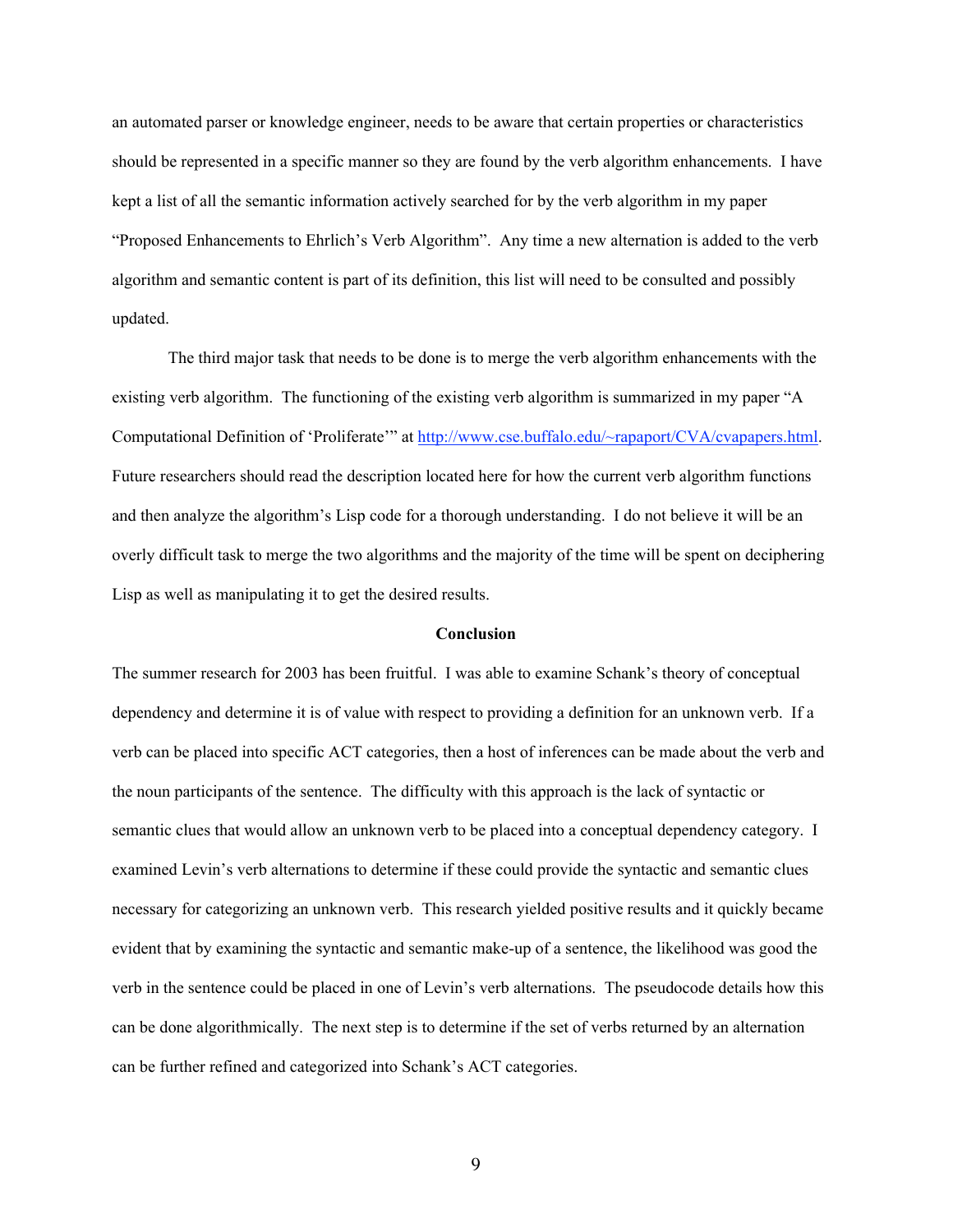#### **References**

- 1. Ehrlich, Karen A. (1995), *Automatic Vocabulary Expansion Through Narrative Context* (Buffalo: Department of Computer Science and Engineering of State University of New York): 74-80 and 96-108.
- 2. Levin, Beth (1993), *English Verb Classes and Alternations* (Chicago: The University of Chicago Press).
- 3. Lytinen, Steven L. (1992), "Conceptual Dependency and its Descendants", in Fritz Lehman (ed.), *Semantic Networks in Artificial Intelligence* (Oxford: Pergamon Press): 51-73.
- 4. Schank, Roger (1972), "Conceptual Dependency: A Theory of Natural Language Understanding", *Cognitive Psychology* (3)4: 552-631
- 5. Sternberg, Robert J. (1987), "Most Vocabulary is Learned from Context," in Margaret G. McKeown & Mary E. Curtis (eds.), *The Nature of Vocabulary Acquisition* (Hillsdale, NJ: Lawrence Erlbaum Associates): 89-105.
- 6. Rapaport, William J., & Kibby, Michael W. (2000), "Contextual Vocabulary Acquisition: Development of a Computational Theory and Educational Curriculum", NSF grant proposal.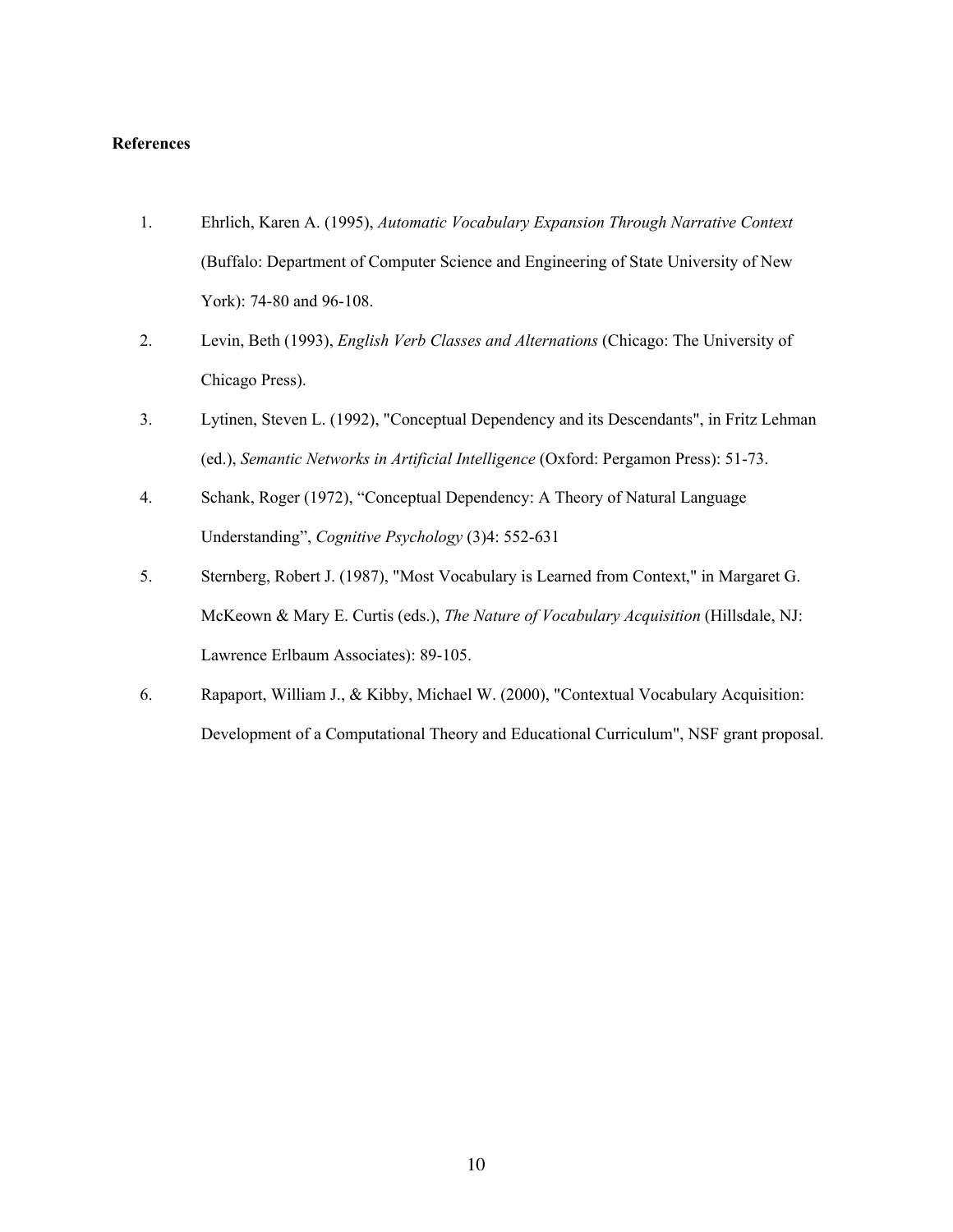#### **Review of Papers Read for the Verb Algorithm**

**Justin M. Del Vecchio**

**Summer 2003**

**Independent Study**

#### **Abstract**

**A goal of the summer's research was to read numerous papers dealing with topics relevant to the verb algorithm. This paper is a summary of the readings in chronological order. Initially, it was believed that the elements of Schank's theory of conceptual dependency would be of interest and the first articles reviewed deal with this topic. A progression is evident in the reviews as it becomes obvious that assigning an unknown verb to an ACT category requires an analysis of the sentence's syntactic makeup and I search for papers that directly address this topic. This leads to reviews of Levin's work (1993) on verb alternations and is the most fruitful research of the summer. Levin essentially categorizes verbs into like groups based on the syntax of the sentence they occur in.**

## **Overview of Lytinen's Article "Conceptual Dependency and Its Descendants"**

Conceptual dependency is of interest to contextual vocabulary acquisition of unknown verbs because the primitives provided by Schank mainly focused on actions (Lytinen 1992: 62). Verbs are commonly considered to be actions or the relation that binds the actors of sentences together. Schank provides 10-12 primitives, depending on the paper, which are base actions that all other actions can be mapped to.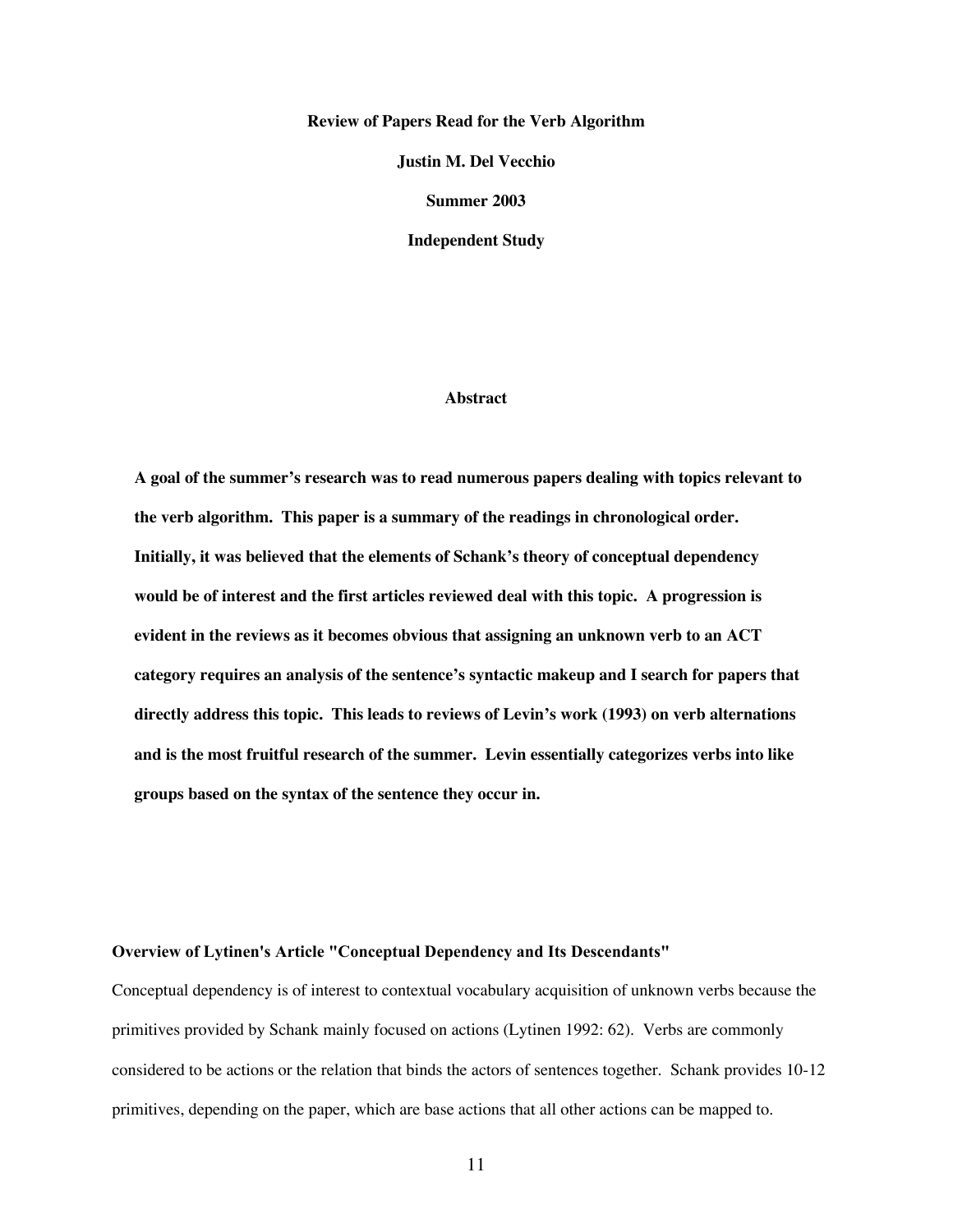Lytinen has reservations about the small number of primitives, stating "No one seems to take seriously the notion that such a small set of representational elements covers the conceptual base that underlies all languages" (Lytinen 1992: 51). Regardless of the correctness of Lytinen's claim, conceptual dependency spawned many research projects that could provide guidance for future versions of the verb algorithm. Taken alone, conceptual dependency provides an interesting strategy for guessing the meaning of verbs. Conceptual dependency has two core assumptions:

- 1. If two sentences have the same meaning, they should be represented the same regardless of the particular words used.
- 2. Information implicitly stated in the sentence should be represented explicitly. Any information that can be inferred from what is explicitly stated should be included (Lytinen 1992: 52).

From the above two points, we can infer that the following sentences have identical meaning:

- 1. "Tom walked from the park to the store."
- 2. "Tom jogged from the park to the store."

Here, the primitive would be a PTRANS representing the verbs 'walk' and 'jog' and the slots for PTRANS would be as follows

- 1. ACTOR: a HUMAN (or animate object) that initiates the PTRANS
- 2. OBJECT: a PHYSICAL OBJECT that is PTRANSed (moved)
- 3. FROM: a LOCATION, at which the PTRANS begins
- 4. TO: a LOCATION, at which the PTRANS ends.

What is interesting are the pre-defined slots provided for a PTRANS. Here, there is an 'actor', an 'object' and the 'to' and 'from' slots which pertain to the syntactic structure of the sentence. I would propose the following strategy for the verb algorithm. Consider, if instead of 'walk' or 'jog', the sentence were the following:

## *Tom ambulated from the park to the store.*

The verb algorithm would look at the sentence stored in CASSIE, where the case frame used would include all pertinent information, namely the prepositions 'from' and 'to'. Based on the syntactic structure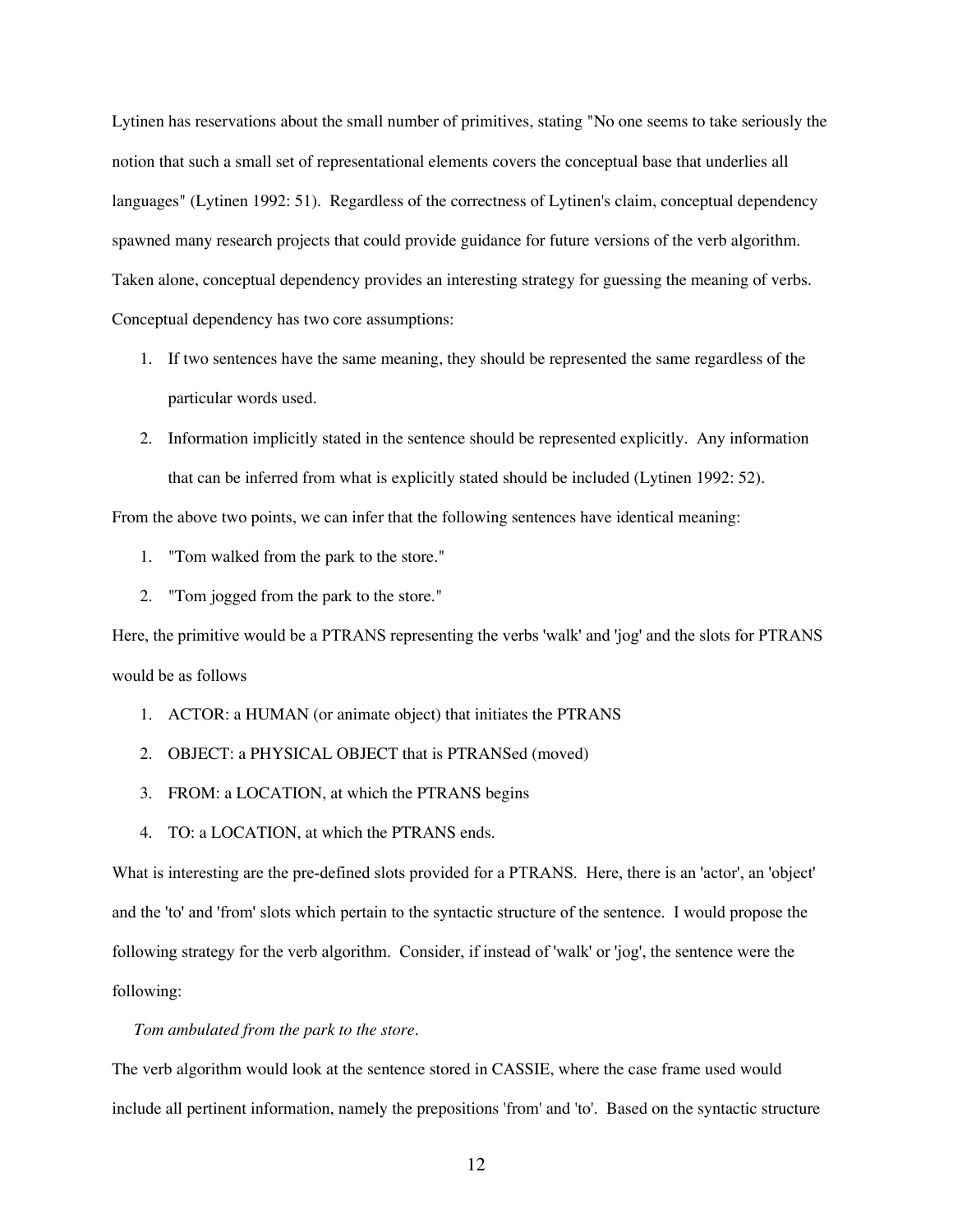of the sentence, the verb algorithm could formulate that this verb has the primitive form of a PTRANS. How would it do this? It would take the representation and attempt to place the actors of the sentence into the predefined slots for the 10-12 different primitive types. In the example above, it would determine that since the sentence has the prepositions 'to' and 'from', and the nouns that would fill these slots are places, 'ambulated' is a PTRANS. This is, admittedly, a thumbnail sketch and has problems like "What if the representation used the prepositions 'to' and 'from' but was not a PTRANS?" Would it be possible for such a situation to arise?

One huge benefit of using conceptual dependency primitive is that in order to be a good primitive, it must support a cluster of reliable inferences, making the implicit explicit (Lytinen 1992: 53). For instance, in the above sentence the verb algorithm could determine it is dealing with a PTRANS and then apply a set of well-defined, as well as pre-defined, inference rules like "The OBJECT which was PTRANSed was initially in the FROM location and afterward was in the TO location." This works because conceptual dependency is founded on the idea that there is one inference rule for several representations that boil to the same canonical representation (Lytinen 1992: 52).

I think I should read one of Schank's papers on conceptual dependency, possibly from the 1972 book in the bibliography which Lytinen implies is better than the original article. What I would like to do is determine the set of primitives that the verb algorithm can use and for each member of the set, find if predefined syntactic structures exist. By this I mean do what was done for the PTRANS example above where the existence of the prepositions 'to' and 'from' hinted at the fact the verb was a PTRANS. I hope that patterns will exist for each of the primitives and that I can define these syntactic structures. Another possible benefit of using conceptual dependence's primitive is the possibility for deep inferencing. Lytinen states "Representations could be become arbitrarily complex, sometimes making explicit a whole series of inferences that could be made" (Lytinen 1992: 53). I am not entirely sure what this would lead to but I am assuming it could help in defining the meaning of the word 'crying' in the following sentence:

*John cried because Mary said she loved Bill.*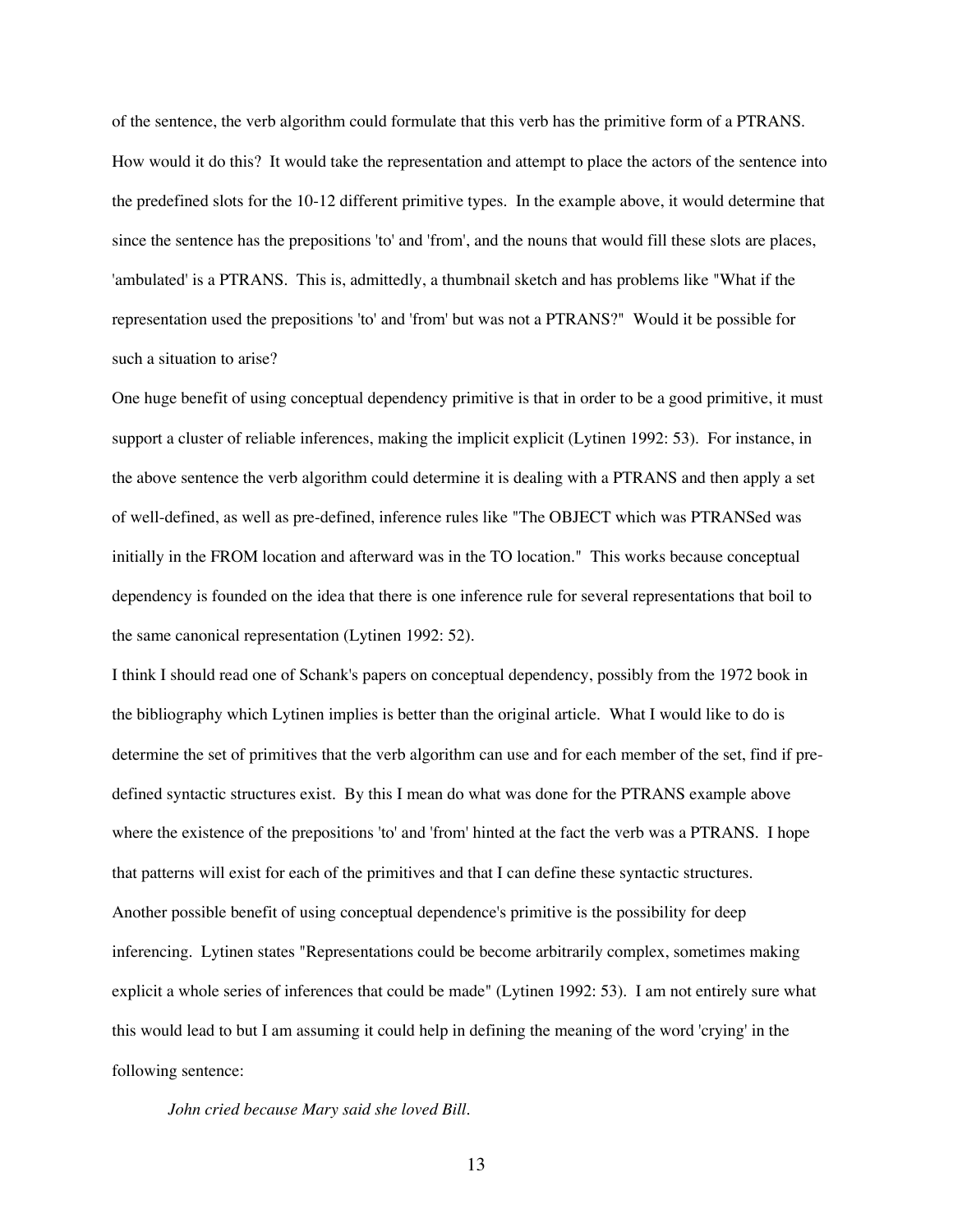Lytinen goes into a brief discussion of causal connections and causal chains that are probably worth future investigation. I am hoping the Schank book will shed more light on this.

The core of conceptual dependency primitives is that they represent the meaning of a text in canonical form to facilitate inferencing. If we can accurately guess which primitive category an unknown verbs falls into, based on the position of the actors, prepositions used, etc., we are immediately given a host of inference rules that can be applied to the sentence.

The drawback is that primitives try to find a canonical form. 'run' and 'walk' will both fall in the realm of PTRANS but how will the verb algorithm know the difference between them; running is quick movement while walking is relatively slow.

#### **MEMORY Overview**

MEMORY is program that makes inferences from text. For example:

*John hit Mary. Mary's mother took Mary to the hospital. Mary's mother called John's mother. John's mother spanked John.*

MEMORY would make inferences about the story like John's mother spanked John because she was mad at him for what he had done to Mary. What made MEMORY unique was that when it read a sentence, its inference rules were automatically applied (Lytinen 1992: 56). It is not clear if MEMORY would have any direct applications to a verb algorithm. I mention it because it makes automatic inferences, much like human's make uncontrollable inferences when reading, listening, watching, etc. It may be of use to the verb algorithm but only at a very high, conceptual level.

#### **Plans, Goals and TOPS Overview**

Lytinen provides sections on the notion of high-level, goal-based representations. The discussion on TOPs, thematic structures like the adage "closing the barn door after the horse is gone" which can have many different variables but maintains a common, thematic form, may have application to the verb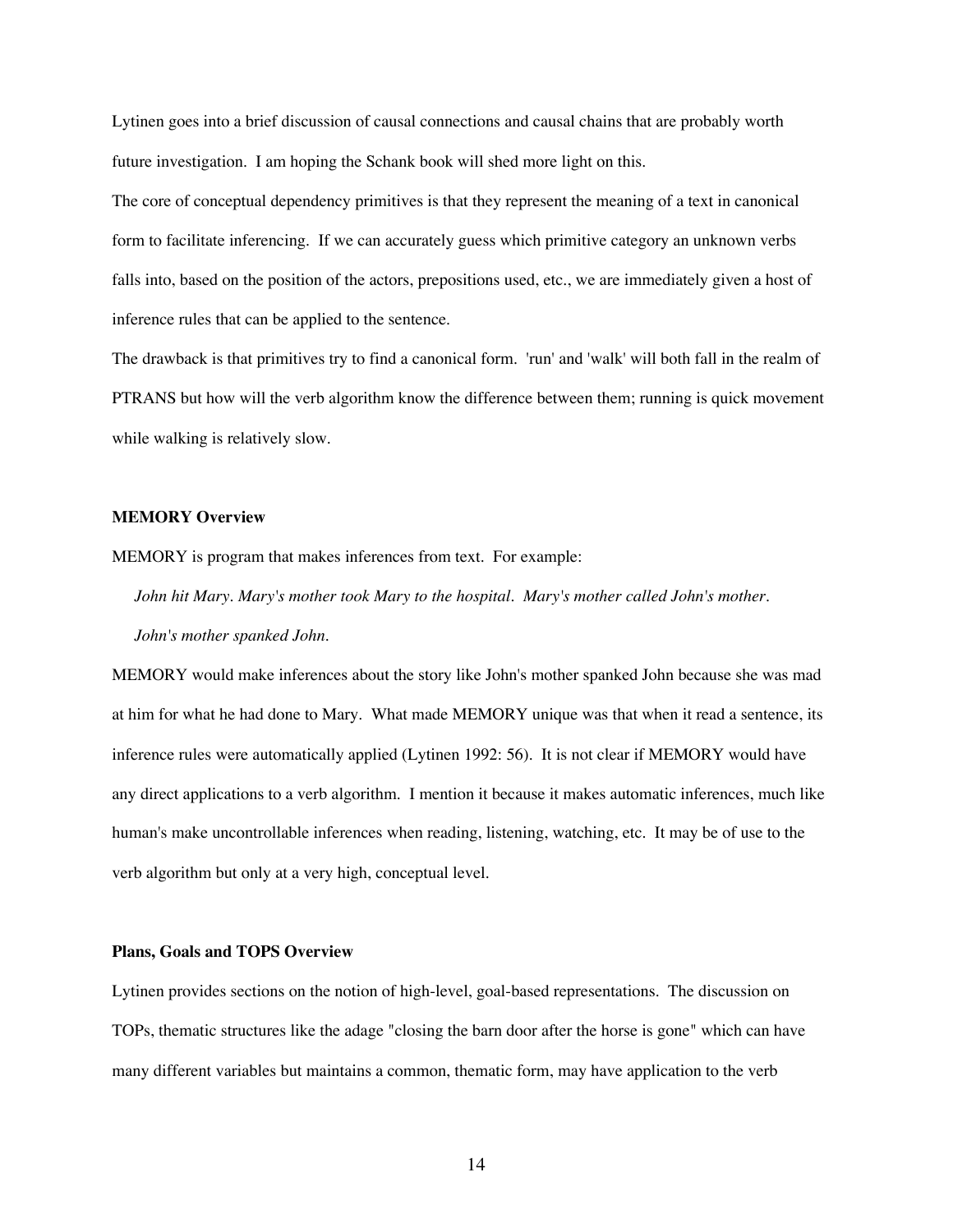algorithm. This is very high-level stuff and may be more interesting than actually helpful with respect to the verb algorithm.

#### **Request-Based Parsing**

This is a topic that may be of interest. Lytinen discusses Riesbeck's analyzer (Riesbeck 1972), which is a parser coupled with an associated lexicon. Requests were made of the parser and if the associated word definition existed in the lexicon, its meaning was sent back. For example, the dictionary entry of the verb "ate" contained a request to build an instantiation of the concept INGEST (the conceptual dependency primitive underlying eating and drinking) and request for a noun group after the verb which referred to a food item, which, if found, was placed in the OBJECT slot of INGEST (Lytinen 1992: 66). What is interesting about the process is that the parser also handled words that did not exist in the lexicon. Lytinen does not go into a great amount of detail about how this was done but I think it might be worthwhile to review this paper and determine how the parser handled unknown words. There are several examples of parsers that use request-based knowledge including Integrated Partial Parser, the Word Expert Parser and BORIS. These might be of interest as well.

Here is another possible approach for the verb algorithm. Riesbeck's parser worked as followed: The verb "ate" had a request for a noun group to its left, which was an ANIMATE. If such a noun group was found, it was placed in the ACTOR slot of INGEST. The verb algorithm might try the inverse of this. It would find an unknown verb. It would then look to the left and right and find the noun groups. Based on the type of noun groups and other know verbs it would do trial and error to see if an identical match existed that accepted the same type of noun groups. Of course, this would require a formal set of noun groups and supporting case frames.

## **MOPTRANS**

MOPTRANS was a program that translated short newspaper stories about terrorism and crime. It focused on using syntax and semantics hand-in-hand. Semantics proposed various attachments, and syntax acted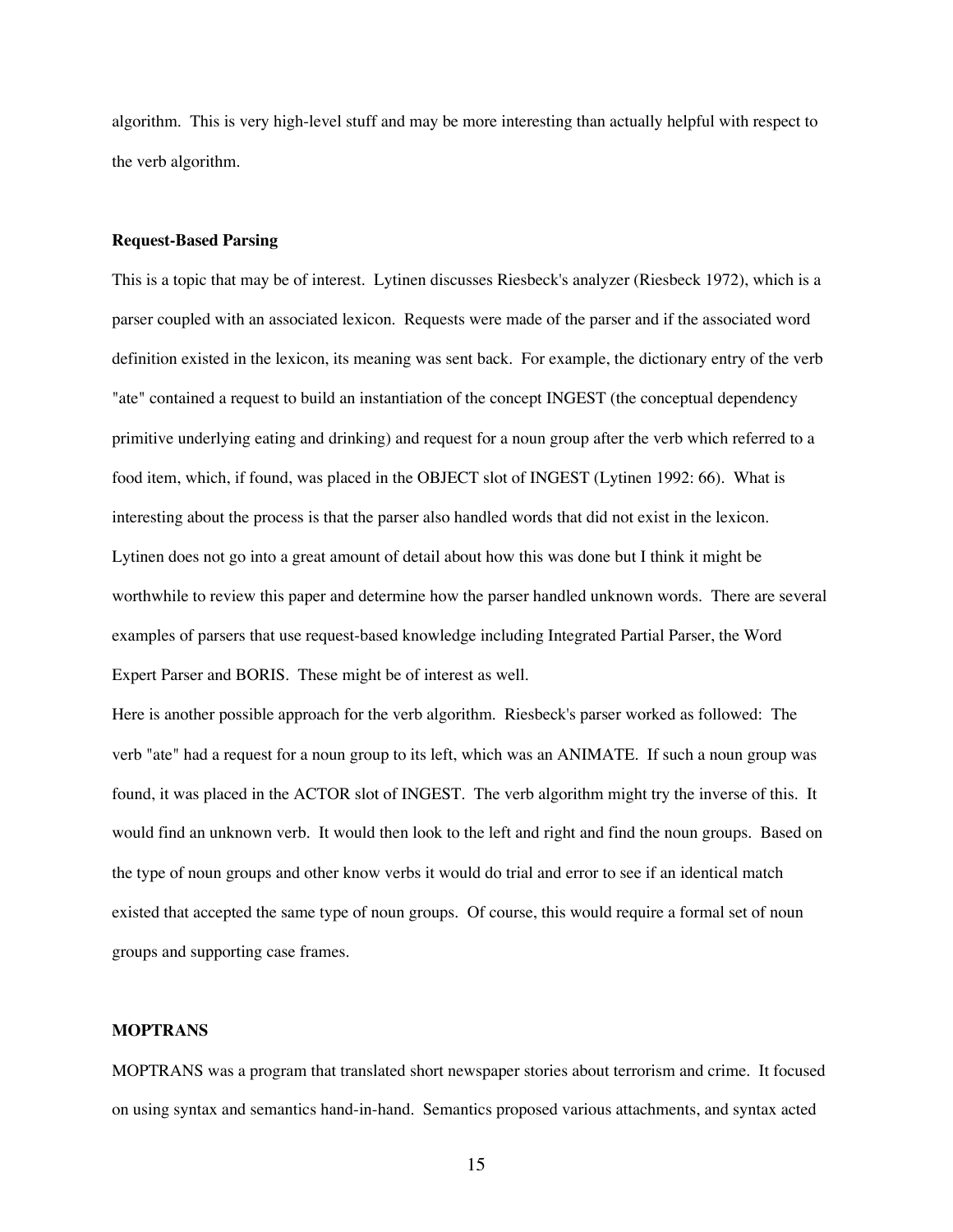like a filter, choosing which of these attachments made sense according to the syntax of the input (Lytinen 1992: 68). This seems similar to how we would the verb algorithm to behave. For example, the sentence:

### *John gave Mary a book.*

would have been represented as an ATRANS sentence in MOPTRANS, as 'gave' would have already been known. What is of interest is the way MOPTRANS assigned the ACTOR and OBJECT slots of 'gave'. The semantic analyzer would try to combine these representations in whatever way it could, concluding that the PERSON, John, could be either the ACTOR or the RECIPENT of the ATRANS. The parser utilized syntactic rules to properly assign the ACTOR and RECIPIENT, having an accompanying Subject Rule that would assign the PERSON to be the ACTOR of an ATRANS. The process and rules MOPTRANS used to come to its conclusions may be useful to the verb algorithm. It appears that it examined the syntactic structure and, based on a set of pre-defined rules related to syntactic structure, assigned the nouns to appropriate slots. This process is similar to how I envision the verb algorithm working; examining the syntactic structure to make inferences and assignments.

# **Overview of Roger Schank's Article "Conceptual Dependency: A Theory of Natural Language Understanding"**

The underlying premise of Schank's theory is that there exists a conceptual base onto which all linguistic structures in a given language map (Schank 1972: 554). Conceptual dependency extracts the concepts that the words denote and relates them in some manner with those concepts denoted by the other words in a given utterance. It is quite possible for a sentence to realize numerous conceptualizations at the same time (Schank 1972: 556). For the purposes of the verb algorithm, the unknown verb will have a conceptual relation to the other words in the cotext and surrounding sentences that the algorithm attempts to fill in. It is probable that the concept represented by an unknown verb can be inferred by analysis of the syntactic and semantic makeup of the cotext and surrounding sentences of several examples passages using the unknown verb. This will be discussed in detail later.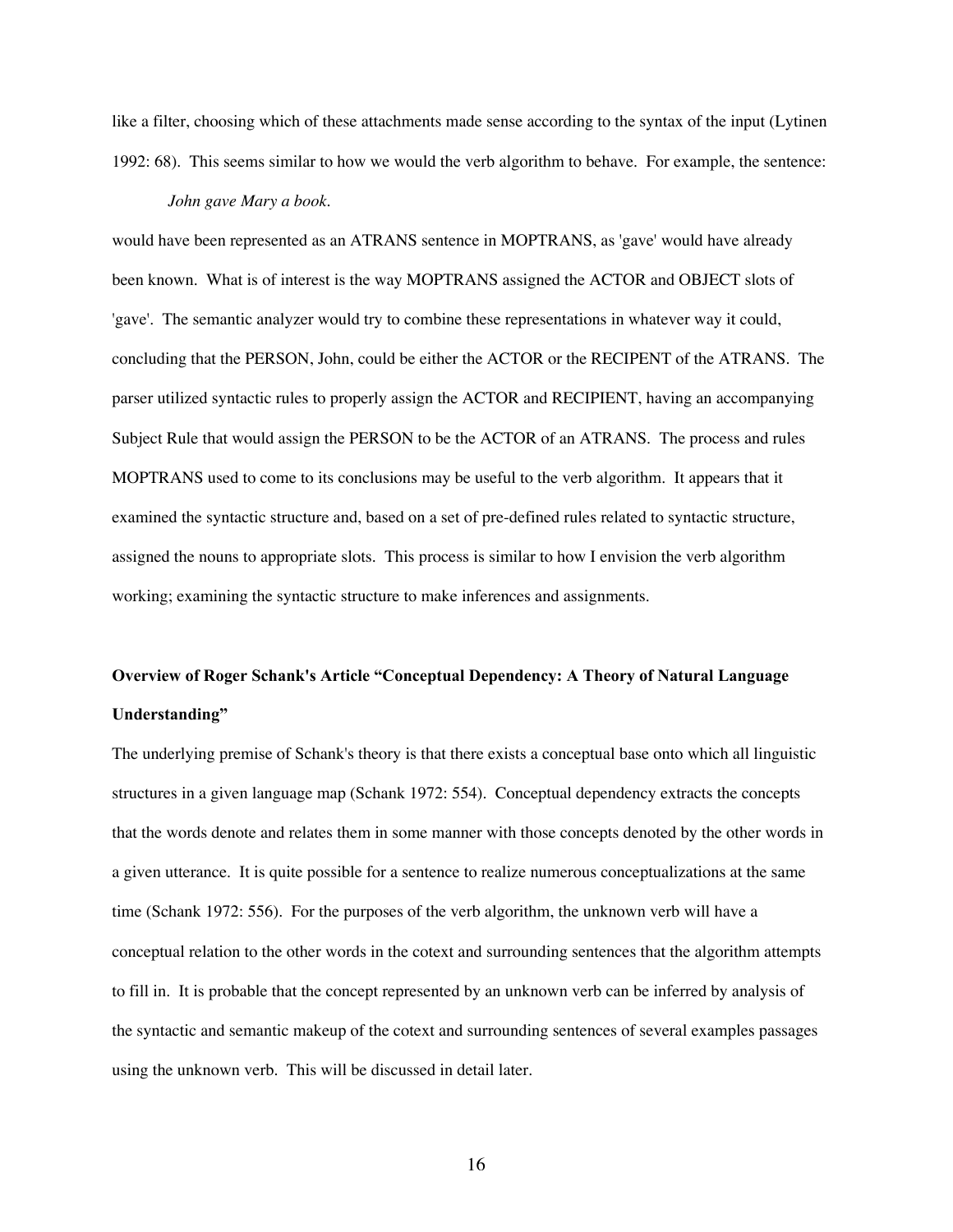Schank describes three elemental kinds of concepts that serve as building blocks for his representations (conceptual diagrams, called c-diagrams for short):

- 1. **Nominal** Nouns. Called PPs or picture producer.
- 2. **Action –** Verbs. Called ACTs or base actions.
- 3. **Modifier** Adjectives and adverbs. Called PAs for picture aiders (adjectives) and AAs for action aiders (adverbs).

Each of the conceptual categories relates to one another in specified ways (Schank 1972: 557) and Schank goes into detail about the 'dependency' aspect of conceptual dependency where two concepts in a relation are constrained by a governing concept and a dependent concept. In general, governors are ACTs and PPs while dependents are PAs and AAs, though this need not always be the case. What is of interest is the fact that ACTs, verbs, are usually the governors in a conceptual dependency relation and therefore central to understanding the relation. An example:

## *John hit his little dog*

In this sentence, John' and 'hit' both act as governors with a two-way dependency existing between them. Both can be understood independently but it is the coupling of the two that must be present in order to form a conceptualization (Schank 1972: 558). For the purposes of the verb algorithm, I think this type of information is already captured in existing case frames as the governors relate to the subject and action of the sentence.

#### **Analyzing a Sentence Using Conceptual Dependency**

Schank describes a computational system for implementing conceptual dependency including the different components that would be necessary in order analyze a sentence. Below is a listing of the components:

- 1. Syntactic Processor
- 2. Conceptual Processor
- 3. Conceptualization-Memory Interface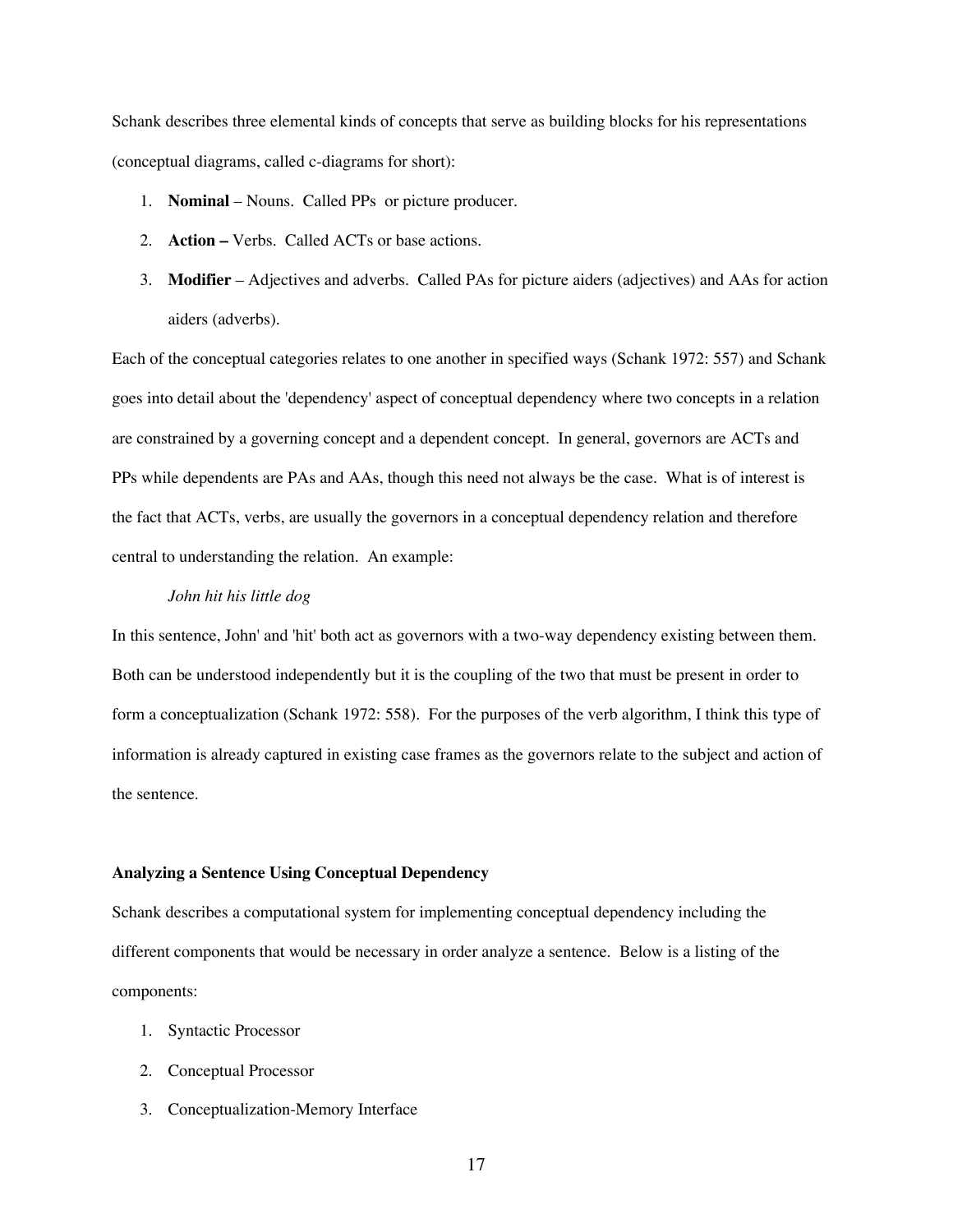- 4. Intermediate Memory
- 5. Long-Term Memory

So far, I have a good grasp on the first and second points. These would seem to have the most impact on future verb algorithms. The remainder of this paper will go into detail on points one and two, analyzing how they might apply to a verb algorithm for CVA.

# **Syntactic Processor**

Schank states "It is necessary to be aware of the syntactic relationships that exist between words" and "The main functioning of the syntactic processor is to find the main noun and verb, secondary is the establishment of syntactic dependencies between them." (Schank 1972: 560). He proposes the following verb types (Schank 1972: 563):

- 1. vt transitive verb "The big man took the book."
- 2. vi intransitive verb
- 3. vx double object verb "I gave the girl candy."
- 4. vio indirect object verbs
- 5. vs state verbs "I wish he was here."

 This is similar to the functioning of the current verb algorithm; categorize verbs based upon transitive, intransitive, reflexive, etc. Schank requires this categorization for a predefined verb-ACT dictionary in which entries for known verbs would be stored and each entry further broken down based upon the verb type (transitive, intransitive, etc.)

An example of an entry in the verb-ACT dictionary would be:

#### **take**

| <i>Verb-type</i> | Conceptual      |       |        | <i>Semantic category Semantic category Semantic category</i> |
|------------------|-----------------|-------|--------|--------------------------------------------------------------|
|                  | meaning         | of X  | $of Y$ | of Z                                                         |
| vt               | X take Y to the | Human | phyobj |                                                              |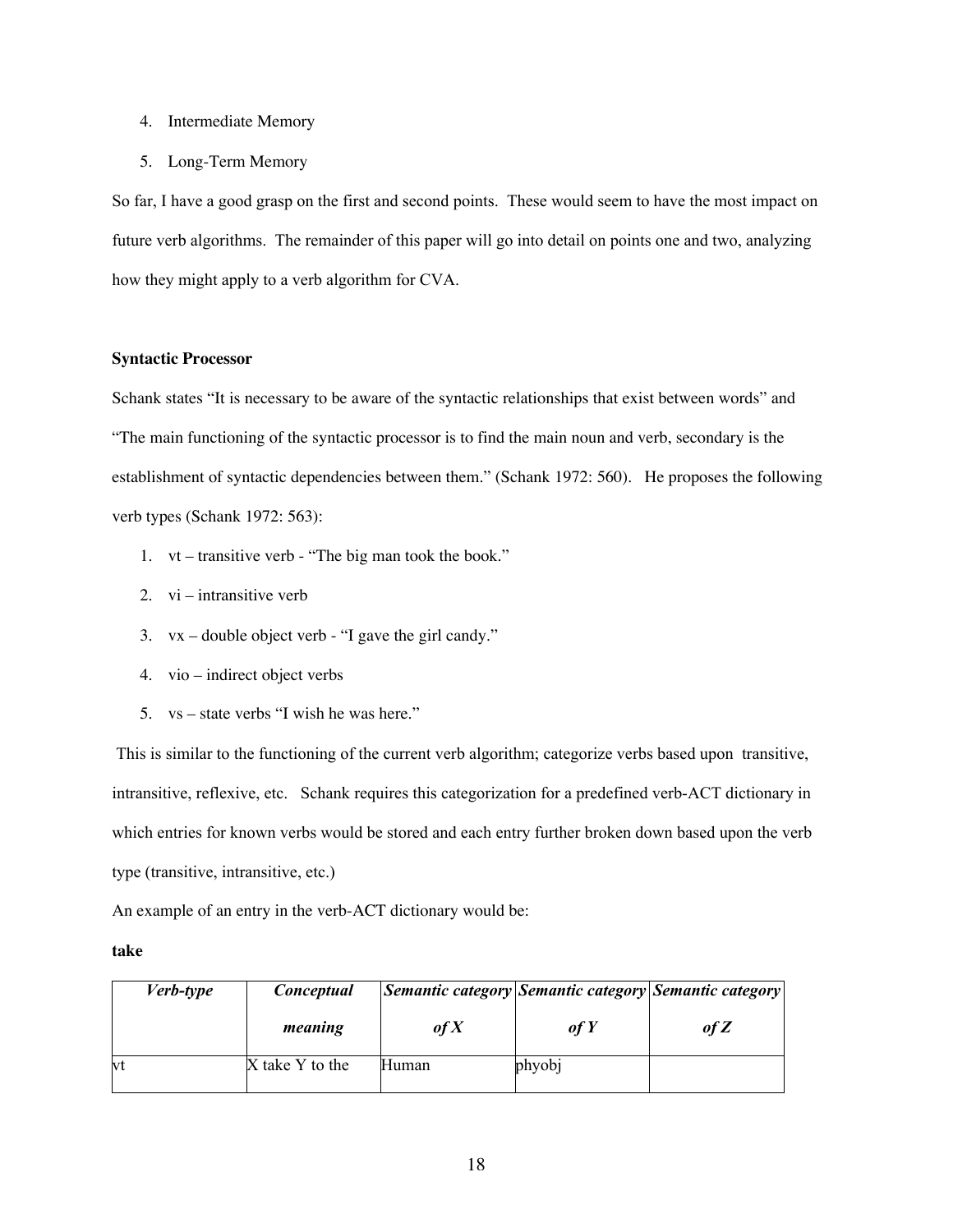| <i>Verb-type</i> | Conceptual                         |       |            | Semantic category Semantic category Semantic category |
|------------------|------------------------------------|-------|------------|-------------------------------------------------------|
|                  | meaning                            | of X  | of Y       | of Z                                                  |
|                  | possession of X                    |       |            |                                                       |
| VX               | X take Y to the<br>possession of Y | Human | human      | phyobj                                                |
| vt               | X ingest Y to the                  | Human | medication |                                                       |
|                  | innards of X                       |       |            |                                                       |

Some observations based on the above table with respect to the verb algorithm:

- 1. **A preexisting dictionary of verbs must exist that the verb algorithm can refer to.** I think this will be necessary for the purposes of comparing unknown verbs with existing ones for pattern matching. If an unknown verb were to match a known verb based upon verb-type and semantic categories of the participant nouns, it might be the case that their meaning is closely related or possibly synonymous. This will require some work as example verbs for each of the ACT categories would have to be agreed upon and input into SNePS. However, I think it mimics the way a human would go about the problem. S/He would come across an unknown verb in a number of settings and apply known verbs to see first if it is grammatically legal and second if it makes sense.
- 2. **The categories of the participating nouns are important.** It appears that the noun participants must belong to some class and a standard for assigning nouns to classes must exists and be applied uniformly to sentences translated into SNePS. This is similar to what Dr. Rapaport had hoped I would come up with while researching Levine in the summer of 2002. In the first few versions of the verb algorithm I do not think this will be a huge issue as I foresee the syntactic analysis and breakdown of sentences taking a majority of the work. In later versions, this will become an important point.

Both points above are overarching concerns and stray somewhat from what I had originally hoped to find in reading this paper; a set of case frames that would allow for unknown verbs to be placed in one of the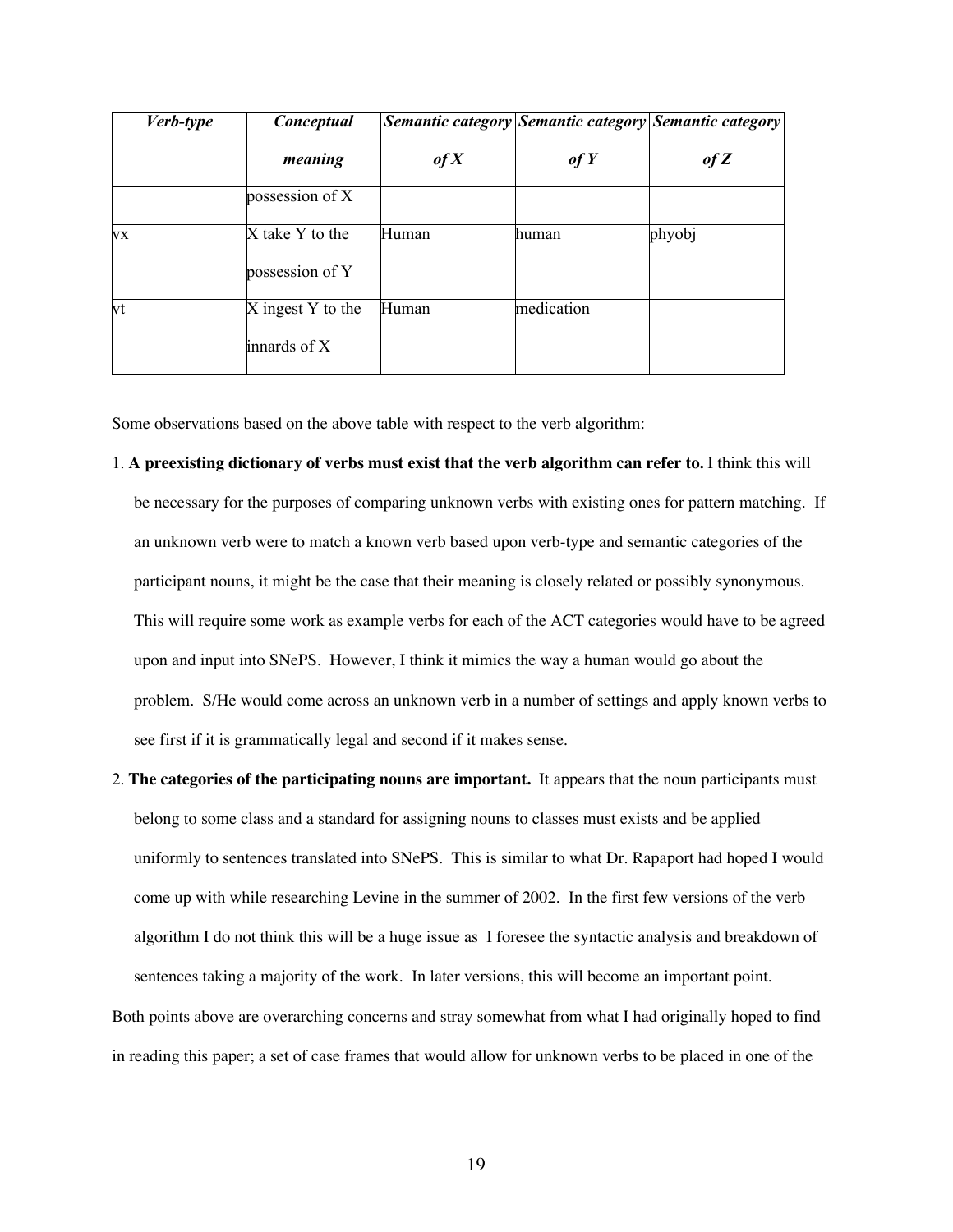10-12 ACT categories based on syntactic analysis. I will address this point later as Schank makes a host of different points that need to be discussed before I can make a prediction on this could be done.

#### **The Conceptual Processor**

The responsibility of the conceptual processor is enumerating the underlying relationships that readers of a sentence of text know exist based upon their background knowledge, the cotext and context of the sentence. Schank states, "The conceptual processor relies on the predictions that it can make from what it knows about the input it has already received in order to know how to deal with new input" (Schank 1972: 563).

Schank gives 12 rules that formally define the dependency relations between given categories of concepts. The rules depict the legal representations of concepts in c-diagrams but are a bit much for mention here. What are more important are the identical c-diagrams that arise from different sentences using different verbs but putting forth the same concept. Consider the following two sentences:

*The man took a book.*

#### *I gave the man a book.*

On the surface they appear to be different sentences representing different ideas. In one, the man takes a book in the other I give the book to a man. Conceptually, however, the same underlying action has occurred leading to identical conceptual dependency representations for both (Schank 1972: 567). 'Give' is like 'take' because both require a recipient and an original possessor of a specific object. The actual conceptual dependency relationship drawings have been left out because it difficult to recreate them using a word processor; they contain numerous symbols and flow both left to right as well as up and down. In both representations the verbs 'give' and 'take' are replaced with the generic action 'trans', for transfer, and there are 'to' and 'from' components for the original possessor and recipient.

Schank defines give and take as follows (Schank 1972: 568):

'Give' – a 'trans' where the actor and originator are identical

'Take' – a 'trans' where actor and recipient are identical.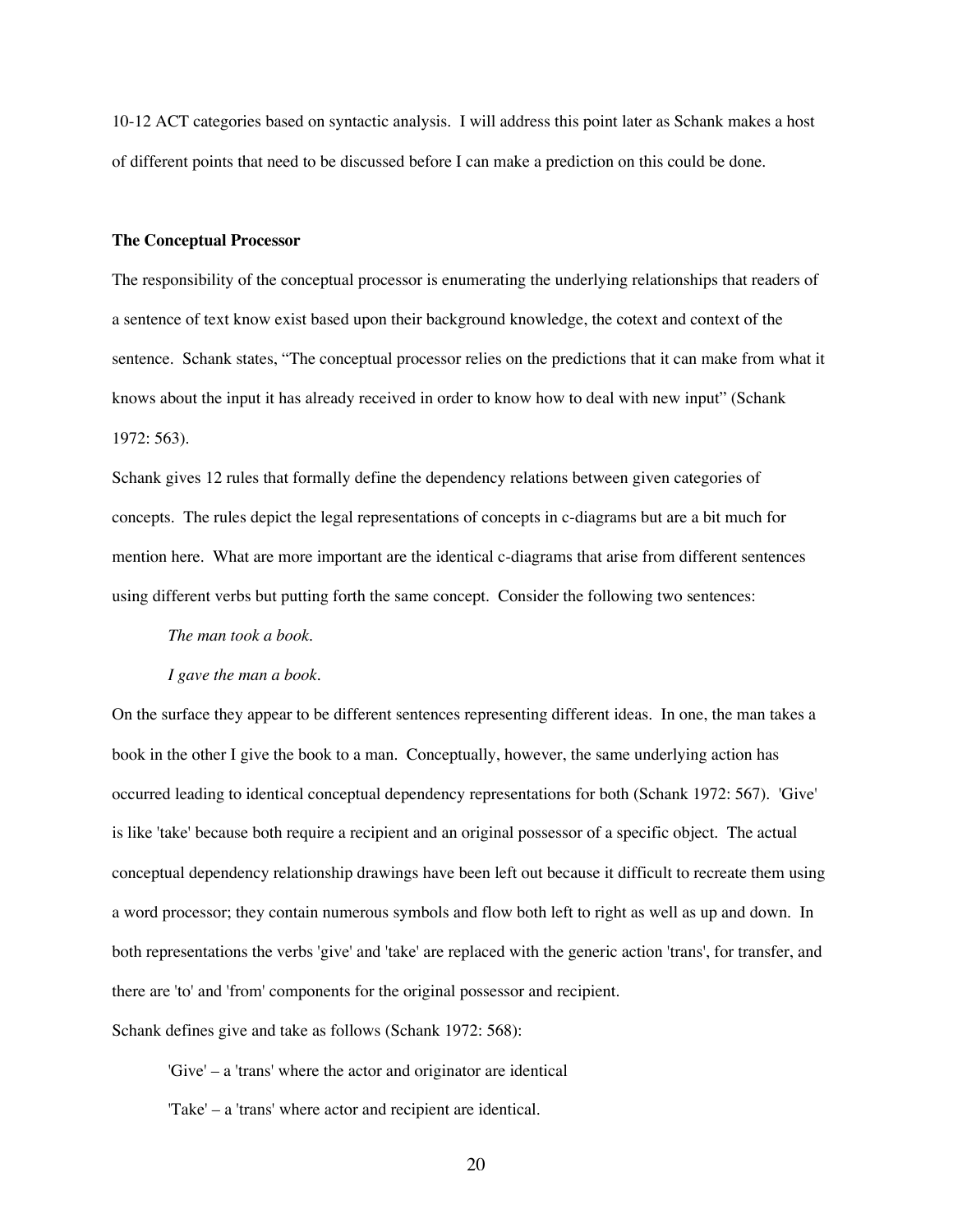He lists the following as 'trans' verbs: give, take, steal, sell, own, bring, catch and want. Any sentence that contains these verbs can be rewritten into conceptualizations with common elements that allows for recognition of similarity of utterances (Schank 1972: 568). I believe this has a direct impact on the verb algorithm as follows:

- 1. SNePS representations for known verbs could be made incorporating into the case frame information like the ACT category (PTRANS, MTRANS, etc.) the verbs belonged to.
- 2. Unknown verbs would also be placed in these case frames, filling out as much information as possible with the exception of ACT category membership.
- 3. Based on the similarity of case frames between known verbs and unknown verbs, deductions could be made as to what subset of existing, known verbs might the unknown verb be synonym for or closely related to.

Again, this requires the verb algorithm have a knowledge base of existing verbs that most people could be expected to know. I think it would be difficult for a person to understand an entirely new verb without having a set of known verbs off which to make their inferences from (Genter makes this point, though I will have to find the paper).

Schank states that if two sentences have the same meaning, one conceptual diagram should suffice to represent them (Schank 1972: 568). I wonder if the same could be said for case frames? I have not really thought about this in any great detail.

## **ACT Conceptual Cases**

Dependents that are required by ACTs are called conceptual cases (Schank 1972: 568). Conceptual cases will be vitally important to a new verb algorithm based on conceptual dependency because they will serve as the filters that allow unknown verbs to be placed in ACT categories (PTRANS, MTRANS, etc.) Schank points to the importance of conceptual cases, stating "We use conceptual cases as the basic predictive mechanism available to the conceptual processor" (Schank 1972: 568). The four conceptual cases are: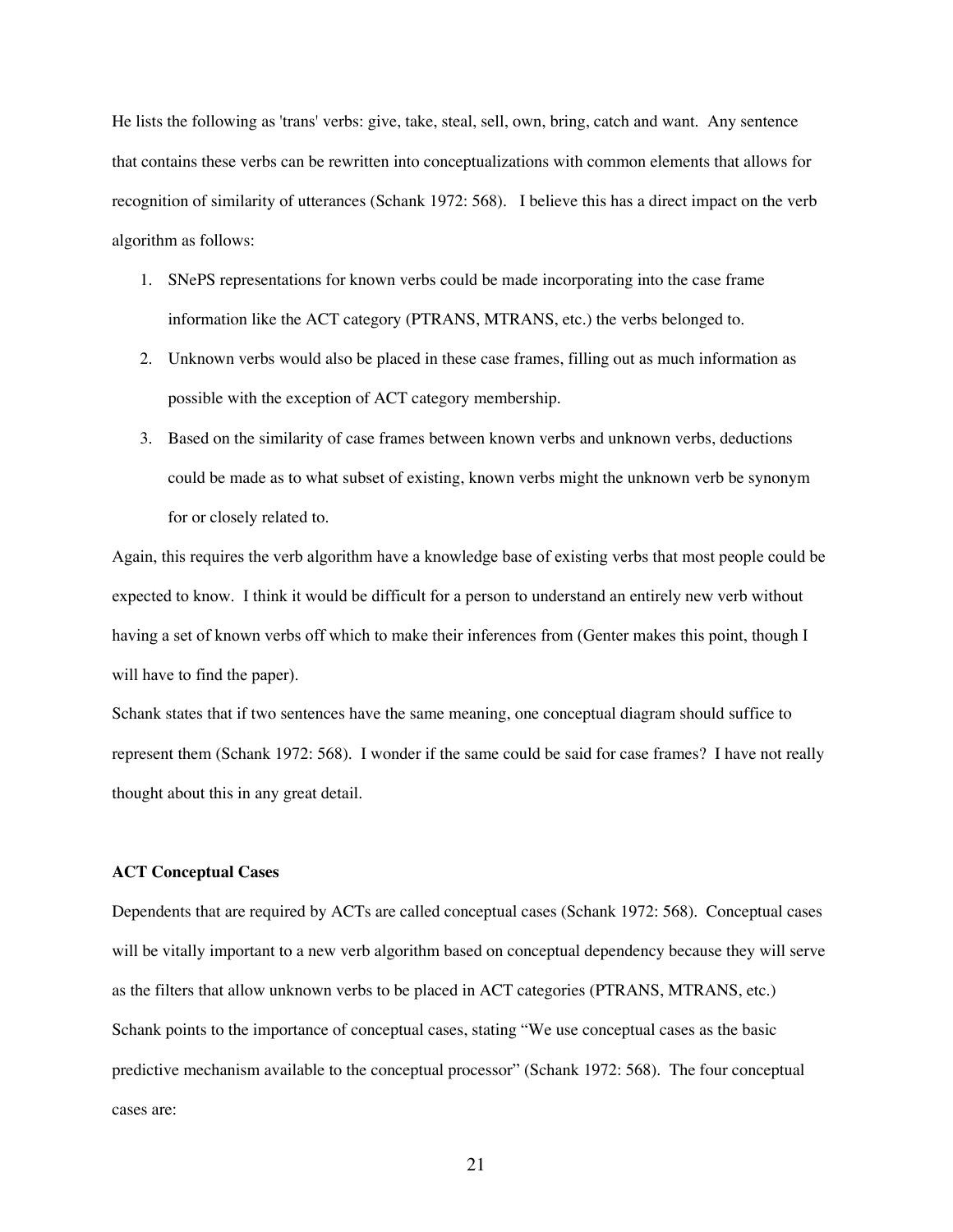- 1. Objective "I ate an apple."
- 2. Recipient "I sent mother money."
- 3. Directive "He went home."
- 4. Instrumental "I ate the pudding with a spoon."

ACT categories are particularly powerful because once a verb is realized to be in a specific category, predictions can be made thereby changing the basic analysis process (Schank 1972: 577). Verbs are placed into ACT categories based on which conceptual cases can be applied to them. There are only four conceptual cases and for any given ACT category, a certain set number of cases are required (Schank 1972: 574). This number can be as few as none or as many as three.

Syntactically, the four conceptual cases can be realized in English by the following constructions following the verb where N is the PP for that case, or in the instance of instrument, N is the ACT of the instrumental conceptualization if it can be so realized or else it is the objective PP (Schank 1972: 574):

| Objective    | $(nil)$ N                     |
|--------------|-------------------------------|
| Recipient    | (to, from) N                  |
| Instrumental | With N, b $N(-ing)$ , using N |
| Directive    | (to, from, toward) N          |

The table above is the first set of syntactic clues provided by Schank for placing sentences into the requisite conceptual case. Hopefully, this list can be expanded or clarified by further readings. What will be key for the verb algorithm is realizing when a syntactic construct reflects an underlying conceptual case and which ACT categories allow the conceptual case. Schank had the benefit of a predefined ACT-dictionary in which to find a verb's ACT category. In our case, we will have to make a deduction as to which ACT category the verb falls into based on the syntactic makeup of the sentence as well as its surrounding context.

#### **A Possible Verb Algorithm Outline Based on Most Recent Schank Findings**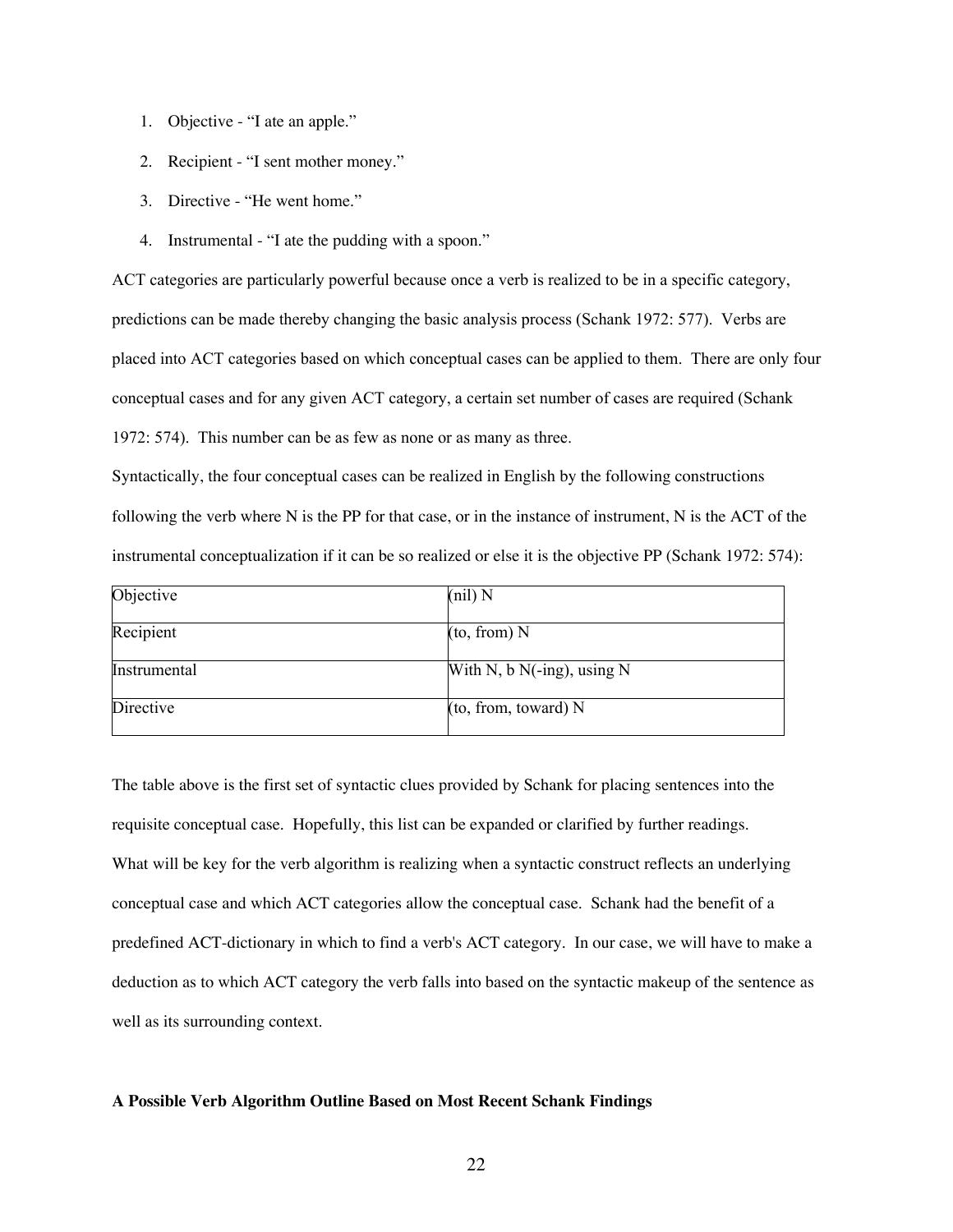It is apparent that analyzing a single sentence is not going to allow for placement in an ACT category. The process will be repetitive and go as follows:

- 1. Read a new sentence
- 2. If possible, assign a conceptual case to the sentence. If lucky, the syntactic makeup of the sentence will denote it as a single conceptual case.
- 3. Add this conceptual case to the unknown verb's definition
- 4. Evaluate which ACT categories require this conceptual case along with any other conceptual cases the unknown verb has been assigned
- 5. Remove ACT categories that do not apply to the unknown verb
- 6. If one ACT category it is a good sign.

Other steps will need be involved here. For instance, I envision that sometimes we will apply two conceptual cases to a sentence (though only one can be the correct) in an effort to whittle down the ACT categories. Hunches like these will need to be monitored and revisited to determine if they are still applicable.

# **Overview of Schank and Rieger's "Inference and the Computer Understanding of Natural Language"**

The primary focus of this paper is how to take an ACT primitive and to it apply a set of predefined inferences. Each set of predefined inferences applies to a specific ACT and not a specific verb. For example, the set of inferences that applies to "John sold a book to Ellen" will be different from the set of inferences for "John sold Ellen on his idea." despite the fact both sentences use the same verb. The paper introduces some different categories of inferences that can be applied to ACTs but, unfortunately, does not provide a comprehensive listing of the inferences that can be applied to each ACT category. Instead it provides a few inference rules and concentrates on how the rules would apply to conceptualizations. The paper is not clear on whether a comprehensive list of the inferences for each ACT category exists. It may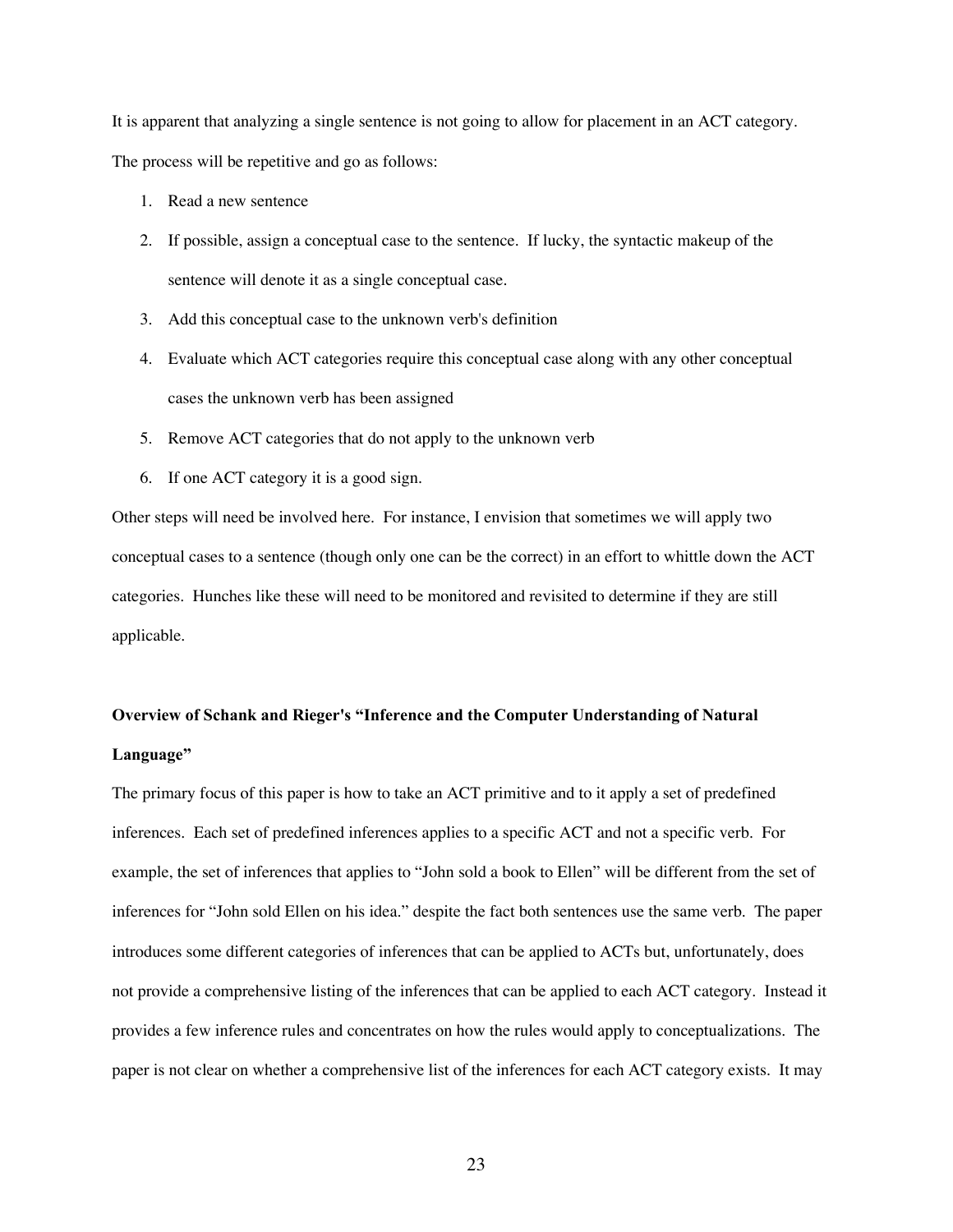be an assumption that such a list exists but it would be up to the implementer of a conceptual dependency system to create the inferences rules for each ACT primitive.

The paper is radically different with respect to the ACT categories from Schank's 1972 introductory paper on conceptual dependency. This is the first paper to put forth the list of twelve ACT categories researchers are commonly familiar today. The major ACT categories like ATRANS, PTRANS, MTRANS, PROPEL, etc. are defined in this paper and have remained consistent to the current time. However, there always seems to be a fringe element of ACT categories that Schank leaves open to change or reorganization like PLAN or MBUILD.

The paper does not provide a comprehensive listing of the verbs that fall in each ACT category or the syntactic structure of each ACT category. I had hoped the paper would cover those two points in greater detail but it does discuss numerous points that would apply to the verb algorithm. I have expanded on these points.

#### **Inference versus Deduction: The Verb Algorithm Will User Both**

 The paper goes into a lengthy discussion of the difference between inferences and deductions. This applies to the verb algorithm because it would make a mixture of both inferences and deductions with, I believe, a larger percentage of inferences being made than deductions on the whole. An inference is a new piece of information generated from another piece of information and which may or may not be true (Schank 1974: 120). Inferences differ from deductions in the following way: An inference is an implicit motivation to generate new information from old while deductions are performed only upon demand, as would be the case in a theorem-prover (Schank 1974: 120). The paper points out that an inference is like circumstantial evidence. I imagine that a verb algorithm would not always function in the realm of deductions and would continually be making inferences or, more plainly, following it hunches base upon sound reasons. The following are five features of inferences that depict how inferences differ from deductions:

1. An inference is an implicit motivation to generate new information from old.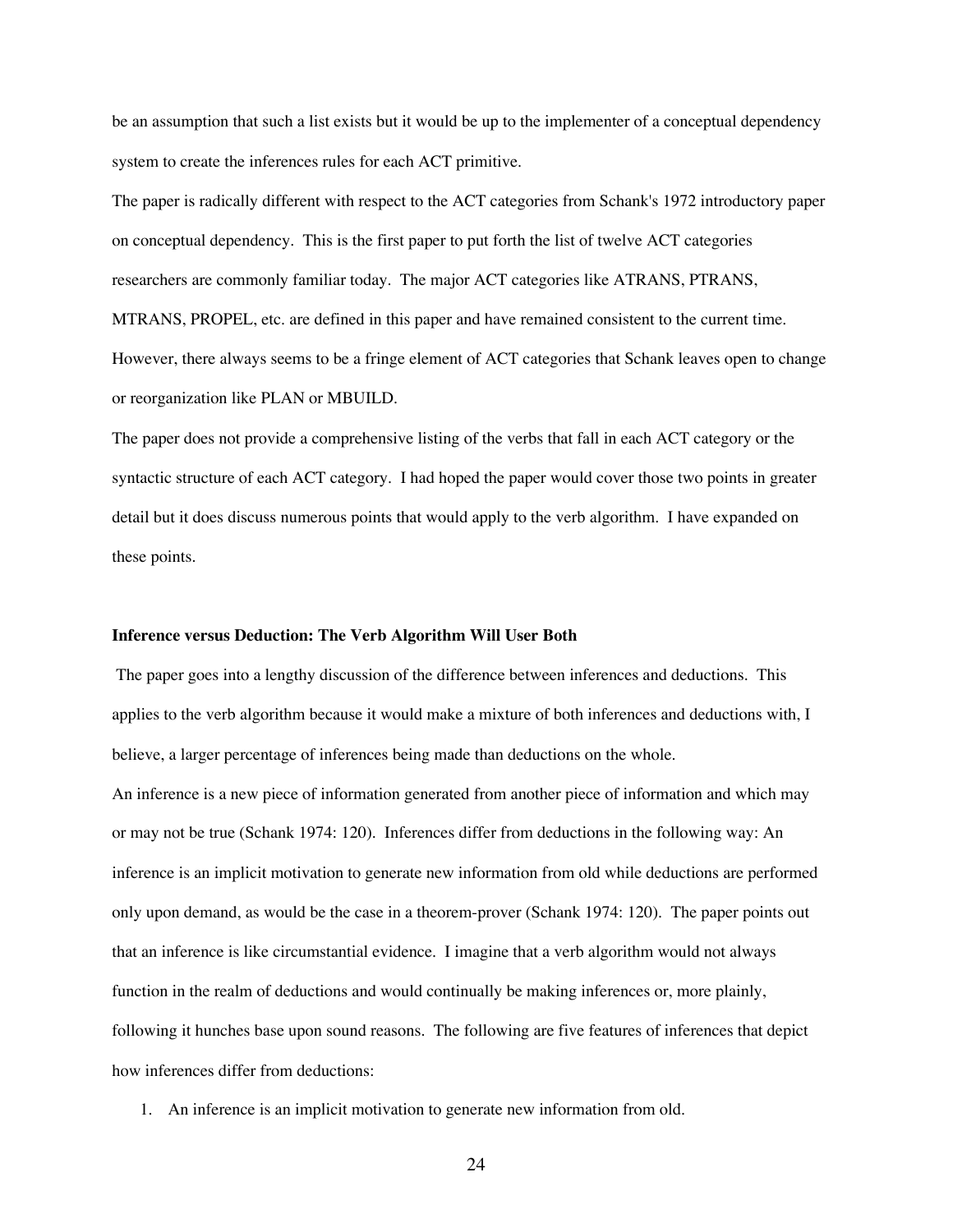- 2. An inference need not be necessarily true.
- 3. A system using inferences must maintain information as to whether the inferences it makes may or may not be true.
- 4. Inferencing, unlike deductions, does not start out with a goal in mind.
- 5. A memory dealing with an inference needs a manner of belief revision

Point three will be very important for the verb algorithm. It will need to keep an index of what it believes to be true and some a weighted system of which of these beliefs has a higher likelihood of being true than the others. The verb algorithm will have to make use of belief revision.

#### **Inferencing and Parsing and a Possible Implication for the Noun Algorithm**

A meaning representation contains "each and every concept and conceptualization that is explicitly or implicitly inferred to by a sentence" (Schank 1974: 121). If the sentence were:

## *John bought a book.*

A parser would need to realize that following implicit and explicit information exists:

| <i>Explicit</i> | Implicit                      |
|-----------------|-------------------------------|
| John            | Two actions of transfer exist |
| Book            | Money was exchanged           |

The explicit information is directly available from the sentence while the implicit information is not. The paper states that it is the job of the parser to extract this implicit and explicit information. While it is easy for the parser to pick out explicit information, another mechanism is needed to do inferencing, the adding on of probably correct information (Schank 1974: 121). This mechanism to do inferencing is called the "conceptual analyzer".

It would seem that a conceptual analyzer would be of great value to both the noun algorithm and verb algorithm. The verb algorithm desires to find the ACT category a verb falls into and then apply inference rules to the sentence. The noun algorithm, however, would already know the category of the ACT and could make numerous inferences from the sentence for unknown nouns.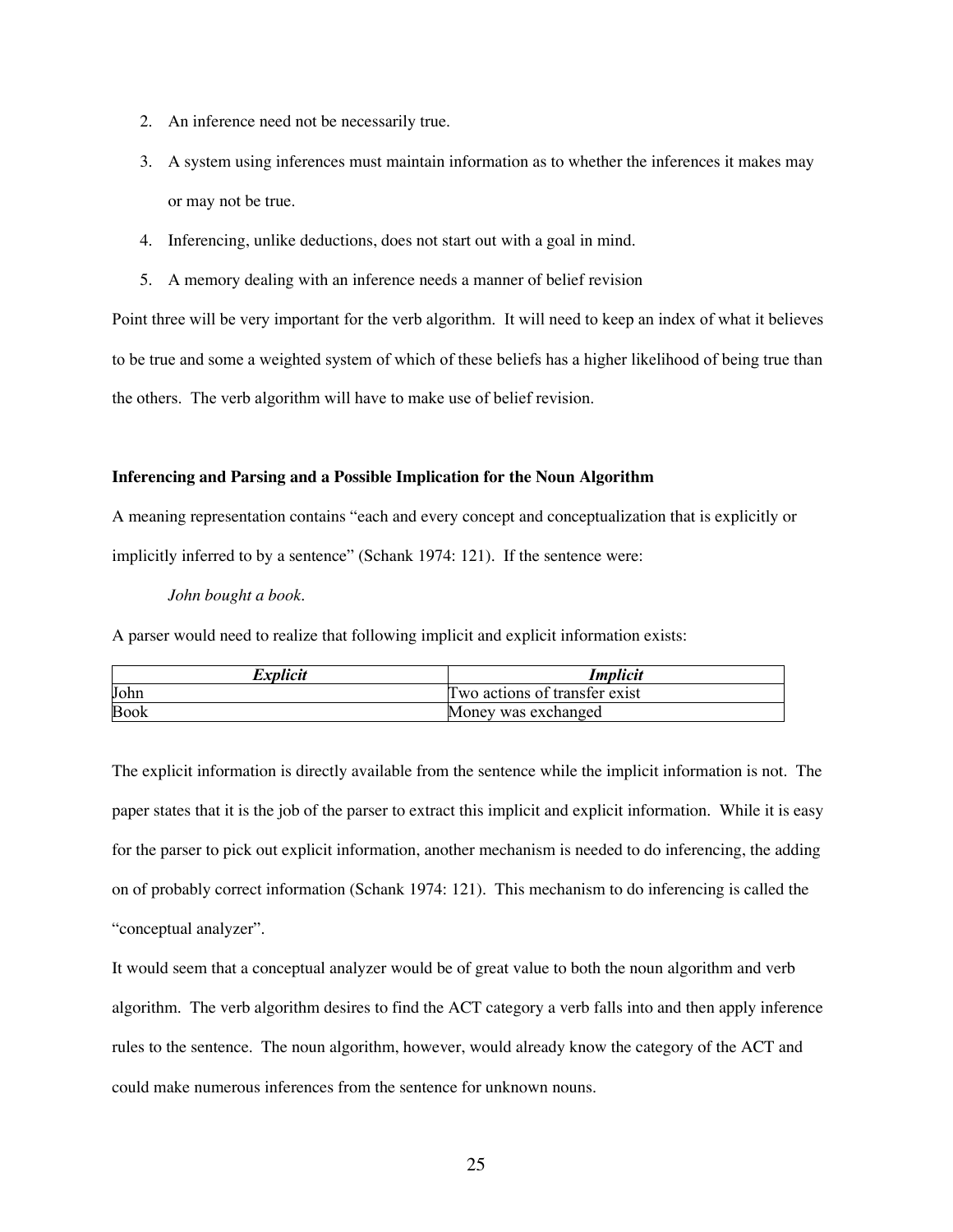#### **Syntactic Rules of Conceptual Dependency Represented as SNePS Case Frames**

There are sixteen conceptual dependency syntax rules. According to the Rich book, there are fourteen rules. One task **to do** is to map the sixteen categories to current case frames. This seems like it will go pretty easily as most of the rules can be reinterpreted as current SNePS case frames with a few minor adjustments.

## **The Primitives**

It is the job of the primitives to link similar information so that inference rules need not be written for each and every individual verb, rather written for the ACTs that contain numerous verbs of the same conceptual fabric. The following eleven primitives seem to be stable representation of the ACTS:

- 1. ATRANS Transfer of an abstract relation such as possession, ownership, or control
- 2. PTRANS Transfer of physical location of an object
- 3. PROPEL The application of a physical force to an object
- 4. MOVE The movement of a body part of an animal
- 5. GRASP The grasping of an object by an actor
- 6. EXPEL The expulsion from the body of an animal into the world
- 7. MTRANS The transfer of mental information between animals or within an animal.
- 8. CONC The conceptualizing or thinking about an idea by an animal.
- 9. MBUILD The construction by an animal of new information from old information
- 10. ATTEND The action of directing a sense organ towards an object.
- 11. SPEAK The action of producing sounds from the mouth.

Each ACT has one of four conceptual cases: OBJECTIVE, RECIPIENT, DIRECTIVE or

INSTRUMENTAL. Each act takes two or three of these cases obligatorily or none optionally (Schank

1974: 124). The numbers for how many conceptual cases apply to an ACT differ from Schank's initial

1972 paper. In addition, the INSTRUMENTAL conceptual case is a complete conceptualization in itself.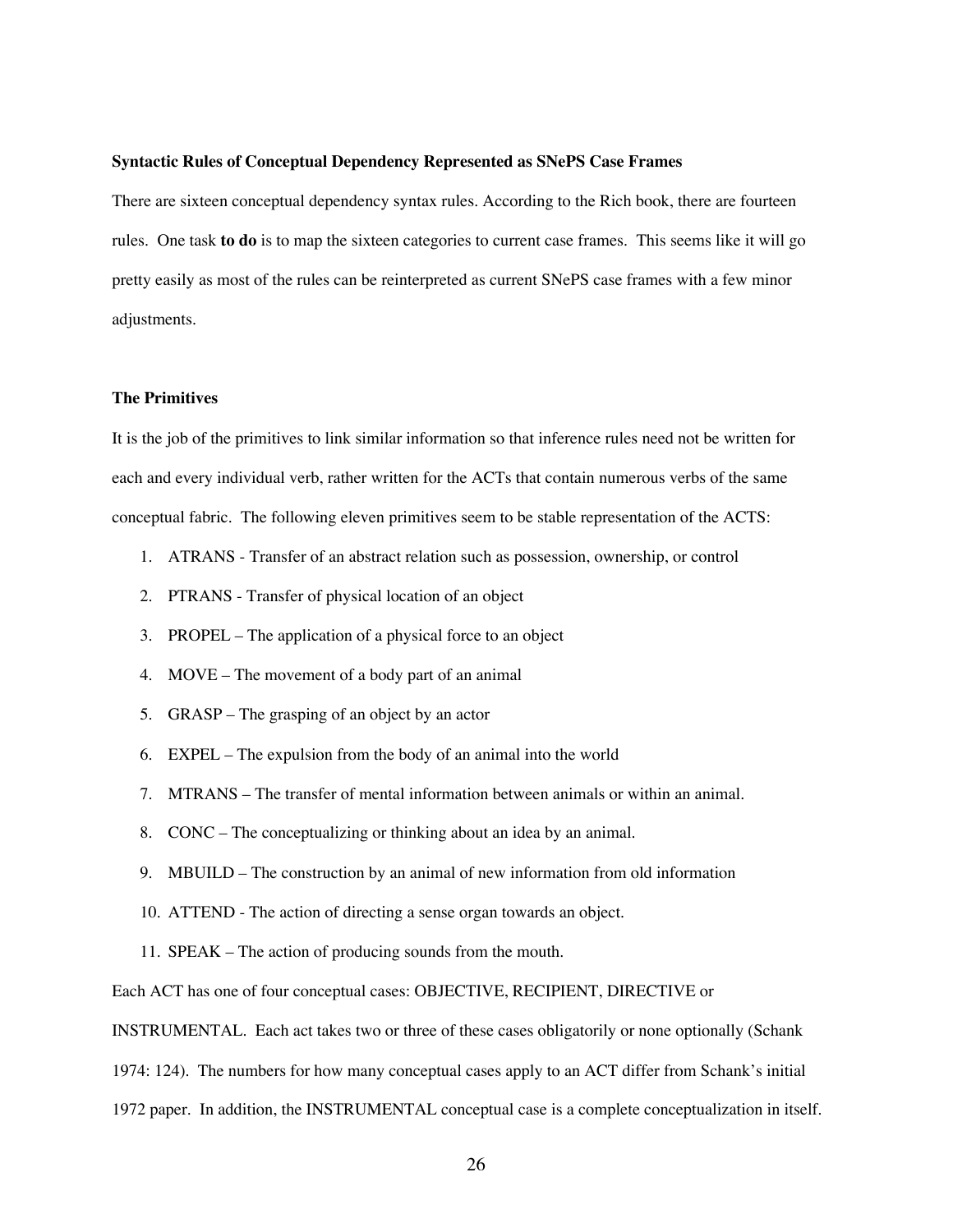#### **Applying Predefined Inferences to ACTs**

Pages 130-139 detail a program that makes inferences based upon a conceptualization. This is too advanced for current verb algorithm discussions as we are still addressing the problem of how to place an unknown verb into its appropriate category. This section will be of use in the future.

#### **Possible Points to Incorporate in the Verb Algorithm**

- 1. Based on the examination of the sixteen syntax rules, determine any new arcs that need to be added to existing case frames.
- 2. Only animate objects may serve as actors for the ACT categories except for the PROPEL case. Implication: the slot for the object in the object/act case frame will always need to have the property attached to it that defines whether it is animate or inanimate. This is one check that can be applied to an unknown verb to determine its category. I would like to make a hierarchy of these checks and have logic behind them but for now I can only make a collection of all the prospective checks I would like to make.
- **3.** Instrumental inferences can always be made although the degree of accuracy differs depending on the particular acts (Schank 1974: 127). Implication: no matter what the ACT, an instrumental inference can be made.

## **Overview of Conceptual Dependency Section in "Encyclopedia of Artificial Intelligence (EAI)"**

The entry in the book is not very long and has only five pages dedicated specifically to Schank's theory of conceptual dependency. The section contains a few topics not covered in other texts already reviewed and I will review these areas below as they apply to the verb algorithm. There exists an interesting section on conceptual dependency and natural-language understanding (pgs. 669 - 670) that offers a simplified notation system for Schank's complex notation system. The notation offered in the book is similar to the arcs used by SNePS and translates conceptual diagrams to frames.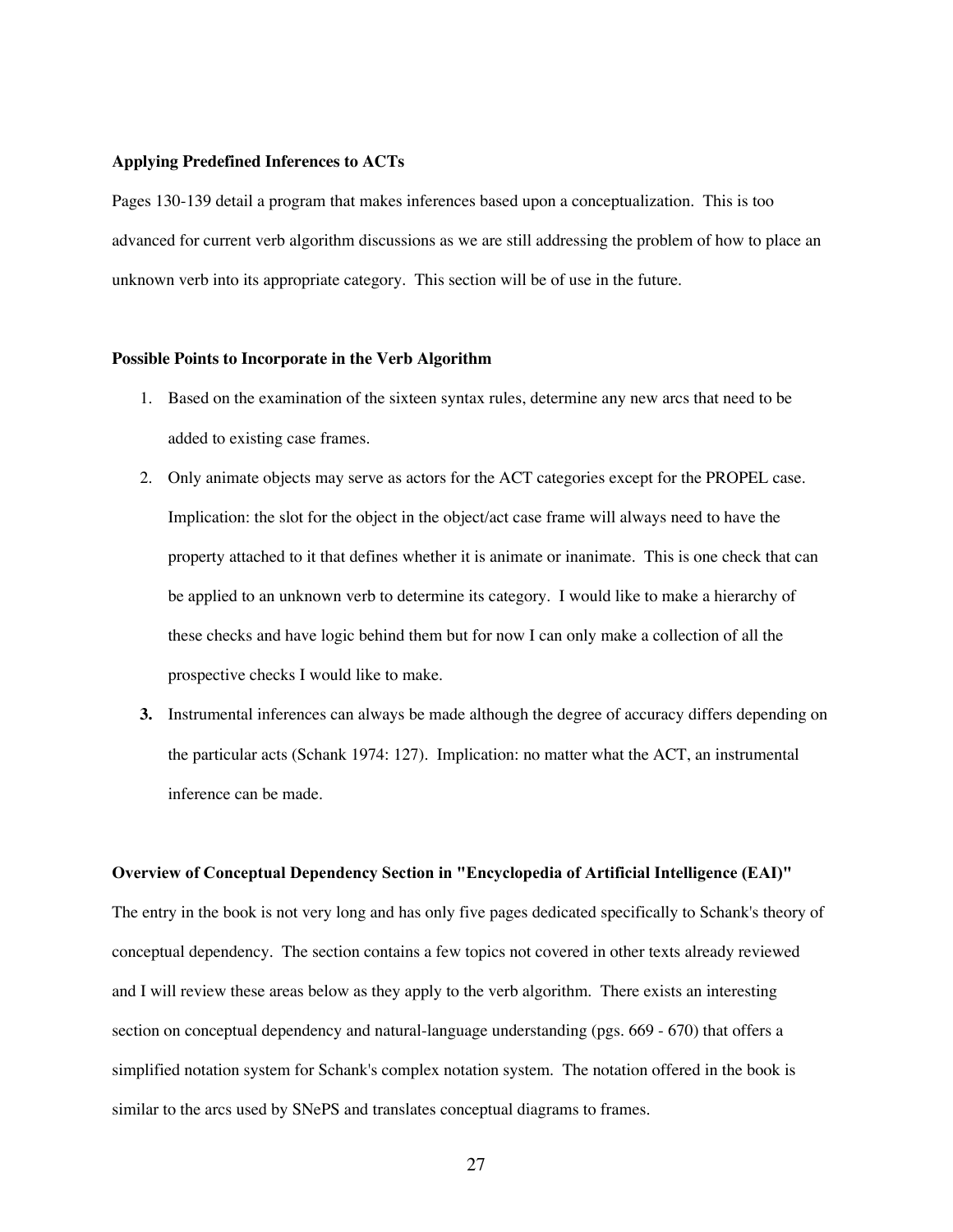#### **Conceptual Dependency Slots and Rules**

A conceptualization has semantic constraints on the kinds of entities that can fill its slots (EAI 1987: 195). Some of the conceptual dependency rules (there are fourteen rules for conceptual dependency) can be applied to any type of object that fills the slots of an action. Therefore, a rule that would apply to any type of slot filler and could not act as a constraint condition in the verb algorithm. Some of the conceptual dependency rules are very specific as to the action and the values that fill the slots based on the action's type. This implies that some ACTs are constrained by the slot fillers. For example, MTRANS is the transfer of mental information between animals or within animals. If the actor of a sentence containing an unknown verb is an inanimate object, say an automobile, the likelihood of the verb being an MTRANS is remote. Unfortunately, a comprehensive listing of such inferences or constraints is not given. Either such a list does not exist or such a list is unimportant when approaching conceptual dependency from the point of view that the verbs ACT type will always be known beforehand. It is apparent that there are two approaches to guessing which type of ACT an unknown verb belongs to:

- 1. Infer meaning based upon the membership or properties of the slot fillers.
- 2. Infer meaning based upon the syntactic makeup of the target sentence. This was our original goal for the summer research.

For both points above, I would propose looking at Levin's verb categories with two purposes in mind, the first more in line with the goal of the research and the second a nice addition:

- 1. Map Levin's verb categories to the ACTs. Based on the mapping, determine the typical syntax of the sentences and create case frames based off those. Levin's book is one of the few places where a comprehensive list of categorized verbs exists as well as examples of usage exits. It is one of the only avenues where I can hope to find case frames for the ACT categories.
- 2. Examine the Levin categories and determine the constraints on the slot fillers. For example, which categories of verbs always require animate objects to be the actors, which categories always need a location to be the indirect object, etc.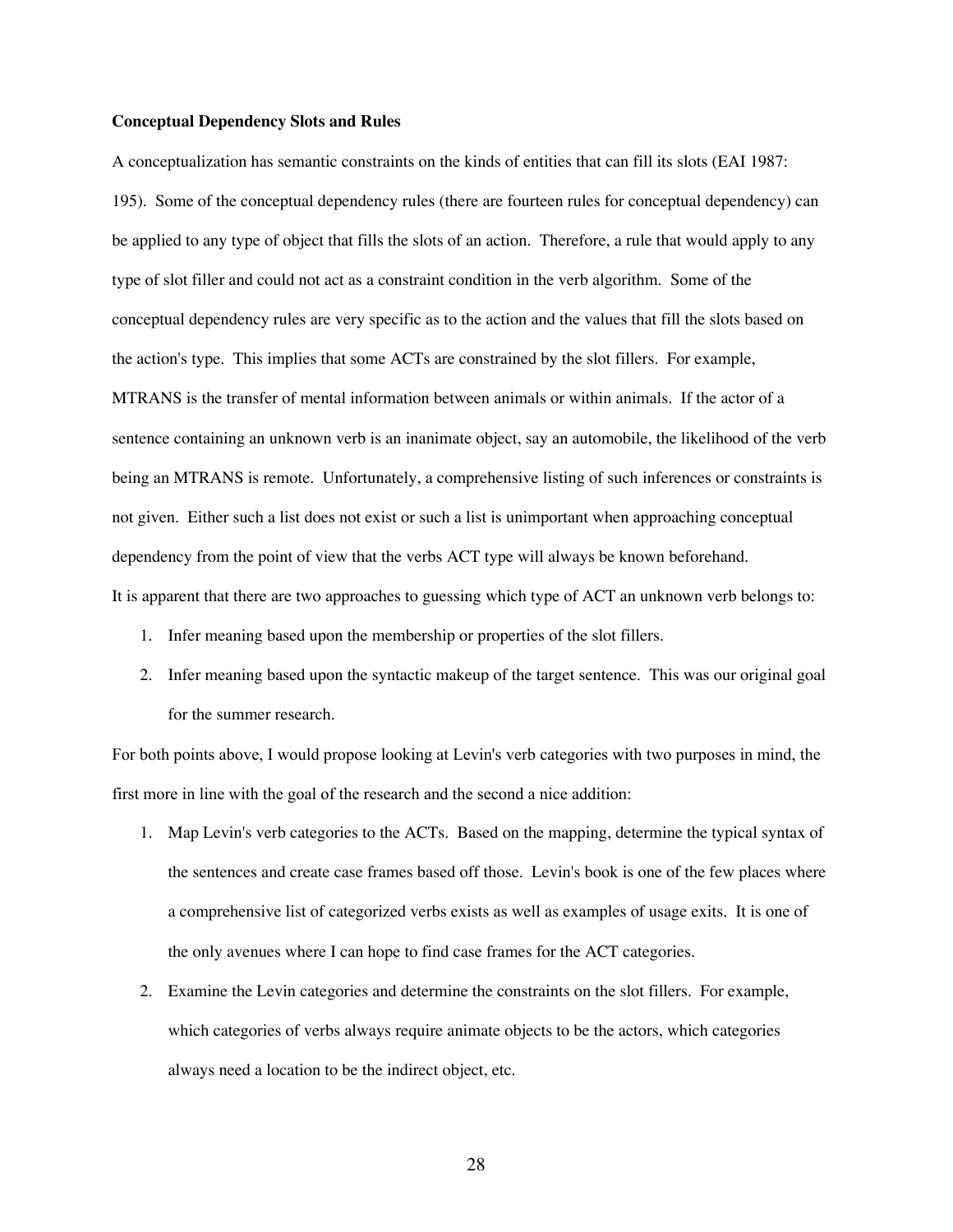#### **How Verbs Fall into ACT Categories**

It is stated that the ACTS are not category names for verbs but should be considered elements of those verbs (EAI 1987: 196). I believe no comprehensive list of verbs for each ACT category exists because verbs can span multiple categories based upon their syntactic usage. It would not make sense to have a listing of the verbs that fall into each category. Instead, a listing would consist of example sentences of when a verb qualifies for one particular category as opposed to another. For example, consider the two sentences that use the verb 'give':

*John gave the book to Mary.*

*John gave me a good idea.*

In the first sentence, 'give' is used as PTRANS, in the second as MTRANS. It would seem that the constraints an algorithm could use to determine verb categorization would be a combination of the class membership or properties of the slot fillers as well as the overall syntax of the sentence. This will be a very involved task.

## **Translating a Sentence into a SNePS Representation Based on Schank's Schema**

A big task will be working conceptual dependency representation into SNePS representations that maintain all pertinent information. Consider the following sentence:

*John gave a ball to Mary.*

This would require the following conceptual dependency representation:

| <b>ATRANS</b> |            |  |
|---------------|------------|--|
| Rel           | Possession |  |
| Actor         | John       |  |
| Object        | Ball       |  |
| Source        | John       |  |
| Recipient     | Mary       |  |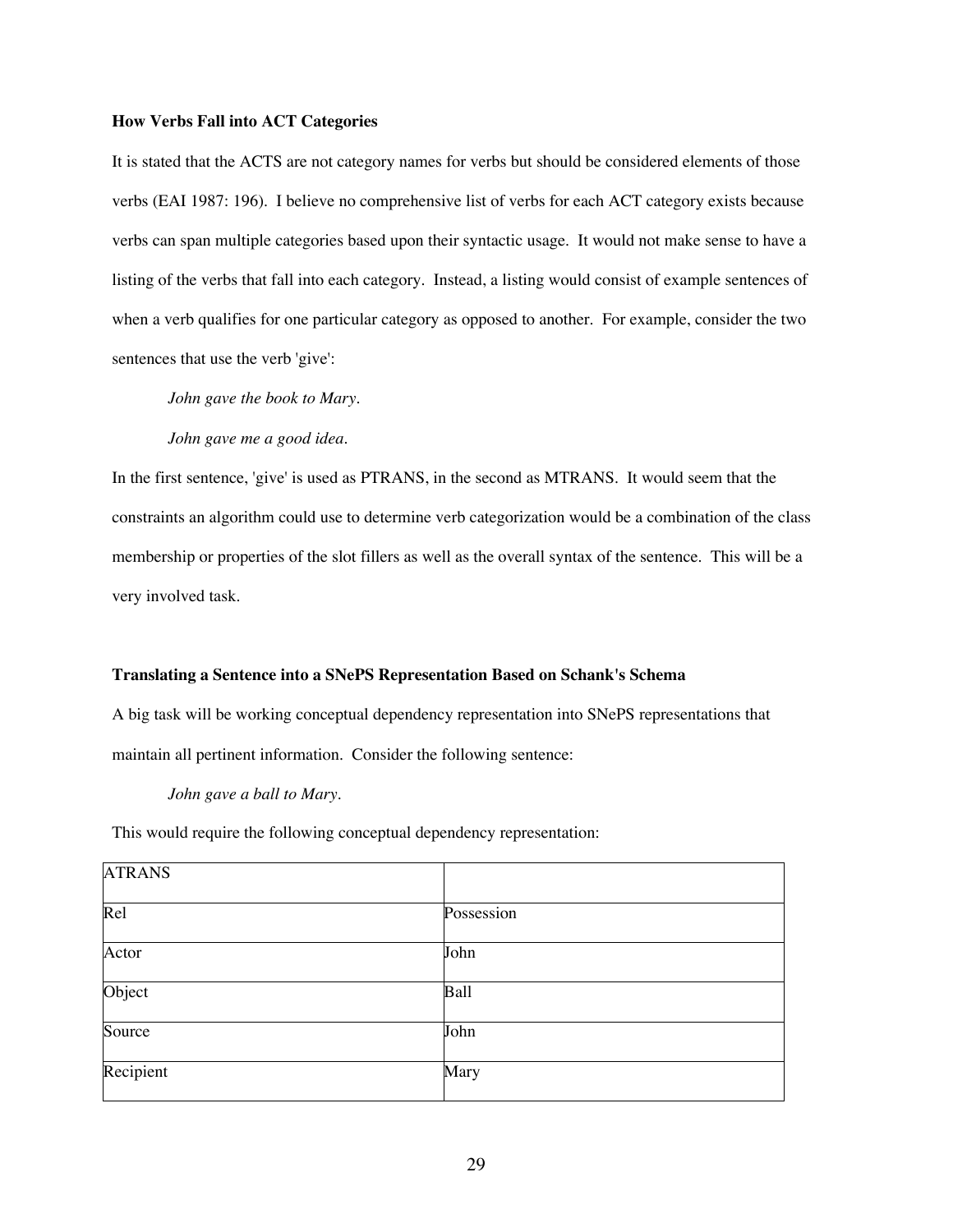If the verb were not known to be an ATRANS, how would an algorithm assign a source or a recipient? It would not know to. I imagine that the algorithm would need to figure out all potential ACTs the unknown verb could be, fill the slots for each type and maintain multiple, possible case frame representations for an unknown verb. The algorithm would need to use future examples to cull out the ACTs that are not viable, continually updating the possible case frames for unknown verbs. It would be a form of belief revision specific to the verb algorithm.

# **Overview of 'The Primitive ACTs of Conceptual Dependency', Memo to Yale University**

This is a very informative, though brief, description by Schank of the primitive ACTs. It gives an overview of how ACTs function in conceptual dependency and then describes the ACTs in greater detail than any book or article I have read to this point. This memo is very informative and lays out how ACTs serve as the building blocks of any conceptual dependency representation.

## **The Primitives**

According to Schank, the primitive ACTs were decided upon by "noticing structural similarities that existed when sentences were put into an actor-action-object framework" (Schank 1975: 34). Schank points to six ACTs that are 'major' ACTs. They are:

- 1. ATRANS give, take and buy
- 2. PTRANS go and fly
- 3. PROPEL push, pull and kick
- 4. MTRANS remember, forget, tell and read
- 5. MBUILD describe, decide, imagine, consider and answer
- 6. INGEST eat, breathe, shoot and smoke

Schank states that all conceptualizations require conceptualizations that are instruments for them. The remaining primitive ACTs are primarily used for the instrumental conceptualizations (Schank 1975: 35).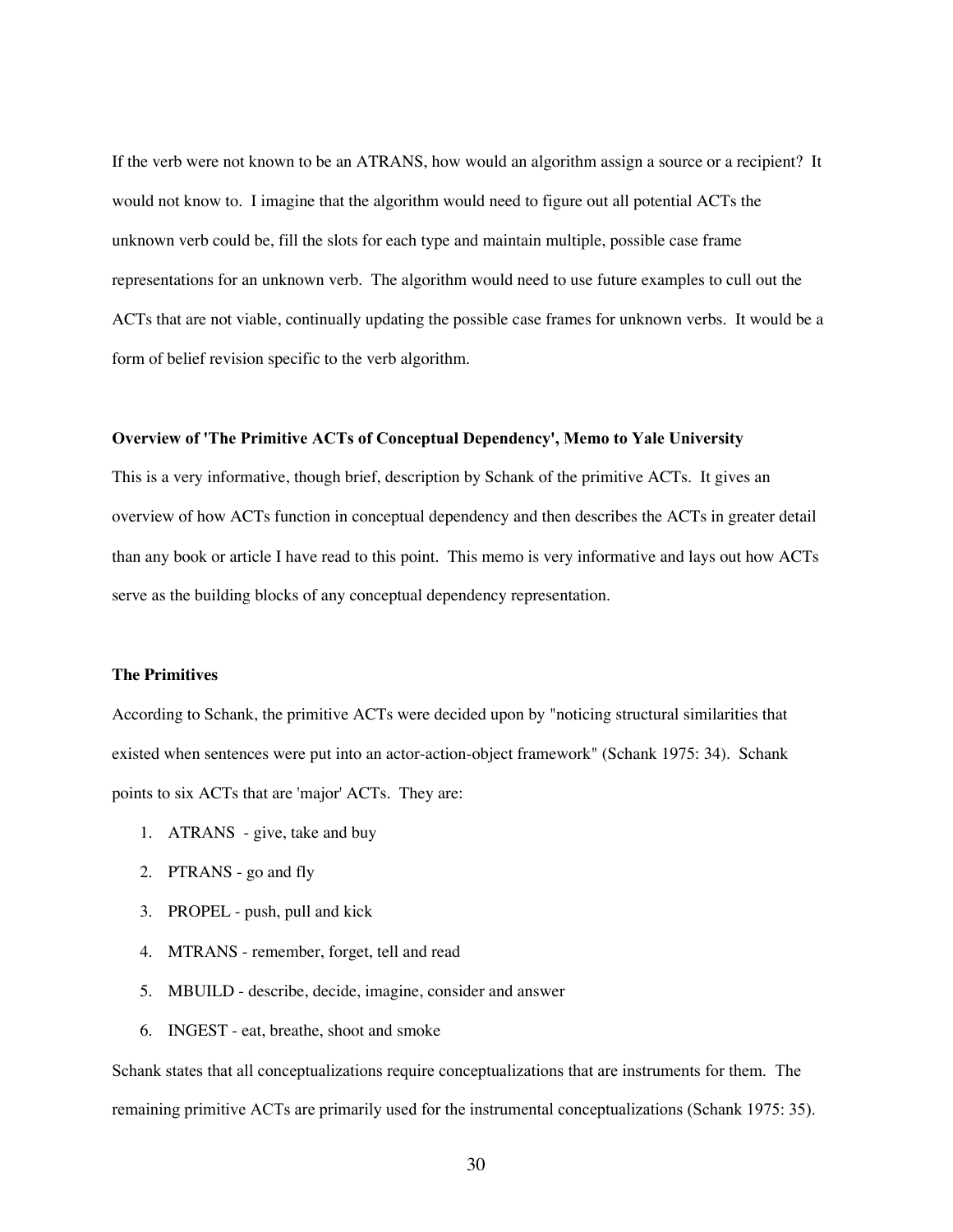I would consider these to be 'supporting' ACTs as they occur in a supporting role to the six aforementioned ACTs.

- 1. GRASP clutch
- 2. ATTEND listen
- 3. SPEAK say
- 4. MOVE kick
- 5. EXPEL

## **Verbs Spanning Multiple ACTs**

Schank uses 'take' as an example of a verb that qualifies for two ACT categories:

*He took an aspirin - INGEST. John took the book from Mary - PTRANS*

What I believe is that the two senses of 'take' will fall into different categories not only for the ACTs but for the verb categories in Levin's book. Levin provides some example sentences, unlike Schank, and hopefully the syntactic examples will point to potential case frames. Also, the example sentences may point to the constraints that exist on the slot fillers for the different ACTs.

#### **Overview of Conceptual Dependency Section in Rich's "Artificial Intelligence"**

The section in this book is a nice overview of conceptual dependency. The highpoint of the description is a listing of the fourteen rules of conceptual dependency including examples of English sentences for each of the rules. Other papers make mention of the rules or give examples but none are quite as tidy as Rich's representation. Unfortunately, the section provides no further detail that is not covered by other articles already reviewed.

The book makes reference to two books that may be of interest:

1. Schank, Roger 1975. *Conceptual Information Processing.* Amsterdam, North-Holland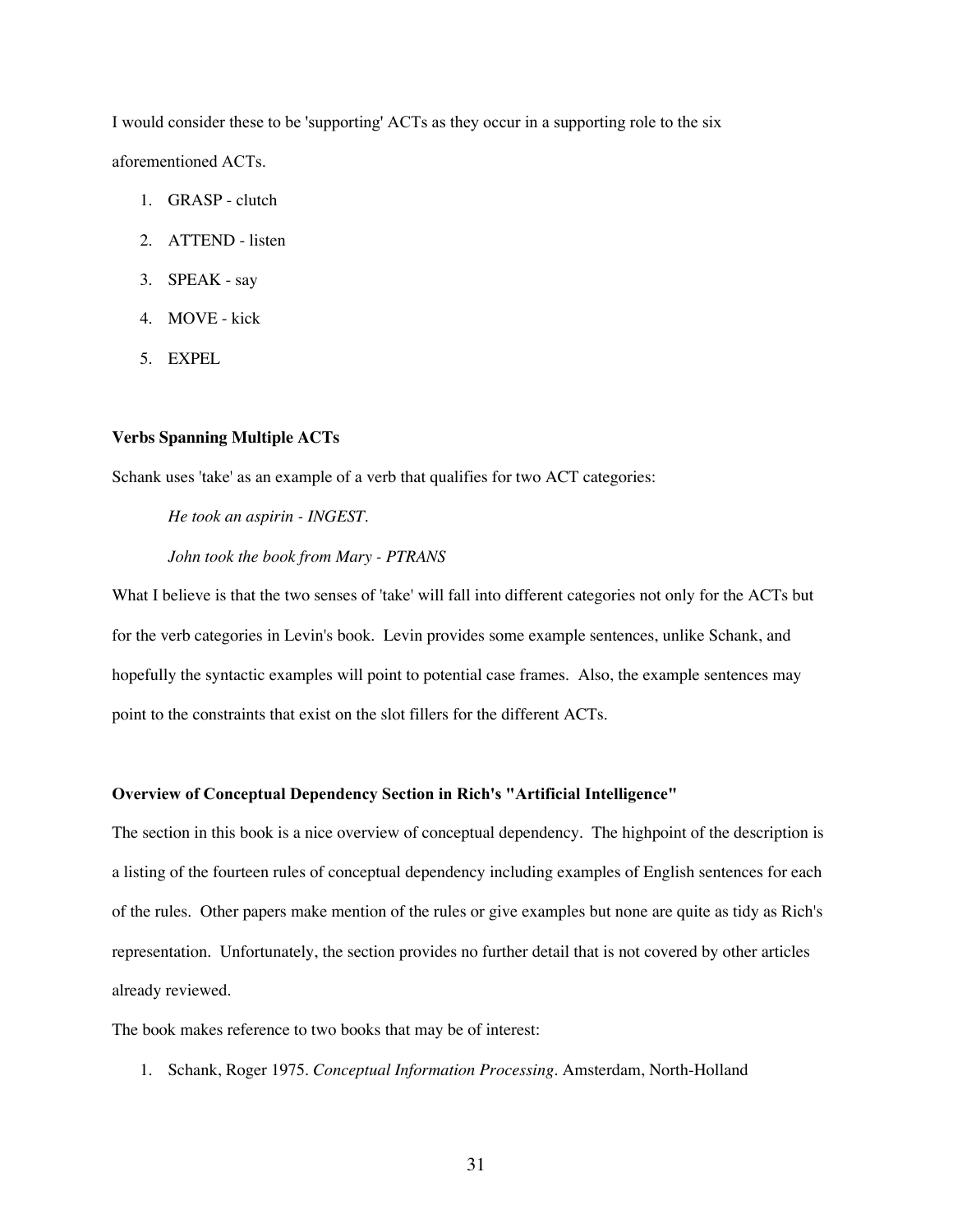2. Schank, Roger and Abelson, R. 1977. *Scripts, Plans, Goals and Understanding*. Hillsdale, NJ:Earlbaum

## **Review of Levin's** *English Verb Classes and Alterations*

I reviewed Levin's book *English Verb Classes and Alterations*. The first part of the book (it is broken into two parts) is devoted to 'diathesis alterations'. The alterations are subdivided into groups based upon syntactic case frames (Levin 1993: 22). There are three types of alterations:

- 1. Transitive alterations
- 2. Alternate expressions of arguments that do not affect transitivity, and
- 3. Alterations that arise when verbs permit "oblique" subjects (Levin 193: 22)

The alterations are important because they break verbs into groups based upon a sentence's syntax. The possible choices for the unknown verb in the following sentence:

#### *I unknown-verbed at/on/against the table.*

Is restricted to a single group of related verbs simply due to the fact that the prepositional phrase is headed by the preposition *at*. Grouping verbs based upon sentence syntax relies heavily upon the combination of prepositions used, the permissible alterations of the noun phrases (NPs) of the prepositions and the class membership or type of the NP. The alterations will not allow verbs to be placed directly into ACT categories but are very promising in that they allow for verb categorization based upon the syntax of the sentence alone.

This paper describes alterations using two example verbs, 'give' and 'take'. The analysis details how a sentence with an unknown verb could be validated against numerous, predefined rules to determine possible alteration group membership. From there, another set of rules could be applied to determine which of the ACT categories the unknown verb belonged to.

I choose the verbs 'give' and 'take' because they are the two traditional examples used by texts describing conceptual dependency. My original premise was that a verb like 'give' would map to a couple alterations. From there, each alteration would map to a few ACTs and the problem of verb categorization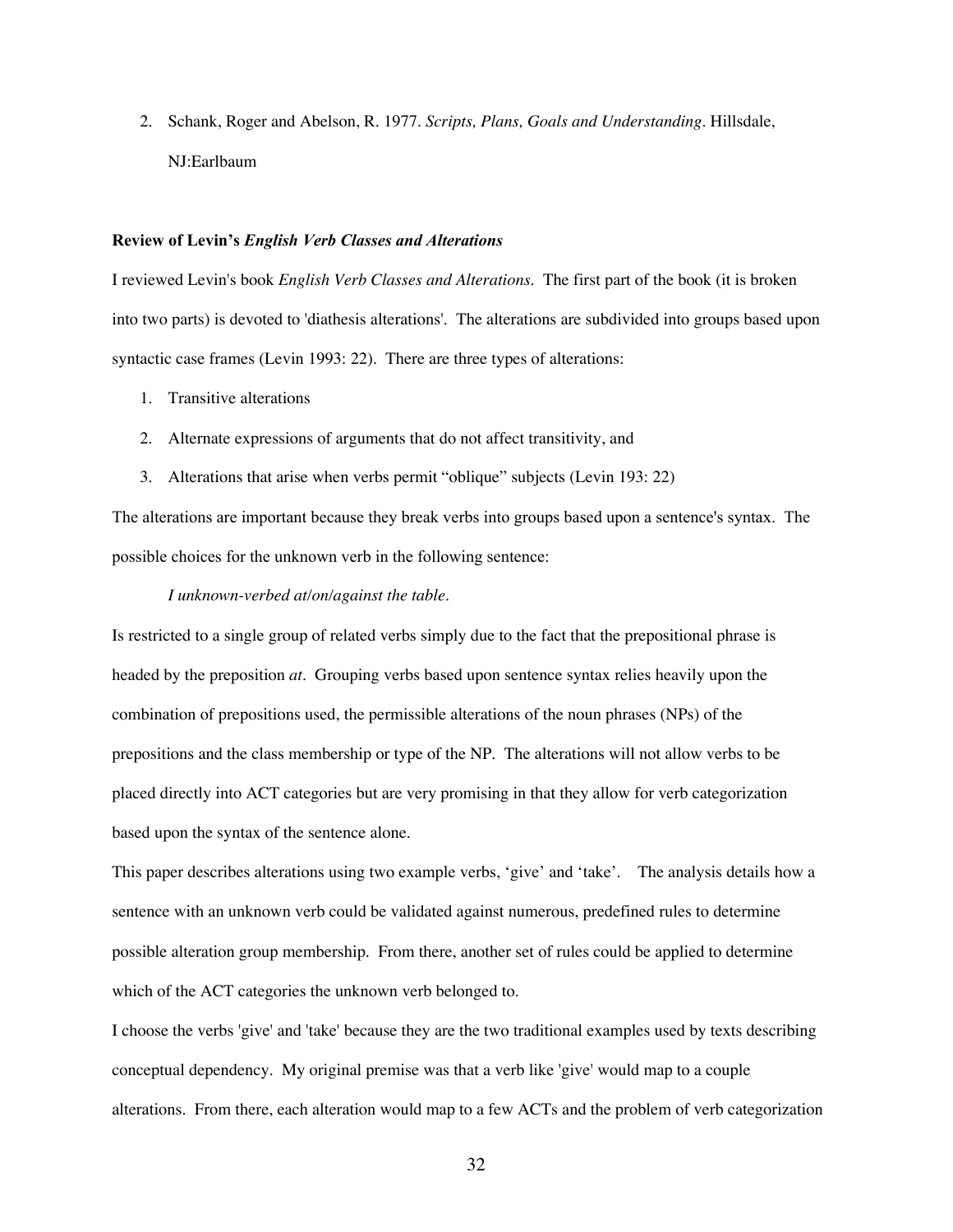would be solved. This turned out roughly to be the case though the paper points out some difficult issues. The syntactic rules proposed by Levin's diathesis alterations, however, are very promising and provide a set of concrete, unchanging rules that can be used to categorize unknown verbs.

## **Overview of 'Give'**

'Give' is the classic example of a PTRANS in conceptual dependency, though the verb spans several ACT categories. Levin labels 'give' as a *change of possession* verb. Other 'give' verbs are *feed, lease, lend, loan, pass, pay, peddle, refund, render, rent, repay, sell, serve and <i>trade*. The two alteration types for 'give' verbs are causative/incohative and dative alteration. The dative alteration is of interest as it presents a syntactic case frame around which a rule can be founded.

#### **Dative Alteration of 'Give'**

The dative alteration is characterized by "an alternation between the prepositional frame 'NP1 V NP2 *to* NP3' and the double object frame 'NP1 V NP3 NP2'" (Levin 1993: 47). The NP found in the *to* prepositional frame can substitute as the first object in the double object construction. The following would be examples of sentences using the dative alteration for 'give':

> *John gave the car to Phil. John gave Phil a car. John gave a car. John gave the car sitting in his front yard to Phil.*

Additionally, the 'give' dative alteration has the constraint that there is an animacy restriction on the goal phrase (Levin 1993, 48). The target of the *to* prepositional phrase has the characteristic of being animate. In the previous examples this is clear because 'Phil' is a human. Levin argues that the animacy quality extends to organizations and companies. So, if 'Phil' were replaced with the word 'church', the target of the *to* prepositional phrase would still be viewed as animate.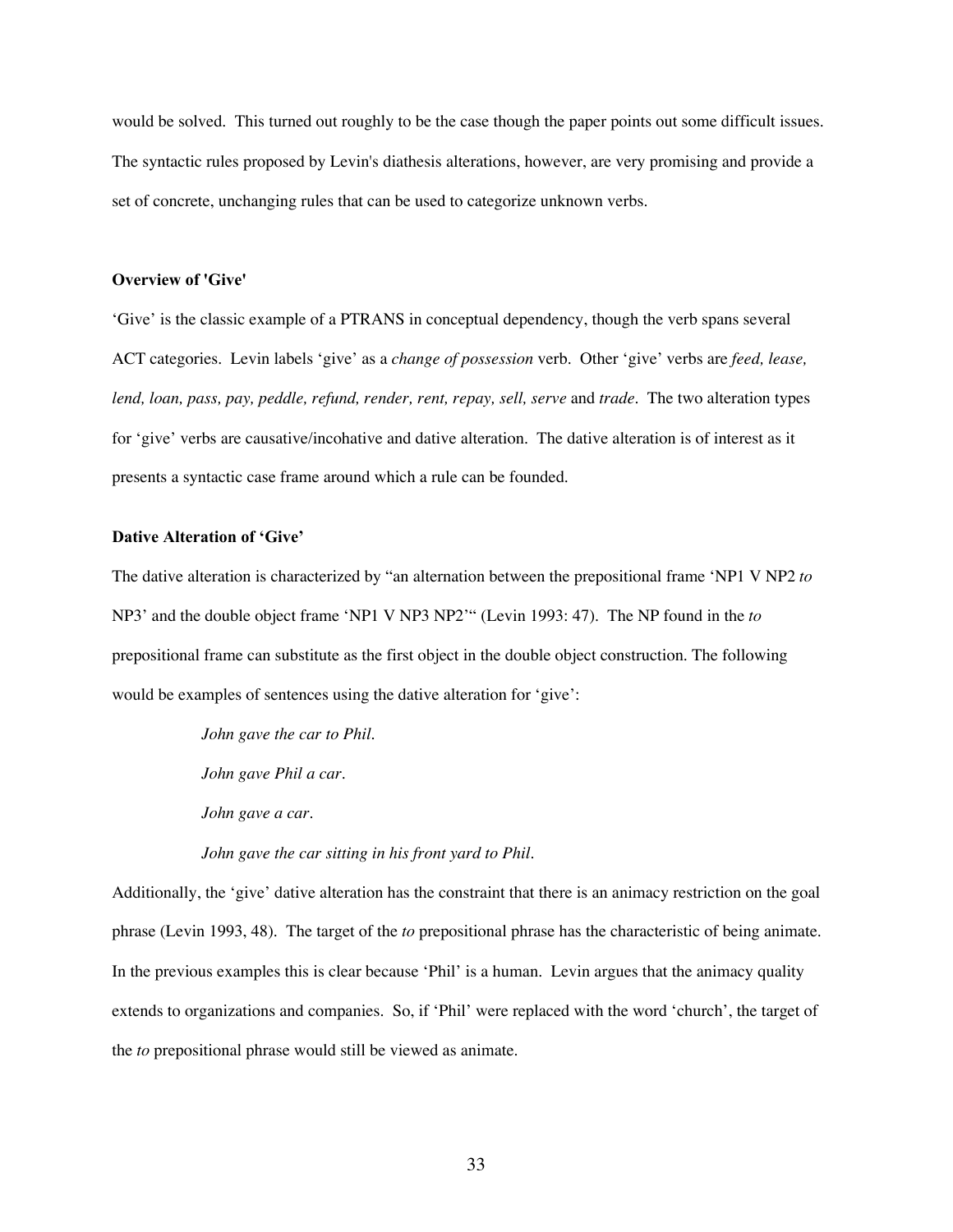#### **Formulating a Rule Using 'Give', the Dative Alteration and Conceptual Dependency**

A rule for using the dative alteration and 'give' might go something like this:

*If unknown verb has the following alterations (here, V stands for the*

*unknown verb):*

**1. x V the y to z and/or 2. x V z the y**

**and z has the characteristic of being animate,**

**then V might be a 'give' verb in Levin's terms**

As a further refinement a second clause can be added to the rule to determine which ACT case 'give' is being used with:

> **If the object being given is a physical object, then 'give' is used in the PTRANS sense //Example:** *I gave the ball to Phil.* **Else, if the object being given is abstract, then 'give' is used in the MTRANS** *sense* **//Example:** *I gave Phil an idea.*

#### **Unresolved Issues Stemming From This Approach**

The first problem deals with verbs from a different class than the 'give' class qualifying for the rule above. This is possible because 'give' class is not the only class of verbs to qualify for the dative alteration as the diagram below shows:

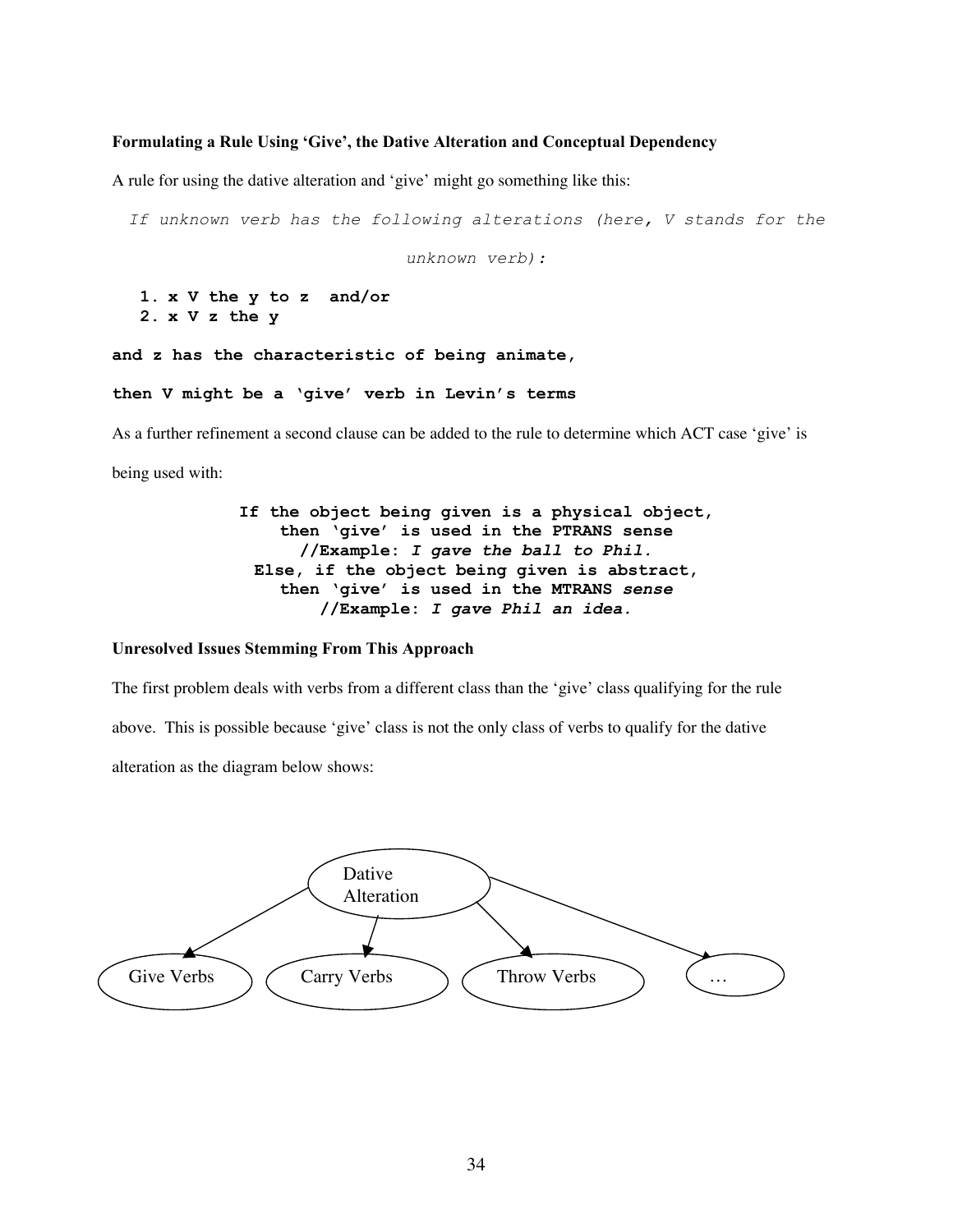The hierarchy shows that multiple verb classes fall under the dative alteration, not just 'give'.

There may be ways to tweak the rule so that it places the unknown verb into the correct verb class. I have not fully explored this avenue as it would require a review of all the classes that fall under the dative case and determining what, if any, restrictions apply to the alteration of the NPs or if there are characteristics for the NPs inherent to certain verb classes. It is certainly the case that restrictions on the alterations exist for certain verb classes.

Another problem would be a sentence like the following:

*I gave a kick to the ball.*

It fails the animacy constraint that Levin applies to the goal of the *to* prepositional phrase of the dative alteration. I fear that no matter what the rule, exceptions will always exist.

## **Overview of 'Take'**

'take' is a very complex verb with numerous alterations. I will not attempt to formulate a set of rules for the verb 'take' as I did for 'give'. Rules exist for 'take' that use the syntax of the target sentence, primarily focusing on the prepositions used and characteristics of the NPs. I worked out a rule for 'take' and it has basically the same form as the one for 'give'; first determine the alteration type, second, based on the characteristics of the NPs determine the ACT type. What is of interest for 'take' is the following hierarchy:

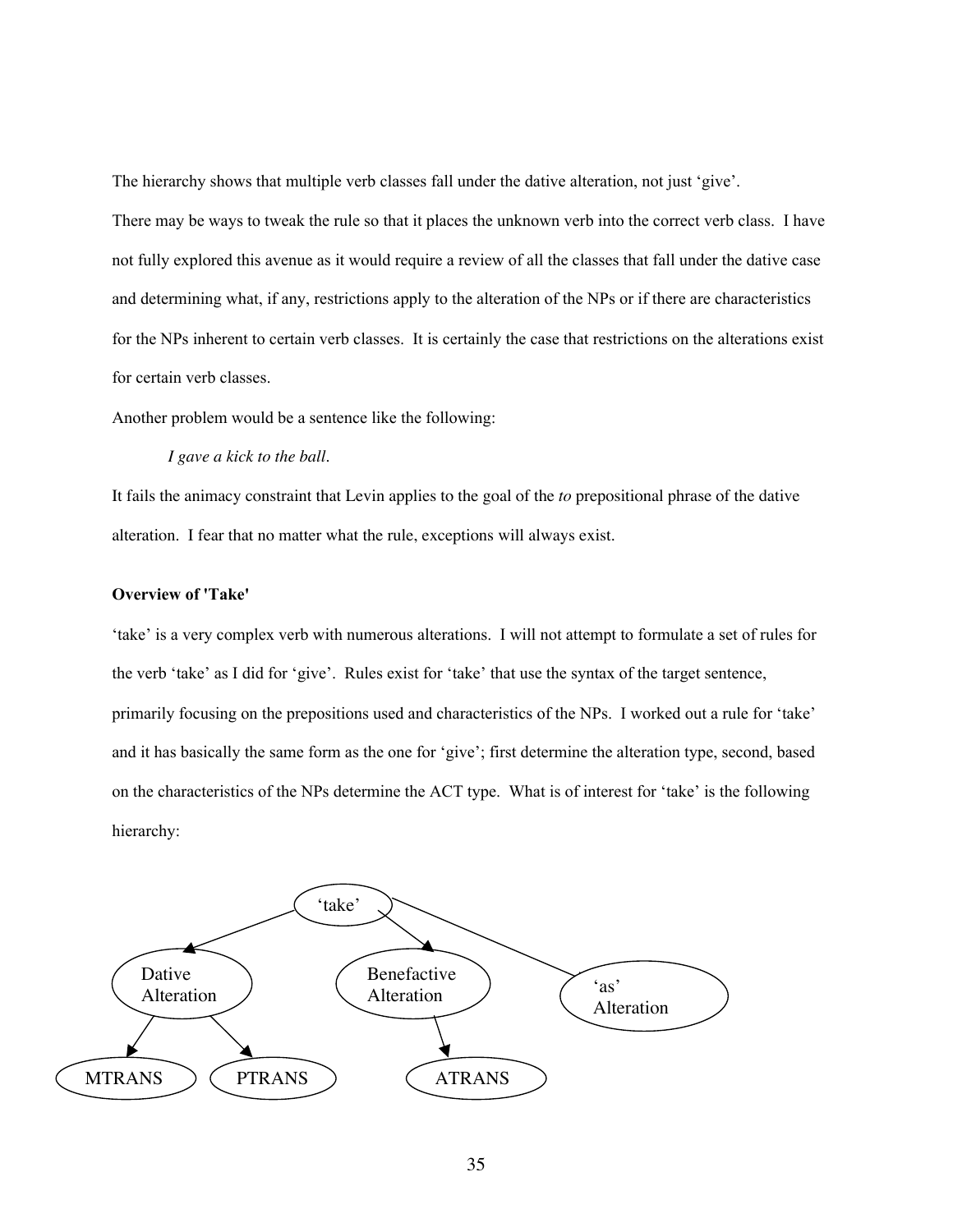It would seem that the alterations could be another way to determine which class a verb is in. For instance, if the verb is in the dative, benefactive and 'as' alteration classes then it might be of the 'take' class. This would require numerous examples of the unknown verb and may not be realistic.

# **Conclusion**

The alterations provide a comprehensive set of syntactic rules that will allow for categorization of unknown verbs into classes. The syntactic rules may not allow for direct inclusion in the ACT categories themselves but it is possible to assign ACT categories to unknown verbs by reviewing the class membership of the NPs.

#### **Example Verbs for ACT Categories**

Below is a table of the ACT categories and some example verbs from each. Ideally, I would like to create rules for each of the example verbs based upon Levin's alternations and my own observations of the verbs, especially observations from a conceptual dependency point of view.

| <b>ACT Category</b>                                 | <b>Example Verbs</b>    |
|-----------------------------------------------------|-------------------------|
|                                                     |                         |
| <b>ATRANS</b> – Transfer an abstract relation such  | Give, take, buy and pry |
| as possession, ownership or control                 |                         |
| <b>PTRANS</b> - Transfer of physical location of an | Go and fly              |
| object                                              |                         |
| <b>PROPEL</b> – The application of force to an      | Push, pull and kick     |
| object                                              |                         |
| $MOVE$ – The movement of a body of an               | Kick                    |
| animal                                              |                         |
| <b>GRASP</b> – The grasping of an object by an      | Clutch                  |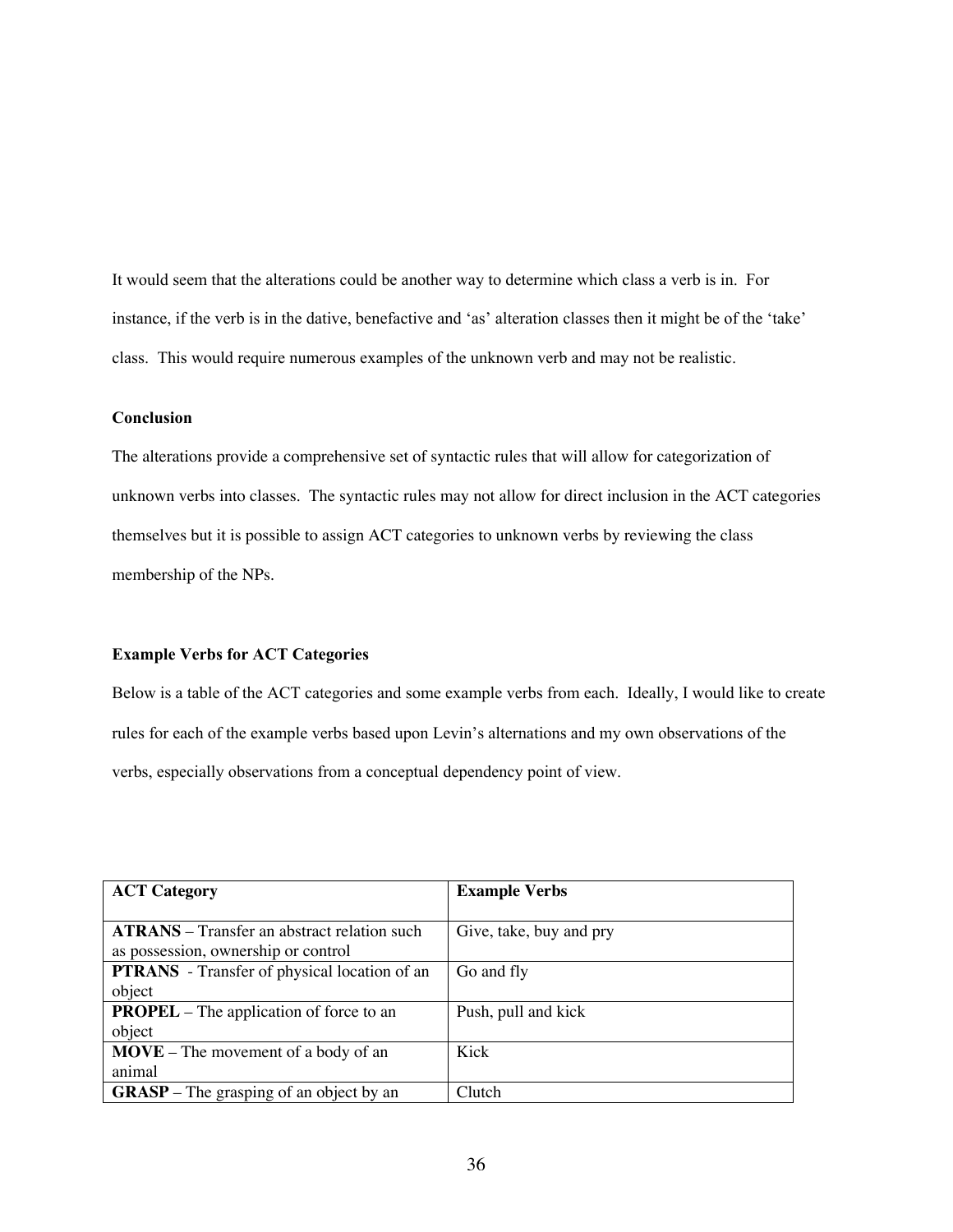| actor                                               |                                                |
|-----------------------------------------------------|------------------------------------------------|
| $EXPEL$ – The expulsion from body of an             | Spit                                           |
| animal into the world                               |                                                |
| <b>MTRANS</b> – The transfer of mental              | Remember, forget, tell and read                |
| information between or within an animal             |                                                |
| <b>MBUILD</b> – The construction by an animal of    | Describe, decide, imagine, consider and answer |
| new information from old information                |                                                |
| $\textbf{ATTEND}$ – The action of directing a sense | Listen                                         |
| organ towards an object.                            |                                                |
| <b>SPEAK</b> - The action of producing sounds       | Say                                            |
| from the mouth                                      |                                                |
| INGEST $-$ The action of an animal taking a         | Eat, breathe, shoot and smoke                  |
| substance into its body                             |                                                |

# **Listing of Rules for Example Verbs**

I created rules using the following process:

- 1. Go to the example verb and find all of Levin's alternations for the verb. Assume that each alternation is a rule unto itself.
- 2. Review a single alternation for the example verb fully. Create a Boolean type frame for the rule,

essentially slots that will evaluate to either true of false. Try and keep the Boolean categories the

same for the different alternations and verbs so it will be easier to compare them.

3. Look at some example sentences and get a feel for which ACT category the alternation most

closely resembles. In some instances, alternations will span multiple ACTS but in others it will

clearly only apply to a single ACT.

I created a generic frame for rules that roughly (there are some exceptions) each follows:

**Verb Name –** the verb's name **Rule Number** – the rule number **Alternation Name** – alternation name including Levin book section number **Description** – brief overview of the alternation **Group Membership** – group the verb belongs to including all related verbs **Other Groups** – the listing of other groups that follow this rule. These groups sit conceptually at the same level as the 'Group Membership' group from above. **Transitivity** – which transitive cases can exist for the alternation **Prepositional Frame** – which prepositional frames exist **Alternation Restrictions** – restrictions on alternation combinations **Semantic Constraints on Fillers –** constraints on the slot fillers **Conceptual Dependency Categories** – usually accompanied with example sentences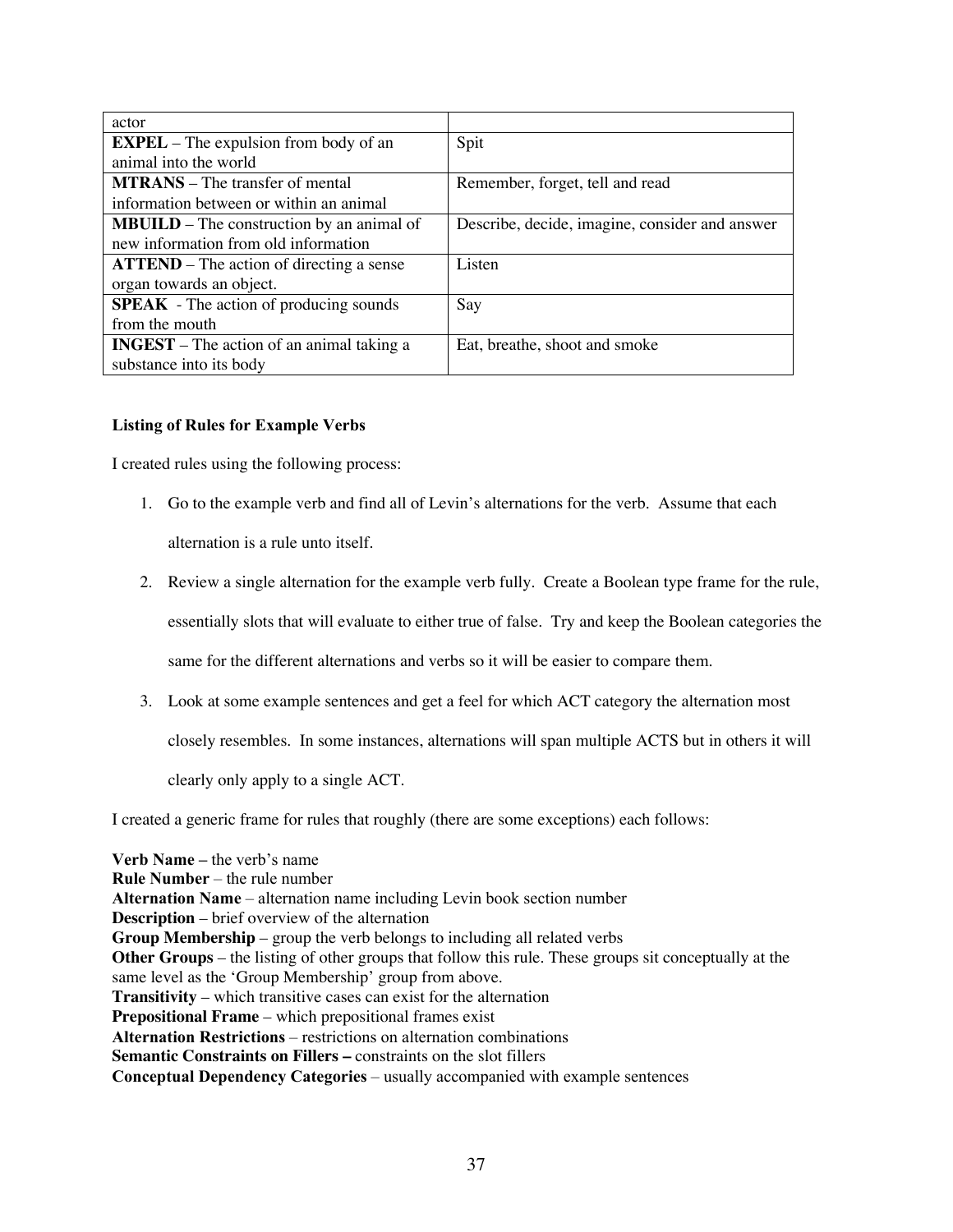**'Give' Rules**

**Verb Name:** Give

**Rule Number:** 1

**Alternation Name:** Causative/Incohative (Levin 1.1.2.1)

**Description:** "Involve verbs with transitive and intransitive uses, where the transitive user of a verb V can be paraphrased as roughly "cause to V-intransitive"(Levin 1993: 27.)" This is a very broad alternation covering many verbs.

**Group Membership:** Give Verbs – *feed, give, lease, lend, load, pass, pay, peddle, refund, render, rent, repay, sell, serve* and *trade*

**Other Groups:** Roll, Break, Verbs of Change of State, Amuse-Type Psych-Verbs, Verbs of Change of Possession (Give, Contribute and Verbs of Future Having), Verbs of Cutting, Verbs of Contact by Impact, touch Verbs, Verbs of Killing, Destroy Verbs, Verbs of Appearance, Disappearance and Occurrence **Transitivity:** Transitive and Bitransitive. For *give* verbs, the intransitive case does **not** apply

**Prepositional Frame:** Uses the *to* case frame with the following alternation:

I gave the book *to* Mary.

I gave Mary the book.

**Alternation Restrictions:** The following alternation would not be allowed:

The book gave to Mary.

**Semantic Constraints on Slot Fillers**:

Object – some type of physical object

Goal of preposition – has animate qualities

**Conceptual Dependency Categories**: PTRANS if viewed as exclusively as a change of possession

**Verb Name:** Give

**Rule Number:** 2

**Alternation Name:** Dative (Levin 2.1)

**Description:** Does not involve a change in transitivity of the verb. All the alternations are displayed by transitive verbs that take more than one internal argument and arise because these verbs allow more than one way of expressing these arguments (Levin 1993: 47).

**Group Membership:** Give Verbs – *feed, give, lease, lend, loan, load, pass, pay, peddle, refund, render, rent, repay, sell, serve* and *trade*

**Other Groups:** Alternating (includes Give, Verbs of Future Having, Bring and Take, Slide, Carry, Drive, Verbs of Throwing, Verbs of Transfer of a Message, Verbs of Instrument of Communication), Non-Alternating *to* Only (includes Primary Latinate, Say Verbs, Verbs of Manner of Speaking, Verbs of Putting with a Specified Direction, Verbs of Fulfilling) and Non-Alternating Double Object Only (includes Bill Verbs, Appoint Verbs, Dub Verbs, Declare Verbs)

**Transitivity:** Transitive and Bitransitive. The intransitive case does **not** apply

**Prepositional Frame:** Uses the *to* case frame with the following alternation:

I gave the book *to* Mary.

I gave Mary the book.

**Alternation Restrictions:** The following alternation would not be allowed:

The book gave to Mary.

# **Semantic Constraints on Slot Fillers**:

Object – some type of physical object

Goal of preposition – has animate qualities. For instance if the sentence were:

I gave the money to the United Way

then the *United Way* would be viewed as a living, animate organization.

**Conceptual Dependency Categories**: PTRANS if viewed exclusively as a change of possession. Not sure about the following two, though I think they ought to fit somewhere.

MTRANS if viewed as dealing with an abstract idea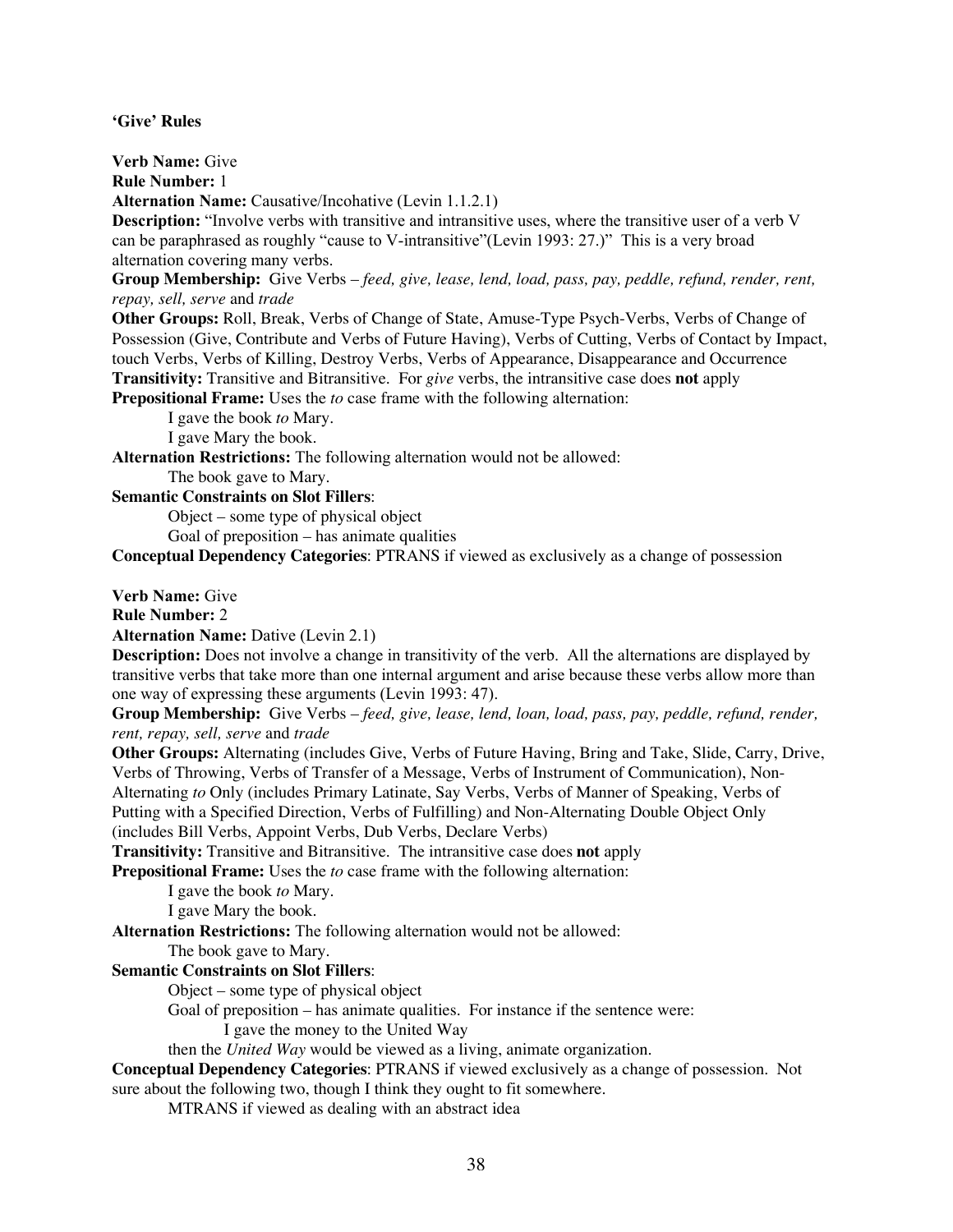I gave him the idea. PROPEL if object is propel action I gave the ball a kick. I gave a push to the sled and down the hill they went.

# **'Take' Rules**

**Verb Name:** Take **Rule Number:** 1 **Alternation Name:** Dative (Levin 2.1) **Description:** Same as Give Dative **Group Membership:** Bring and take **Other Groups: Same as Give Dative Transitivity:** Transitive and Bitransitive. The intransitive case does **not** apply **Prepositional Frame:** Uses the *to* case frame with the following alternation: I took the lunch *to* Mary. I took Mary the lunch. **Alternation Restrictions:** The following alternation would not be allowed: The lunch took to Mary.

**Semantic Constraints on Slot Fillers**:

Object – some type of physical object

Goal of preposition – has animate qualities. For instance if the sentence were: I took the money to the police department

then *police department* would be viewed as a living, animate organization.

**Conceptual Dependency Categories:** PTRANS if viewed as exclusively as a change of possession. Interestingly, could not think of examples of MTRANS or PROPEL which was the case for the *give* dative alternation.

**Verb Name:** Take

**Rule Number:** 2

**Alternation Name:** Benefactive (Levin 2.2)

**Description:** Closely resembles the dative alternation and is subsumed under it. It differs from the dative in involving the *for* preposition rather than the goal preposition *to*. Typically deals with verbs of creating or obtaining (Levin 1993: 48.)

**Group Membership:** Steal Verbs – *adduct, cadge, capture, confiscate, cop, emancipate, embezzle, exorcise, extort, extract, flich, flog, grab, impound, kidnap, liberate, lift, nab, pilfer, pinch, pirate, plagiarize, purloin, recover, redeem, reclaim, regain, repossess, rescue, retrieve, rustle, seize, smuggle, snatch, sneak, sponge, steal, swipe, take, thieve, wangle, weasel, winkle, withdraw* and *wrest*

**Other Groups:** Alternating (includes Build Verbs, Create Verbs, Verbs of Performance, Get Verbs), Non-Alternating *for* Only (includes Obtain Verbs, Verbs of Selection, Create Verbs and Steal Verbs) **Transitivity:** Must be of Transitive or Bitransitive. The intransitive case does **not** apply **Prepositional Frame:** Uses the *for* case frame:

I took the book *for* Mary.

**Alternation Restrictions:** The following alternation would **not** be allowed:

I took Mary the book.

as it loses the benefactive concept of having taken a book solely for the purpose of giving it to Mary. **Semantic Constraints on Slot Fillers**:

Object – some type of physical object

Goal of preposition – has animate qualities. For instance if the sentence were: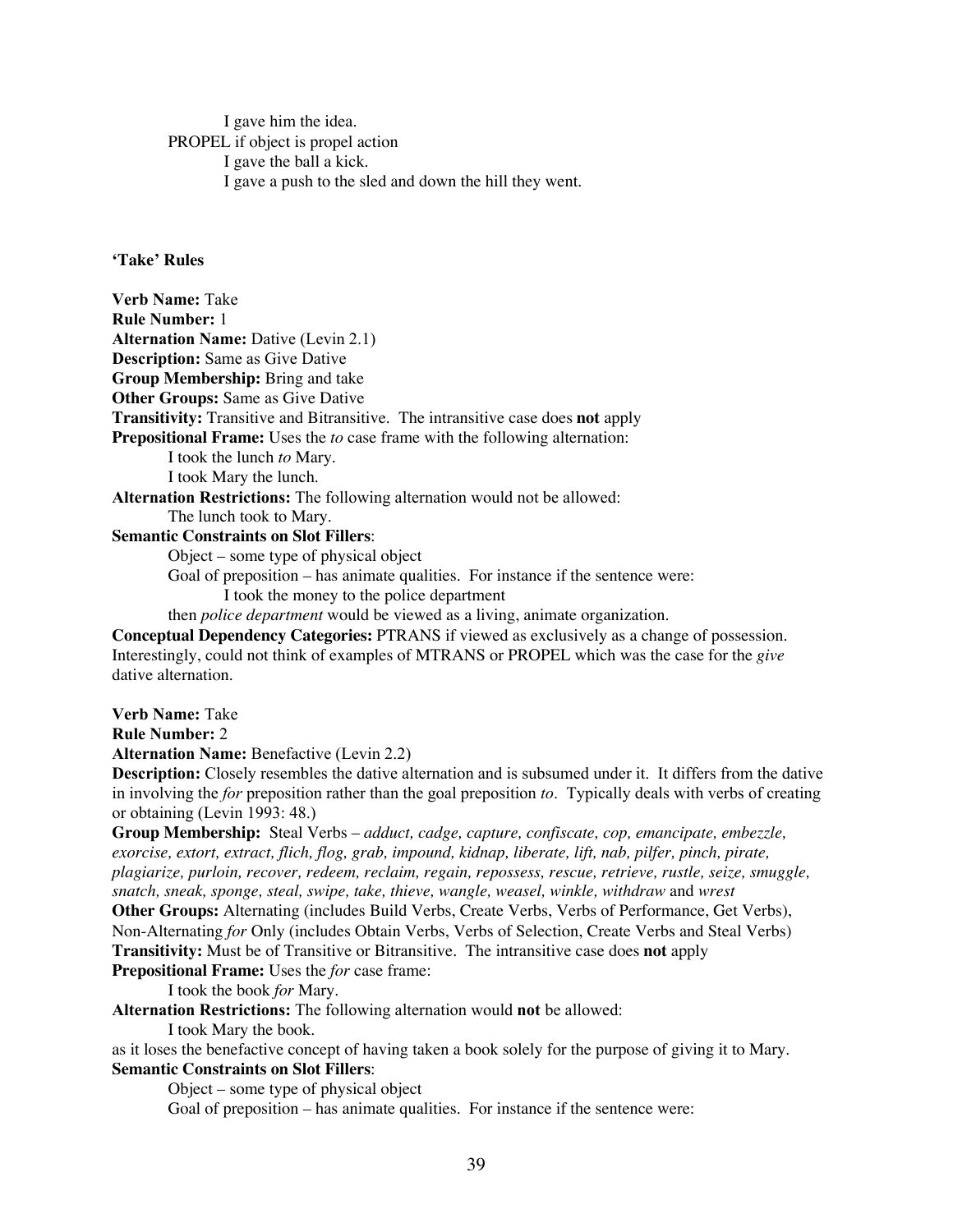I took the money *for* the United Way

then the United Way would be viewed as a living, animate organization.

**Conceptual Dependency Categories**: ATRANS if viewed as exclusively as a change of ownership. For example:

I took the book from Greg for Mary.

**Verb Name:** Take

**Rule Number:** 3

**Alternation Name:** 'As' alternation (Levin 2.14)

**Description:** Found where there are transitive verbs that take complements predicated of their direct objects (Levin 1993: 78.)

**Group Membership:** Characterize Verbs – *accept, address, appreciate, bill cast, certify, characterize, choose, cite, class classify, confirm, count, define, describe, diagnose, disguise, employ, engage, enlist, enroll, enter, envisage, establish, esteem, hail, herald, hire, honor, identify, imagine, incorporate, induct, intend, lampoon, offer, oppose, paint, portray, praise, qualify, rank, recollect, recommend, regard, reinstate, reject, remember, repressed, repudiate, reveal, salute, see, select, stigmatize, take, train, treat, use, value, view* and *visualize.*

**Other Groups:** Appoint Verbs, Non-Alternating *as* Only (Characterize Verbs), Non-Alternating Double Object Only (Dub Verbs, Declare Verbs, Bill Verbs)

**Transitivity:** Must be of Transitive or Bitransitive. The intransitive case does **not** apply

**Prepositional Frame:** Uses the *as* case frame:

I took the insult *as* a compliment.

**Alternation Restrictions:** The following alternation would **not** be allowed:

I took the insult a compliment.

**Semantic Constraints on Slot Fillers**:?

**Conceptual Dependency Categories:** MTRANS - This would seem to be the only ACT as the *as* preposition is very restrictive in this sense.

**Verb Name:** Take

**Rule Number:** 4

**Alternation Name:** Location Subject Alternation (Levin 3.6)

**Description:** Takes oblique subjects that can be characterized as locations. The location subjects are used to describe the capacity of the location with respect to the action named by the verb (Levin 1993: 82.) **Group Membership:** Alternating Verbs – *Carry, contain, fit, feed, hold, house, seat, serve, sleep, store, take* and *use.*

**Other Groups:** None

**Transitivity:** Must be of Transitive or Bitransitive. The intransitive case does **not** apply

**Prepositional Frame:** Uses the *in* case frame:

The hotel takes two people *in* each room.

Each room takes two people.

**Alternation Restrictions:** None

**Semantic Constraints on Slot Fillers**: The goal of the *in* preposition must be a location.

**Conceptual Dependency Categories:** Possibly ATRANS. For example:

Each room *takes (ownership of)* two people.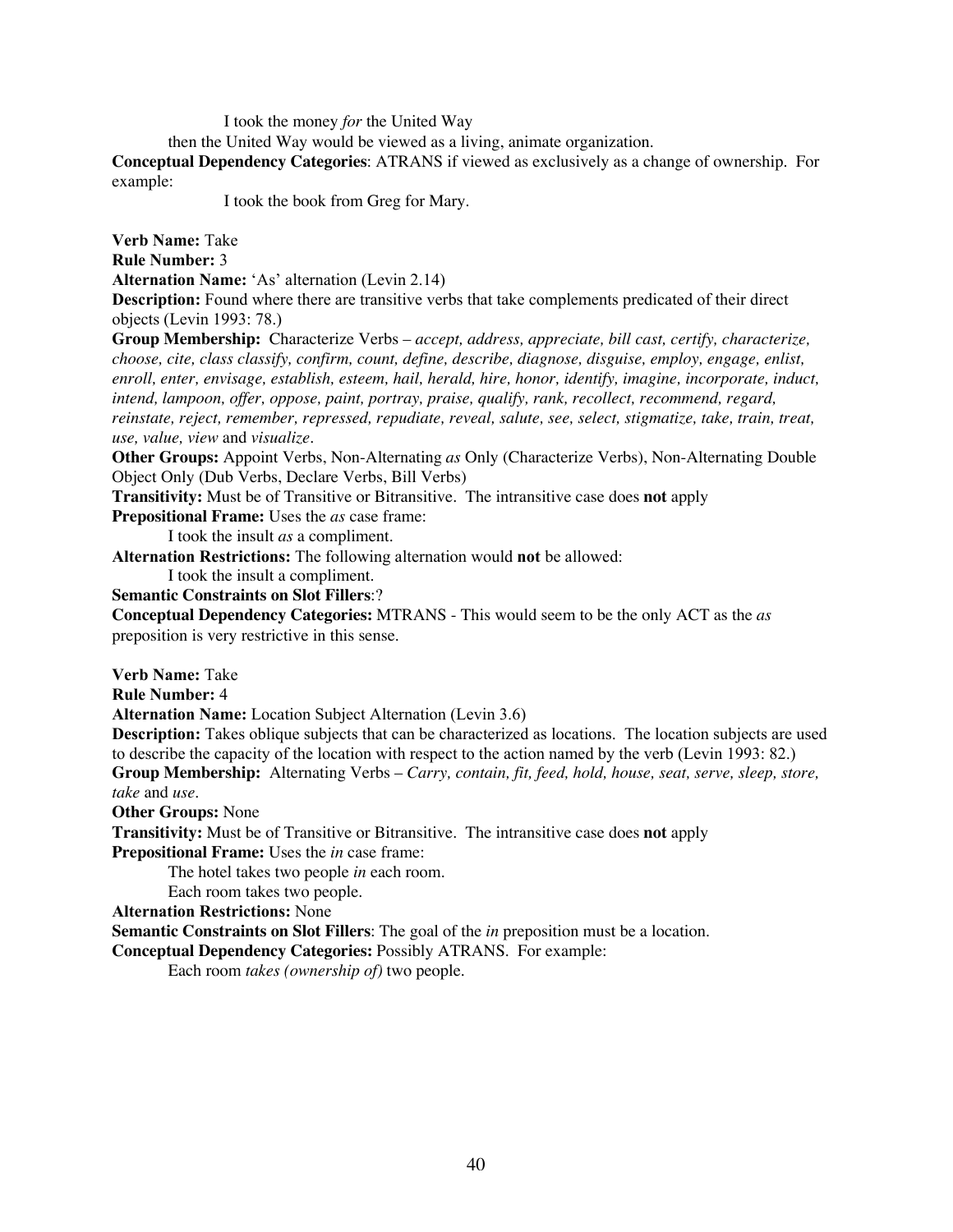**Verb Name:** Take **Rule Number:** 5 **Alternation Name:** There Insertion (Levin 6.1) **Description:** Very restrictive case. Used for *took (place/shape)* type sentences. Not of much use to a verb algorithm unless the unknown verb is took. Would be trivial to create a rule for this.

**Verb Name:** Take **Rule Number:** 6 **Alternation Name:** Bound Non-reflexive Anaphor as Prepositional Object (Levin 7.7) **Description:** Very restrictive case. Deals with sentences where a pronoun in the prepositional phrase may or must be understood to be a coreferent to the subject (Levin 1993: 104.) Examples:

Jane brought the book *with her.*

Would be easy to code a rule for this but it specifically applies only to the verbs *give* and *take* so, how useful it would be is debatable.

# **'Pry' Rules**

**Verb Name:** Pry

**Rule Number:** 1

**Alternation Name:** Clear Alternation of Locative Alternation (Levin 2.3.3)

**Description:** Found with certain verbs that relate to putting substances on surfaces or things in containers or to removing substances from surfaces or things from containers (Levin 1993: 52).

**Group Membership:** Remove Verbs – *abstract, cull, delete, discharge, disgorge, dislodge, dismiss, disengage, draw, eject, eliminate, eradicate, evict, excise, excommunicate, expel, extirpate, extract, extrude, lop, omit, ostracize, oust, partition, pry, reap, remove, separate, sever, shoo, subtract, uproot, winkle, withdraw* and *wrench.*

**Other Groups:** Clear Verbs, Non-Alternating *from* Only (includes Remove Verbs, Banish Verbs and Steal Verbs), Non-Alternating *of* Only (includes Cheat Verbs)

**Transitivity:** Transitive and Bitransitive. The intransitive case does **not** apply

**Prepositional Frame:** Uses the *from* frame:

The thief pried the safe *from* the wall.

**Alternation Restrictions:** The following alternation would not be allowed as pry with the *from* preposition is specifically non-alternating:

The thief pried the safe of the wall.

**Semantic Constraints on Slot Fillers**:*from* target is a location **Conceptual Dependency Categories**: ATRANS

**Verb Name:** Pry

**Rule Number:** 2

**Alternation Name:** *Apart* Reciprocal Alternation Transitive (Levin 2.5.3)

**Description:** Here, *apart* is viewed as indicating the resulting configuration. The prepositions involved are *from, out (of),* and *off (of)* (Levin 1993: 62*.*) The following example sentences make this clear.

**Group Membership:** Split Verbs – *blow, break, cut, draw, hack, hew, kick, knock, pry, pull, push, rip, roll, saw, shove, slip, split, tear, tug* and *yank.*

**Other Groups:** Alternating Verbs (Split Verbs), Non-Alternating Verbs (includes Separate Verbs and Disassemble Verbs)

**Transitivity:** Transitive and Bitransitive. The intransitive case does **not** apply

**Prepositional Frame:** Uses the *from, out (of),* and *off (of)* frames:

The thief pried the hood ornament *off of* the Jaguar.

The dentist pried the tooth *out of* the jaw.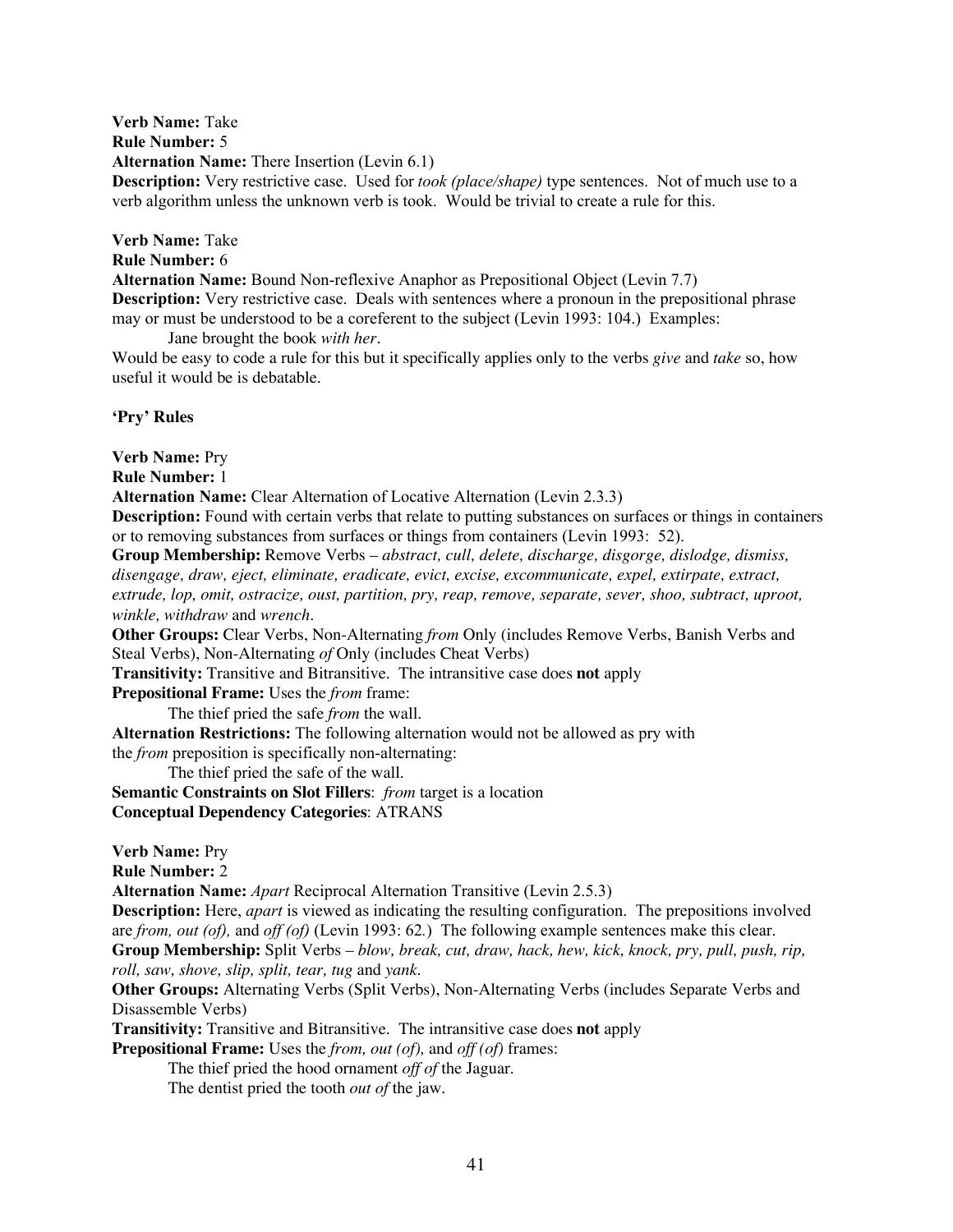**Alternation Restrictions:** Alternations are allowed as long as the *apart* reciprocal is introduced: The boy pried the Legos *apart.*

**Semantic Constraints on Slot Fillers**: Possibly some constraints having to do with a part/whole relationship? Nothing jumps out either than the tow items being pried apart had the characteristic that they were conjoined prior to being pried apart.

**Conceptual Dependency Categories**: ATRANS - The person who does the act of *prying* gains ownership of the object that has been pried off.

**Verb Name:** Pry **Rule Number:** 3 **Alternation Name:** Simple Reciprocal Intransitive (Levin 2.5.4) Description: An extremely limited alternation as is the case with most intransitive alternations. Essentially states it is possible to have the sentence: Bill and Mary *pried* but not Bill *pried* with Mary

**Verb Name:** Pry **Rule Number:** 4 **Alternation Name:** *Apart* Reciprocal Alternation (Levin 2.5.5) Not complete yet  $\odot$ 

## **Overview of "Inferring the Meaning of Verbs from Context"**

The paper reviews the following three methods for acquiring the meaning of an unknown verb from

context:

- 1. A computational system that acquires the meaning of an unknown verb from context
- 2. A statistical analysis of the predictive features of a verb based on context.
- 3. Experiments run on adults to guess the meaning of missing verbs from context (Weimer-Hastings 1998: 1).

The first point made by the paper is that verbs are inherently harder to learn than are nouns. They make the point that for a verb such as *hijacked*, there exists semantic constraints on the slot-fillers that give limitations as to what the nouns might possibly mean (Weimer-Hastings 1998: 1). Because constraints are typically associated with the verbs and not the nouns, learning unknown verbs is much harder task. The paper goes into a description of Camille, a cognitive agent, and the functioning of its underlying verb algorithms. At the core of Camille's processing systems is a comparison function that seeks to compare each slot-filler with semantic constraints (Weimer-Hastings 1998: 2). Syntactic case frames are used but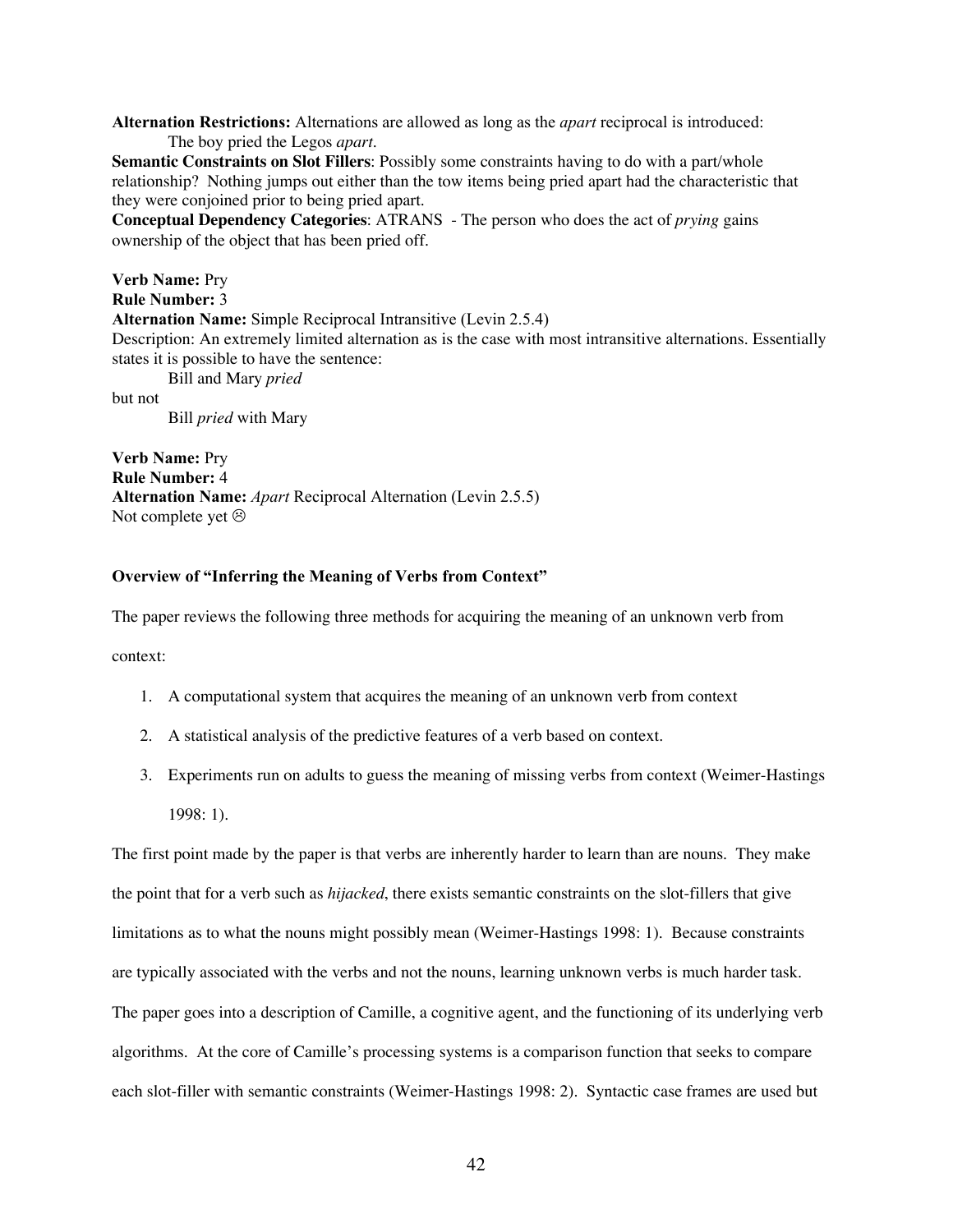only indirectly; Camille is not equipped with a comprehensive set of rules that directly analyze syntactic structure of the entire sentence. This is something the research I am pursuing hopes to create. Included is an example rule for the verb *deny*. Like the rules I hope to create based on Levin's alternations, the example rule is composed of a set of Boolean features that unknown verbs are run against.

The paper concludes with the following comment that sheds light on the importance of syntax to the entire process of giving meaning to an unknown verb: "One possibility (why humans are better at guessing the meaning of a verb than is Camille) is the syntactic context of the sentence, which Camille did not use, but a statistical corpus analysis showed could contribute significantly to verb inference." This single sentence, along with my continuing research, leads me to believe that syntactic structure is an essential clue in applying a meaning to an unknown verb.

## **References**

- 1. Hardt, S.L. (1987), "Conceptual Dependency", in Stuart Shapiro and David Eckroth (eds.), *Encyclopedia of Artificial Intelligence* (New York: John Wiley and Sons 1987): 194-195
- 2. Levin, Beth (1993), *English Verb Classes and Alternations* (Chicago: The University of Chicago Press).
- 3. Lytinen, Steven L. (1992), "Conceptual Dependency and its Descendants", in Fritz Lehman (ed.), *Semantic Networks in Artificial Intelligence* (Oxford: Pergamon Press): 51-73.
- 4. Lytinen, Steven L (1986), "Dynamically Combining Syntax and Semantics in NLP", *Proceedings of the Fifth National Conference on Artificial Intelligence*, (Philadelphia): 574-578
- 5. Schank, Roger (1972), "Conceptual Dependency: A Theory of Natural Language Understanding", *Cognitive Psychology* (3)4: 552-631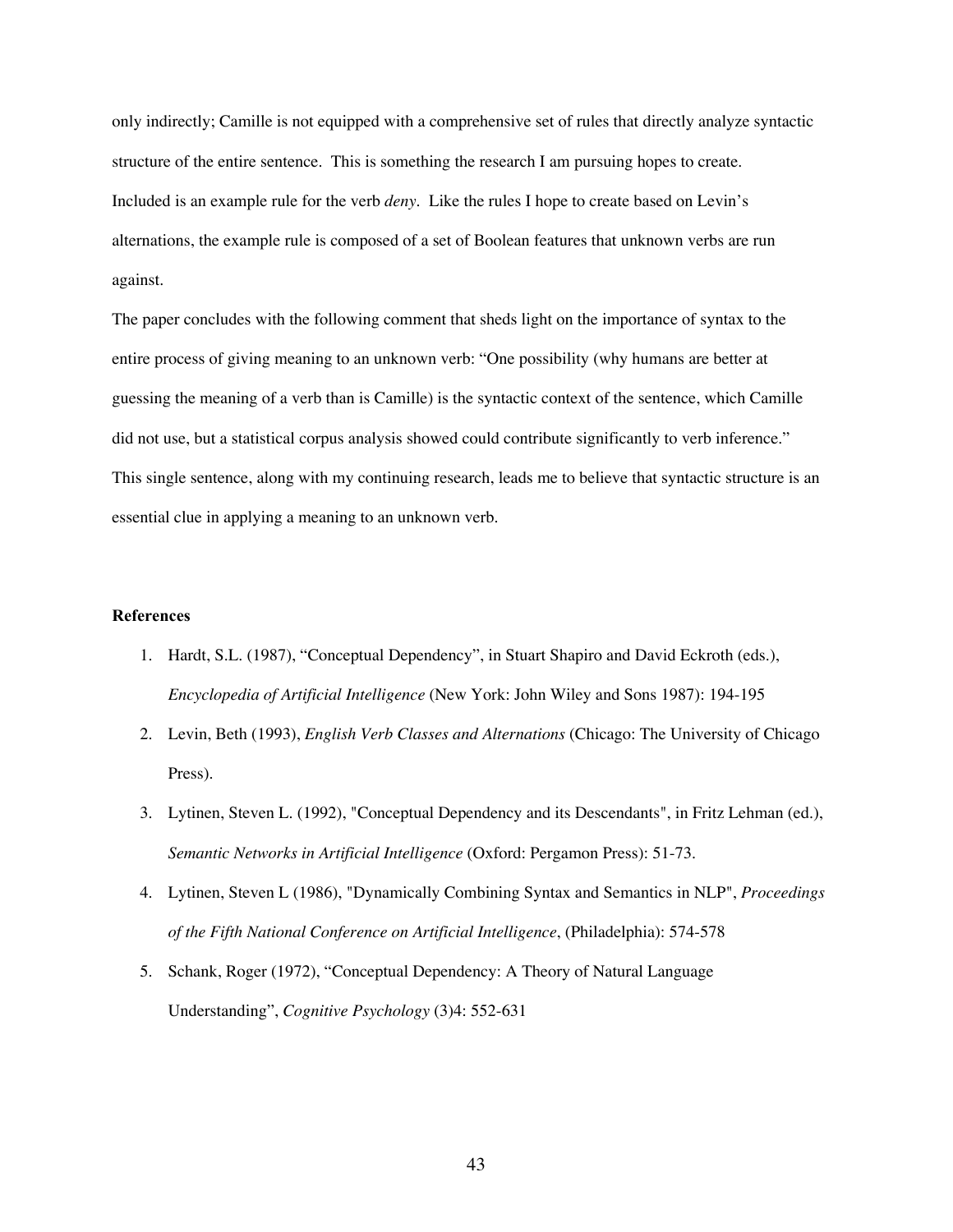- 6. Schank, Roger; Rieger, Charles J. (1974), "Inference and the Computer Understanding of Natural Language", in Ronald J. Brachman and Hector J. Levesque (eds.), *Readings in Knowledge Representation* (Los Altos: Morgan Kaufman Publishers): 120-139
- 7. Schank, Roger (1975) "Theoretical Issues in Natural Language Processing: The Primitive ACTs of Conceptual Dependency", *ACL Anthology* http://acl.ldc.upenn.edu/T/T75/T75.2008.pdf
- 8. Schank, Roger (1975), *Conceptual Information Processing* **(**North-Holland, Amsterdam: American Elsevier)
- 9. Rich, Elaine (1991), *Artificial Intelligence* (McGraw-Hill Inc.: New York), 277-284
- 10. Rieger, C. (1972), "Conceptual Memory and Inference", *Conceptual Information Processing* **(**North-Holland, Amsterdam: American Elsevier)
- 11. Riesbeck, C. (1972), "Conceptual Analysis", *Conceptual Information Processing* **(**North-Holland, Amsterdam: American Elsevier)
- 12. Weimer-Hastings, Peter; Graesser, Arthur C.; Weimer-Hastings, Katja (1998), "Inferring the Meaning of Verbs from Context" (The University of Memphis), *Proceedings of the Twentieth Annual Conference of the Cognitive Science Society*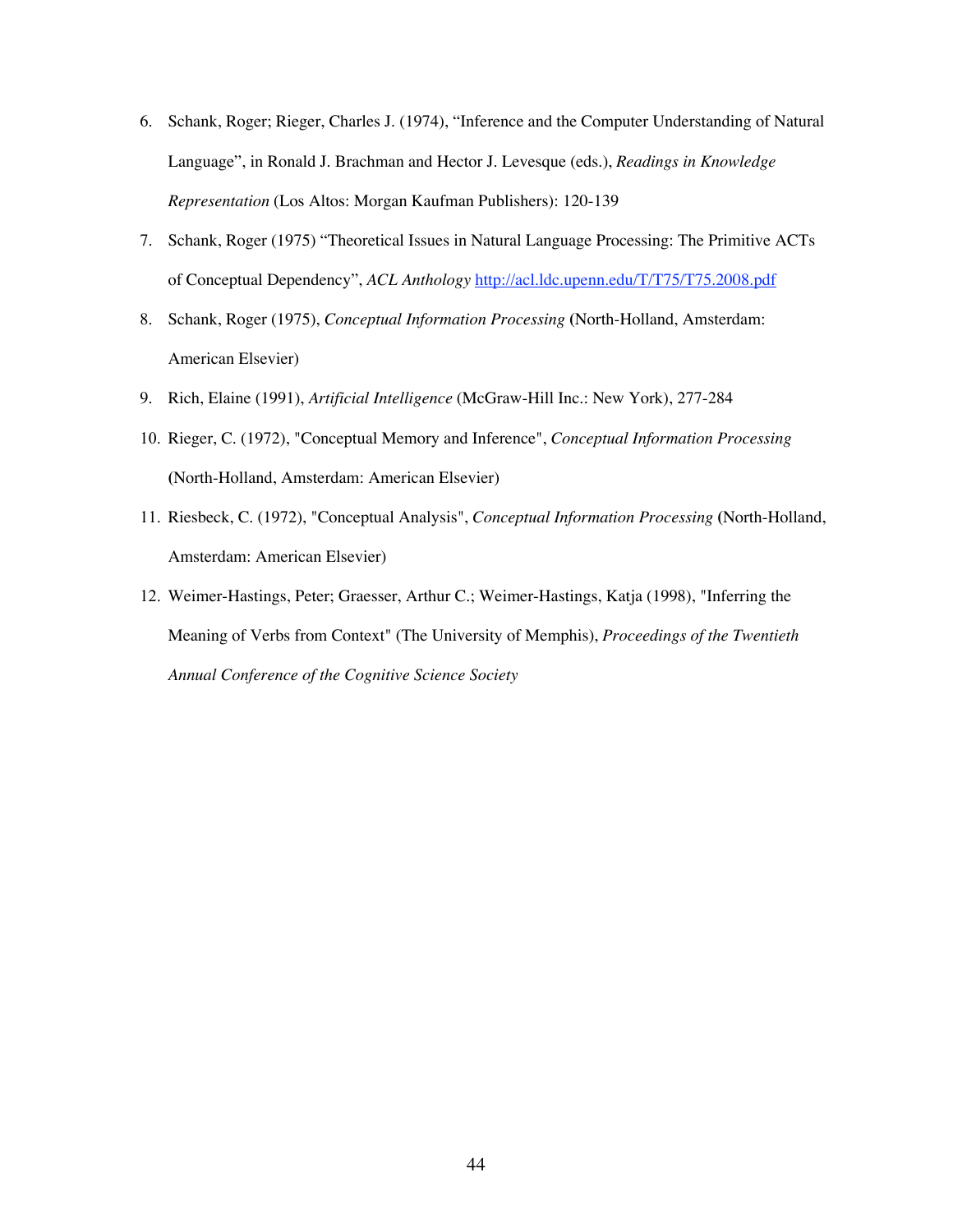#### **Proposed Enhancements to Ehrlich's Verb Algorithm**

**Justin M. Del Vecchio**

**Summer 2003**

**Independent Study**

#### **Abstract**

**This paper proposes enhancements to the current version of Ehrlich's verb algorithm based on an examination of 27 sample verbs and their accompanying verb alternations as determined by Beth Levin (1993). A verb alternation is syntactic behavior that is common to a group of verbs. For example, rummage verbs, which fall under the** *Search* **Alternation, commonly use the prepositions** *through* **and** *for* **in a particular order;** *I rummaged through the desk for a pen***. The proposed enhancements take the verb alternations of the 27 sample verbs and restate each as a rule that an unknown verb can be verified against. Each rule examines the syntactic and semantic content of a sentence to determine if it can be assigned to a specific verb alternation. Most of the verb alternations detailed by Levin use both syntactic and semantic behavior for their definition with a clear emphasis on syntactic behavior. Included are discussions of the new and existing case frames that the enhancements would work with. The 27 sample verbs were chosen from eleven of Schank's conceptual dependency categories to allow for a wide distribution of verbs.**

**Theory Behind the Enhancements**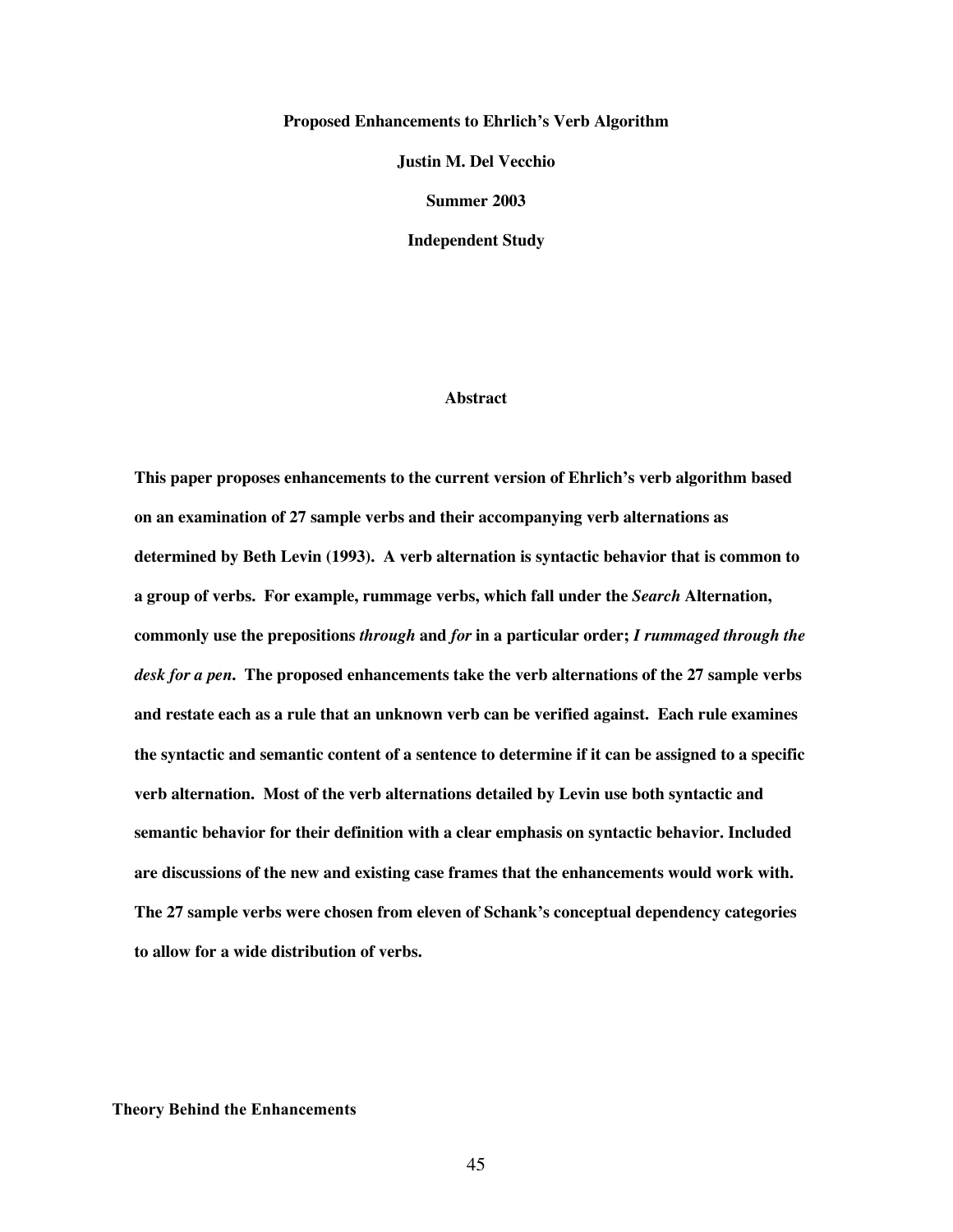Many verb alternations can be viewed as a syntactic/semantic fingerprint that identifies a group of verbs. Consider the made-up verb *furged* in the sentence below:

## *John furged the hood ornament off of the car.*

A possible syntactic clue from the above sentence might be the prepositions *off of*. Levin repeatedly demonstrates that prepositions can serve as syntactic clues that help categorize verbs into groups. As it turns out, sentences that use the prepositions *off of* as a precursor to the indirect object typically use a verb from one of the following groups (Levin 1993: 62):

#### *Apart* Reciprocal Alternation

Alternating Verbs:

Split Verbs: blow, break, cut, draw, hack, hew, kick, knock, pry, pull, push, rip, roll, saw, shove, slip, spit, tear, tug, yank

Non-Alternating Verbs:

Separate Verbs: decouple, differentiate, disconnect, disentangle, dissociate, distinguish, divide, divorce, part, segregate, separate, sever

Disassemble Verbs: detach, disassemble, disconnect, partition, sift, sunder, unbolt, unbuckle, unbutton, unchain, unclamp, unclasp, unclip, unfasten, unglue, unhinge, unhitch, unhook, unlace, unlatch, unlock, unleash, unpeg, unpin, unscrew, unshackle, unstaple, unstitch, unzip

By merely focusing on the prepositions *off of* and the fact that they immediately precede the indirect object, the unknown verb was narrowed down from being a member of the set of all verbs to being a member of a set consisting of 61 verbs.

Note that at the second highest level, *furged* can belong to two distinct groups of verbs: Alternating Verbs and Non-Alternating Verbs. Imagine there was an additional sentence using the unknown verb so the knowledge based consisted of:

*John furged the twig and branch apart. John furged the hood ornament off of the car.*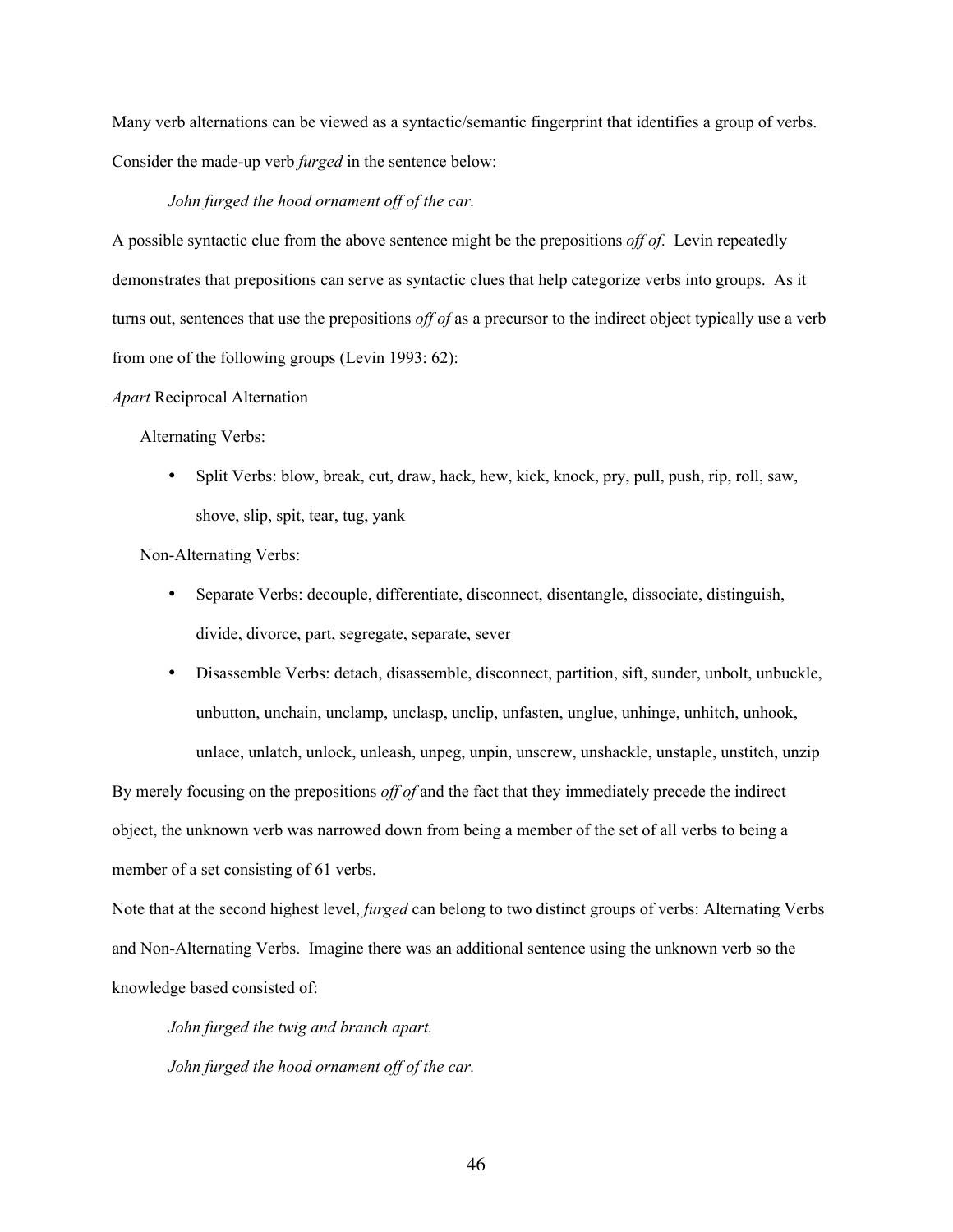These sentences would demonstrate the alternation with one using the preposition *off of* and the other not. The alternation characteristic of the verb *furged* would serve to further refine its group membership, implying it can only belong to Alternating Split Verbs. By examining the syntactic elements of two sentences, the made-up verb can be assigned to a group consisting of 20 verbs.

An open question is whether or not this group of 20 verbs can be cut down in size. For instance, would it be possible to take the set of verbs returned for the verb alternation and place subsets of the group into specific ACT categories? The benefit of being able to place the verbs into ACT categories and stating "The unknown verb is probably a PTRANS" is that it provides a much more precise definition than saying "The verb is either throw or toss or heave ...". It would also bridge Levin's verb alternations with Schank's conceptual dependency categories. How to go about this is not clear at this time.

# **The 27 Sample Verbs**

| <b>ACT Category</b>                                 | <b>Example Verbs</b>                           |
|-----------------------------------------------------|------------------------------------------------|
|                                                     |                                                |
| <b>ATRANS</b> – Transfer an abstract relation such  | Give, take and buy                             |
| as possession, ownership or control                 |                                                |
| <b>PTRANS</b> - Transfer of physical location of an | Go and fly                                     |
| object                                              |                                                |
| <b>PROPEL</b> – The application of force to an      | Push, pull, pry and kick                       |
| object                                              |                                                |
| $MOVE$ – The movement of a body of an               | Kick                                           |
| animal                                              |                                                |
| $GRASP$ – The grasping of an object by an           | Grab                                           |
| actor                                               |                                                |
| $EXPEL - The explosion from body of an$             | Spit                                           |
| animal into the world                               |                                                |
| <b>MTRANS</b> – The transfer of mental              | Remember, forget, tell and read                |
| information between or within an animal             |                                                |
| <b>MBUILD</b> – The construction by an animal of    | Describe, decide, imagine, consider and answer |
| new information from old information                |                                                |
| <b>ATTEND</b> – The action of directing a sense     | Listen                                         |
| organ towards an object.                            |                                                |
| <b>SPEAK</b> - The action of producing sounds       | Say                                            |
| from the mouth                                      |                                                |
| $INGEST$ – The action of an animal taking a         | Eat, breathe, shoot and smoke                  |
| substance into its body                             |                                                |

Table 1 contains the sample verbs whose verb alternations were examined.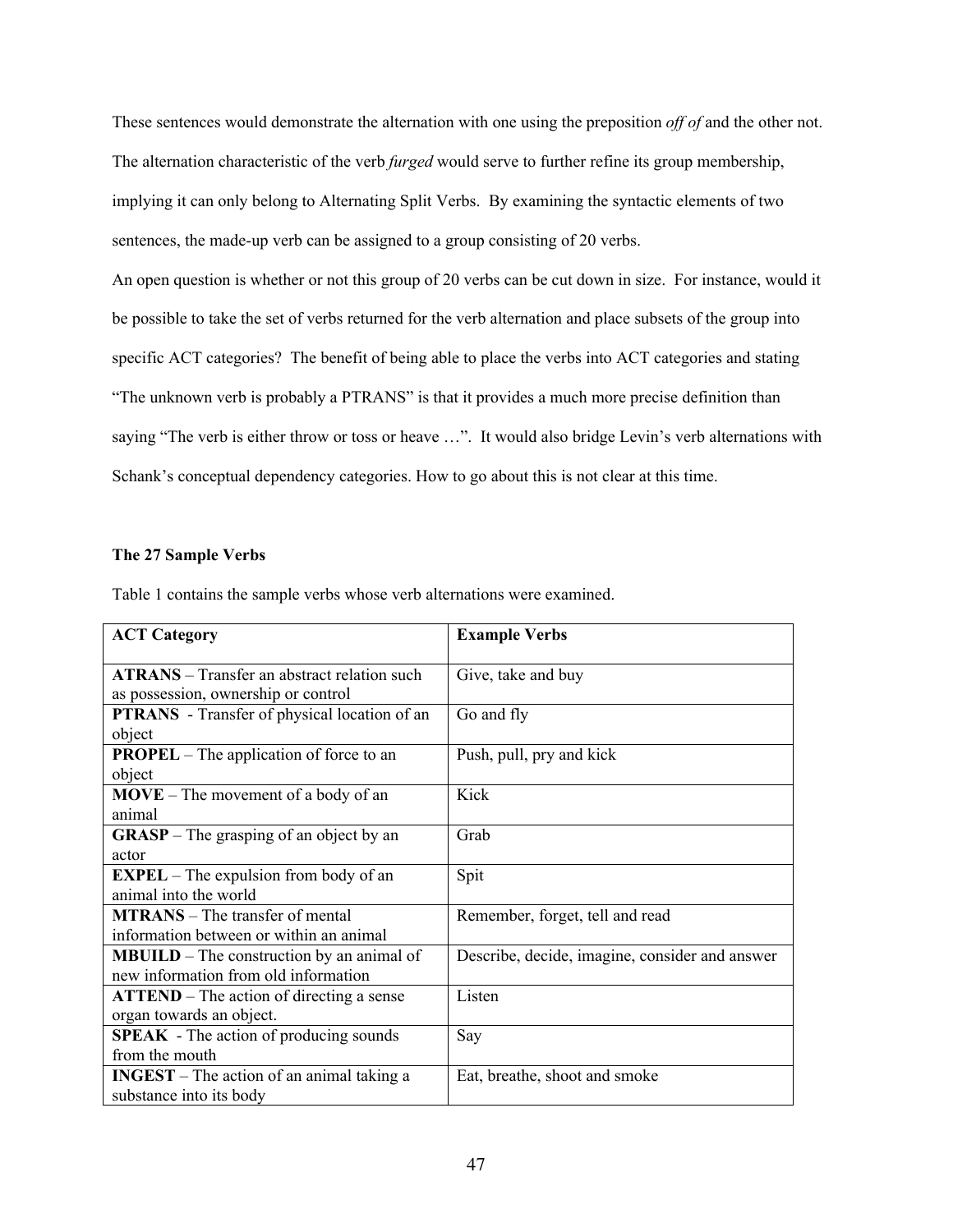## **Table 1**

The sample verbs were chosen so that representatives existed for each of Schank's eleven conceptual dependency (cd) categories although the algorithm enhancements do not specifically pertain to Schank's theory of cd. The pre-ordering based on cd categories was done to determine if a relationship exists between Levin's verb alternations and Schank's cd categories. The hope is that the two can be merged. Though some cd categories seem to correlate to specific verb alternations, there is not enough evidence to give a definitive answer at this time.

#### **The Verb Alternations Covered by the 27 Sample Verbs**

Levin defines 82 different verb alternations. After examining 27 sample verbs I was able to come up with rules that address 22 of these alternations. 17 of the alternations deal with examining specific prepositions and the semantic content of the sentence. Table 2 is a breakdown of these 17 prepositions and corresponding alternations. The reader will notice that not all of the 27 verbs are represented in this table. This is due to the fact that some verbs had no usable alternations (either the alternation was too broad or far too specific to be of any practical use) or the verb was not contained in Levin's book at all. This was the case for the following verbs: spit, forget, decide, answer, breathe

| Preposition(s) | <b>Initial Verb</b>          | Corresponding Alternation |
|----------------|------------------------------|---------------------------|
| To             | Give, take, fly, push, pull, | 1.1.2.1, 2.1              |
|                | kick, tell, read, describe,  |                           |
|                | imagine, consider, say,      |                           |
|                | shoot                        |                           |
| For            | Take, buy, grab, shoot       | 2.2, 3.9                  |
| As             | Take, remember, describe,    | 2.14                      |
|                | imagine, consider            |                           |
| In             | Take                         | 3.6                       |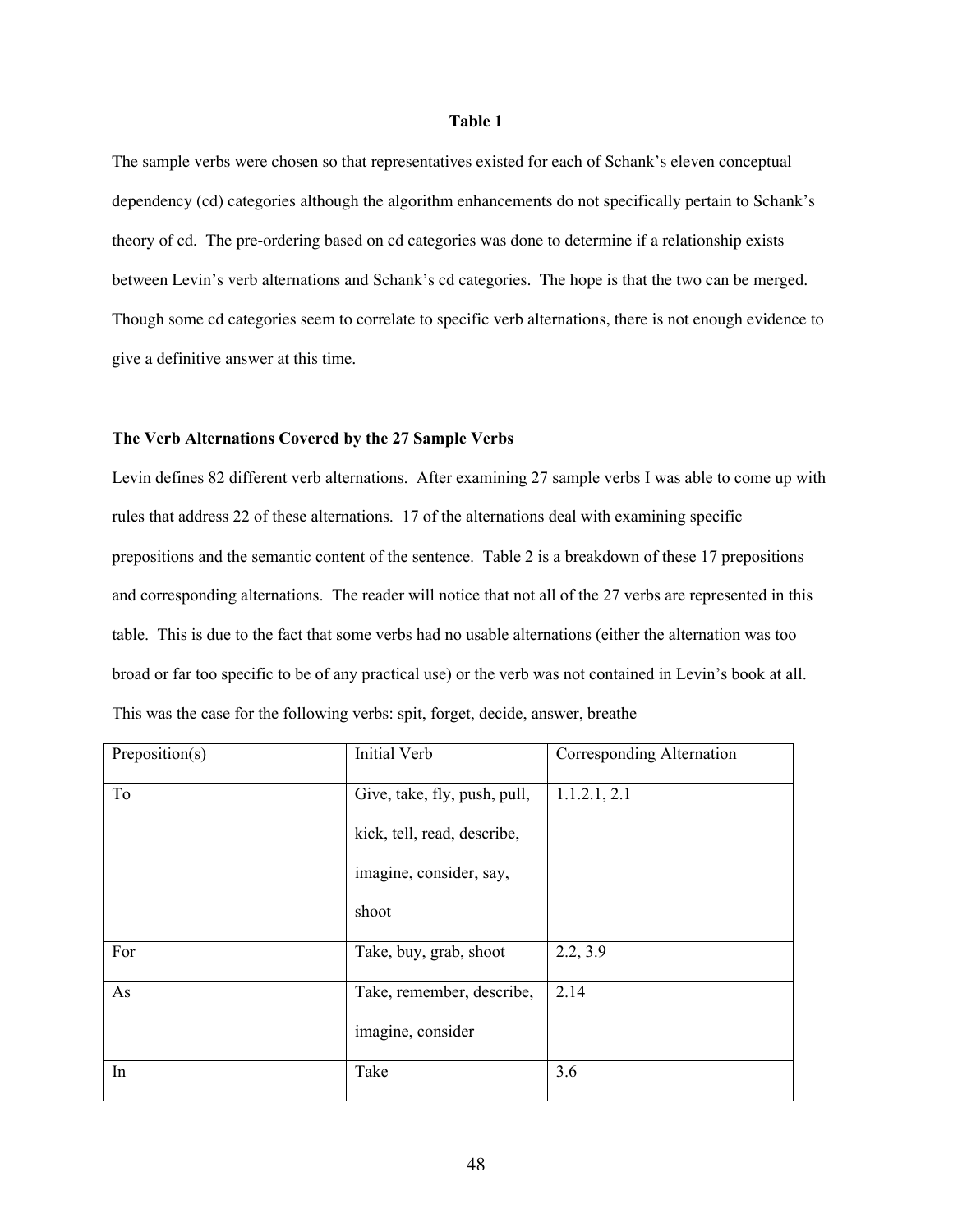| From                               | Pry, grab                    | 2.3.2                  |
|------------------------------------|------------------------------|------------------------|
| $off($ of)                         | Pry, push, pull, kick        | 2.5.3, 2.5.6           |
| Out(of)                            | Pry, push, pull, kick        | 2.5.3, 2.5.6           |
| Directional prepositions           | Fly, shoot                   | 1.1.2.2 (minor), 1.4.1 |
| through, around, onto, into, over  |                              |                        |
| Phrase 'their way' followed by a   | Push                         | 1.2.7                  |
| directional preposition: through,  |                              |                        |
| around, onto, into, over           |                              |                        |
| At                                 | Push, pull, kick, eat, shoot | 1.3                    |
| At/on/against                      | Push, pull, kick, eat, shoot | 1.3                    |
| With                               | Kick, shoot                  | 2.8                    |
| Against                            | Kick, shoot                  | 2.8                    |
| For/in or for/through or in/for or | Listen                       | 2.11                   |
| in/through                         |                              |                        |

| ۱n۱<br>n |  |
|----------|--|
|----------|--|

The remaining five alternations not represented used semantic information for verb alternation

categorization and did not rely on the presence of a specific preposition or, in some cases, any preposition

at all. Table 3 shows these alternations and the associated verbs.

| Initial Verb     | Corresponding Alternation |
|------------------|---------------------------|
|                  |                           |
| Push, pull, kick | 7.7                       |
|                  |                           |
| Kick             | 8.2 and 1.2.2             |
|                  |                           |
| Shoot            | 2.12                      |
|                  |                           |
| Eat              | 1.2.1                     |
|                  |                           |
|                  | T112                      |

| `able |  |
|-------|--|
|-------|--|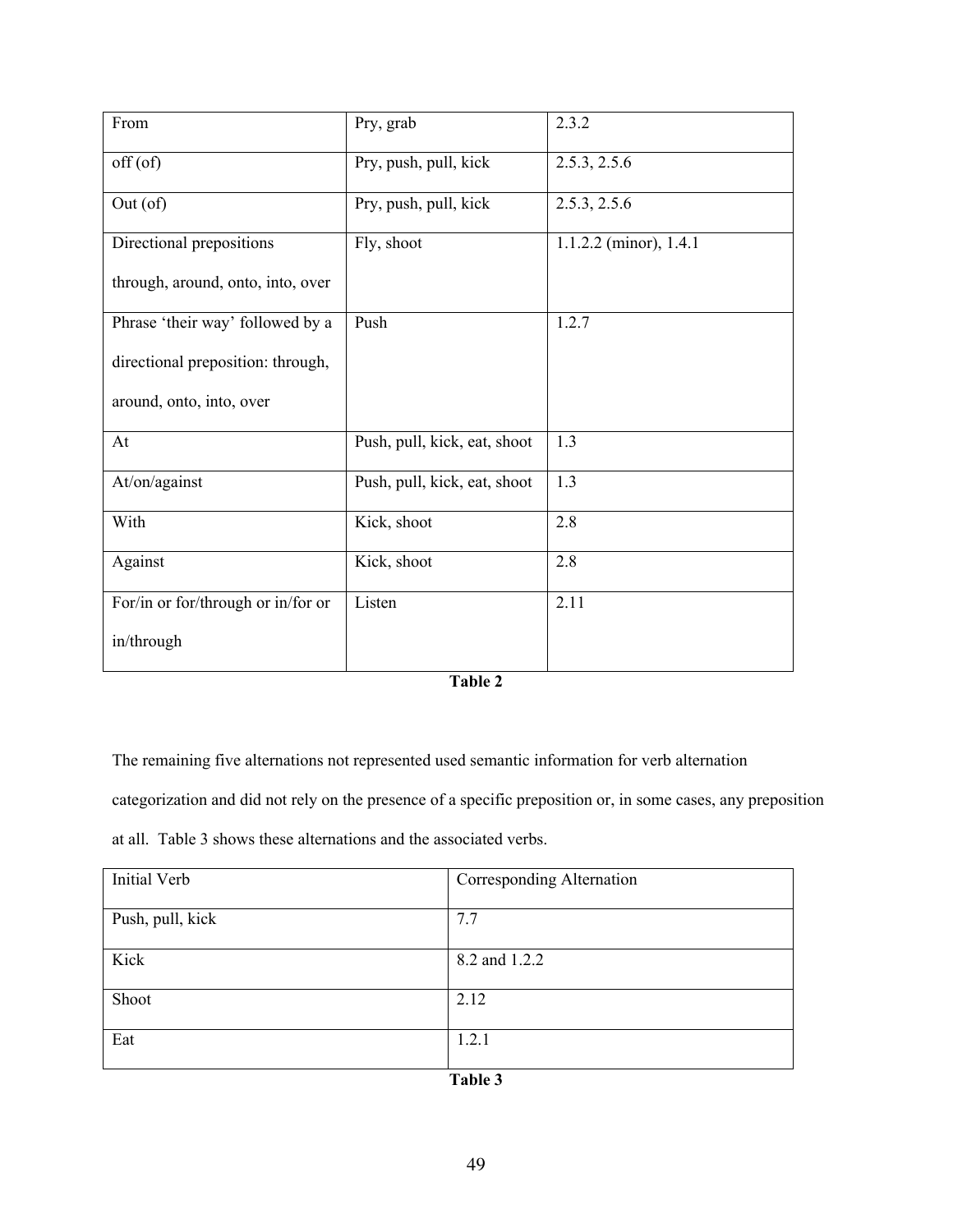It is interesting that Levin emphasizes the importance of syntax when outlining how alternations work, yet almost all of the verb alternations she defines utilize the semantic content of the sentence in their definition somehow. Table three contains links to alternations that are defined solely by a sentence's semantic content.

# **Representing Prepositions with Case Frames**

Verb alternations rely heavily upon the examination of prepositions and the enhancements proposed in this paper are predicated on being able to determine which prepositions are used in a sentence with which noun participants (subject, object or indirect object). Therefore, it is necessary to determine how a sentence's prepositions will be represented using case frames.

There are three possible approaches to representing the following sentence (Rapaport 2003):

*John gave a book to Mary*

**Approach One**: Include no information about the preposition like Figure 1. This is how most representations are currently done in SNePS. It would be the job of the grammar to reconstruct the sentence and recognize that the preposition *to* needs to be inserted before Mary.

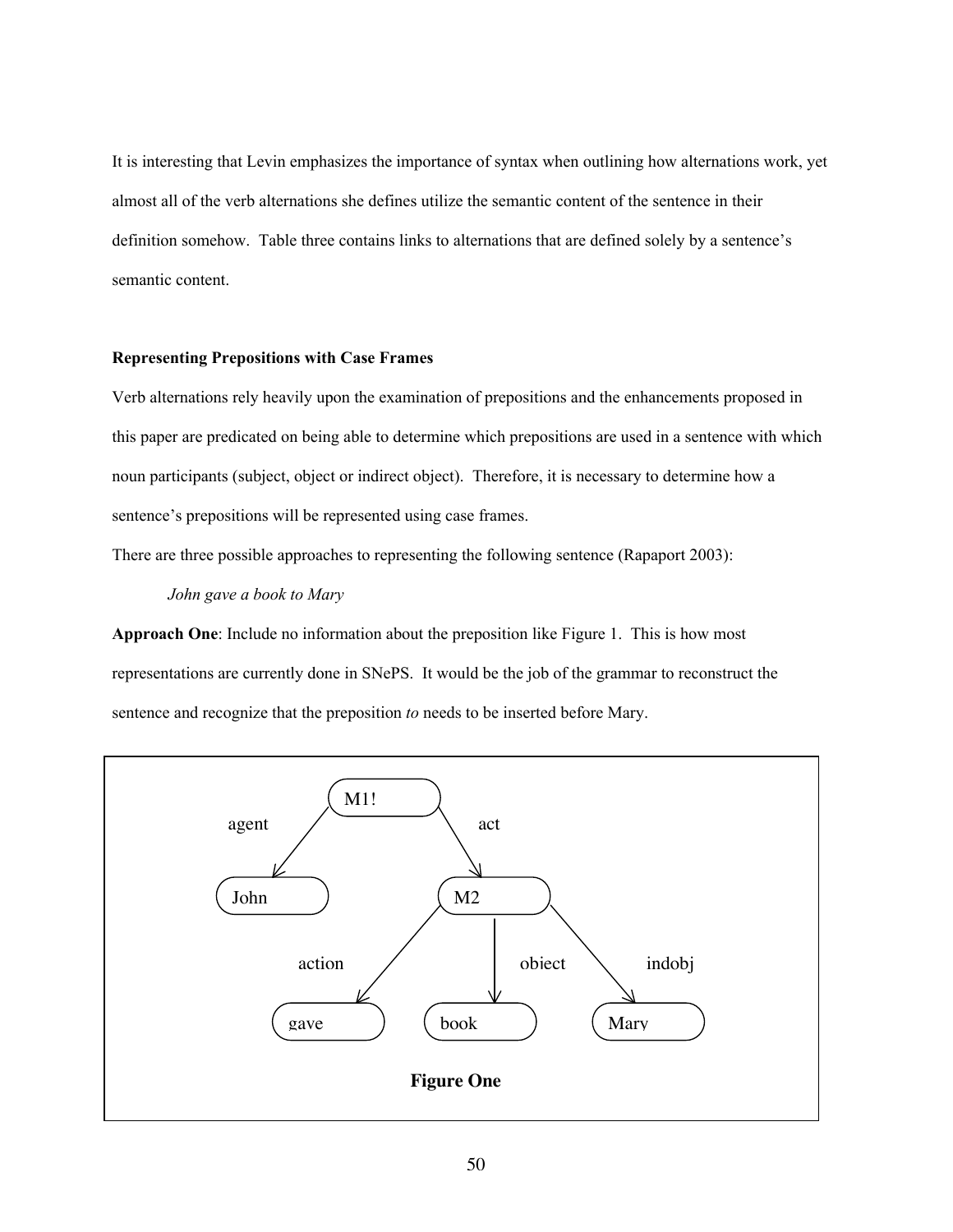

**Approach Two** – This approach would include information about the preposition directly in the arc label. In Figure 2, the *indobj* arc label is replaced by the *to* arc label.

**Approach Three** – This approach includes information about the preposition in the node itself. Figure 3 shows the preposition placed in a node and pointed to by a *prep* arc.

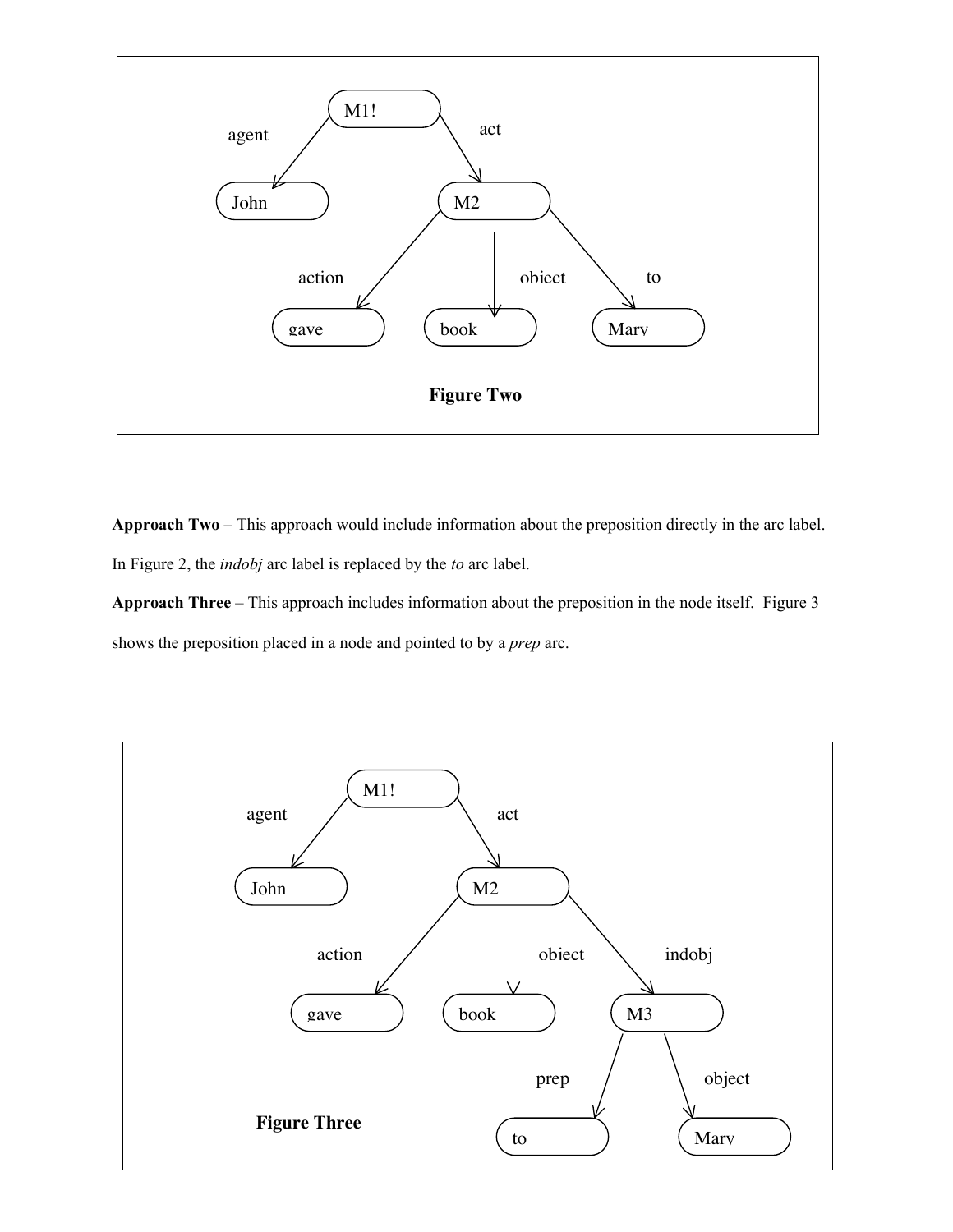Below are some pros and cons for each approach:

Con - Taking Approach One would require another programmer who is working on the grammar. This person does not exist, so Approach One is not viable at this time.

Pro - Approach One would remove prepositions from the SNePS representation entirely. This might be a better approach to the problem as SNePS representations are not supposed to be language specific but instead universal in nature. Approach One would hold true to this tenet. Con - Approach Two is possible but would require numerous additional arc labels. For each preposition or preposition combination, an arc label would be necessary. This seems to be a high maintenance and does not hold in good form with SNePS representations.

Pro - Approach Three places the information we are searching for inside a node. This will require less maintenance in the long run as there will be a single arc label, *prep*, to key on and any searching will be done on what that arc label points to. The algorithm will not have to be updated to handle new or changing arc labels.

Con – Approach Three places prepositions squarely inside the SNePS representations. This makes them English specific instead of universal in nature.

#### **Additional Representation Considerations**

Levin does not use prepositions alone to define verb alternations. She also relies on the adverbs, adjectives and semantic content of a sentence when defining verb alternations. Below are all the nonpreposition related representation issues I came across that need to be addressed. They follow no specific pattern. Their representation, like prepositions, needs to be agreed upon up-front so the verb algorithm knows what to search for.

1. If something has the characteristic of being a physical object. Numerous Levin alternations make use of this fact. A possible case frame could be Object/Property.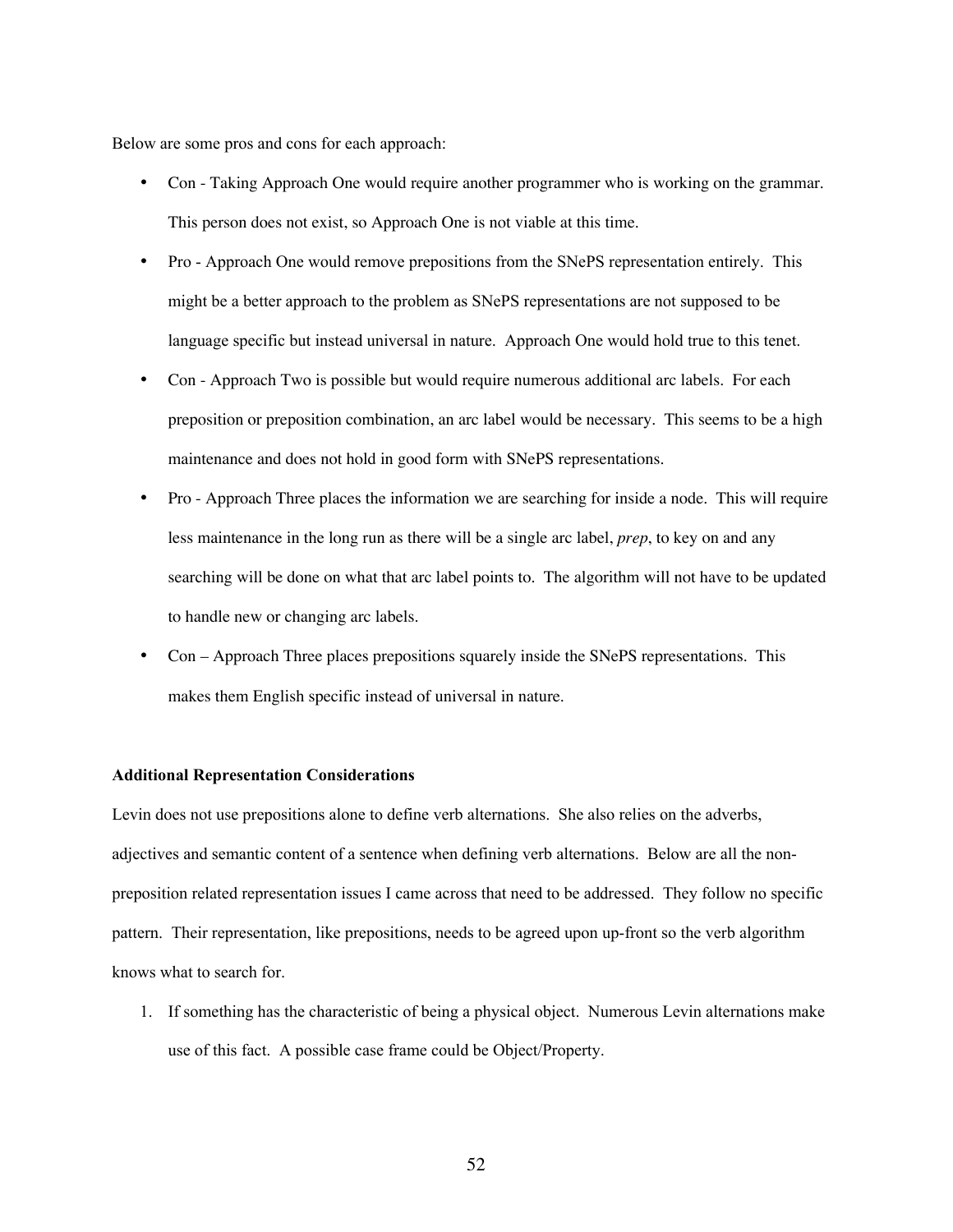- 2. If something have animate qualities. Numerous Levin rules make use of this fact. A possible case frame could be Object/Property.
- 3. The adverb *apart* needs to be represented. This is necessary for a sentence like the following: *John pulled the brawling boys apart.* It applies to Levin rules 2.5.3 and 2.5.6. I do not know what a possible case frame might be.
- 4. If the subject is represented by the specific phrase *their way* where *their* is an adjective and *way* a noun. It applies to Levin rule 1.2.7. A possible case frame could be Mod/Head with Mod pointing to *their* and Head pointing to *way*.
- 5. If the subject is a sum of money. It applies to Levin rule 3.9. I do not know what a possible case frame might be.
- 6. If something has the characteristic of being is a physical location, say a room, bus, airplane, etc. It applies to Levin rule 3.6. A possible case frame could be Object/Property.
- 7. Sentences where there is a subject, an object and an indirect object with a prepositional phrase complement where a pronoun in the prepositional phrase is a coreferent to the subject. Basically sentences like: *I poured water on myself*. It applies to Levin alternation 7.7. One possible case frame could be Equiv/Equiv with one arc pointing to the subject and the other the indirect object.
- 8. If the object is a body part and is owned by the subject. Target sentences would be similar to the following: *Jennifer pursed her lips.* It applies to Levin alternation 8.3. A possible case frame could be Part/Whole.
- 9. If the indirect object is a body part and is owned by the object. A target sentence would be similar to: *John scratched the cat on the ear.* It applies to Levin alternation 2.12. A possible case frame could be Part/Whole.

#### **Pseudocode Verb Algorithm Enhancements**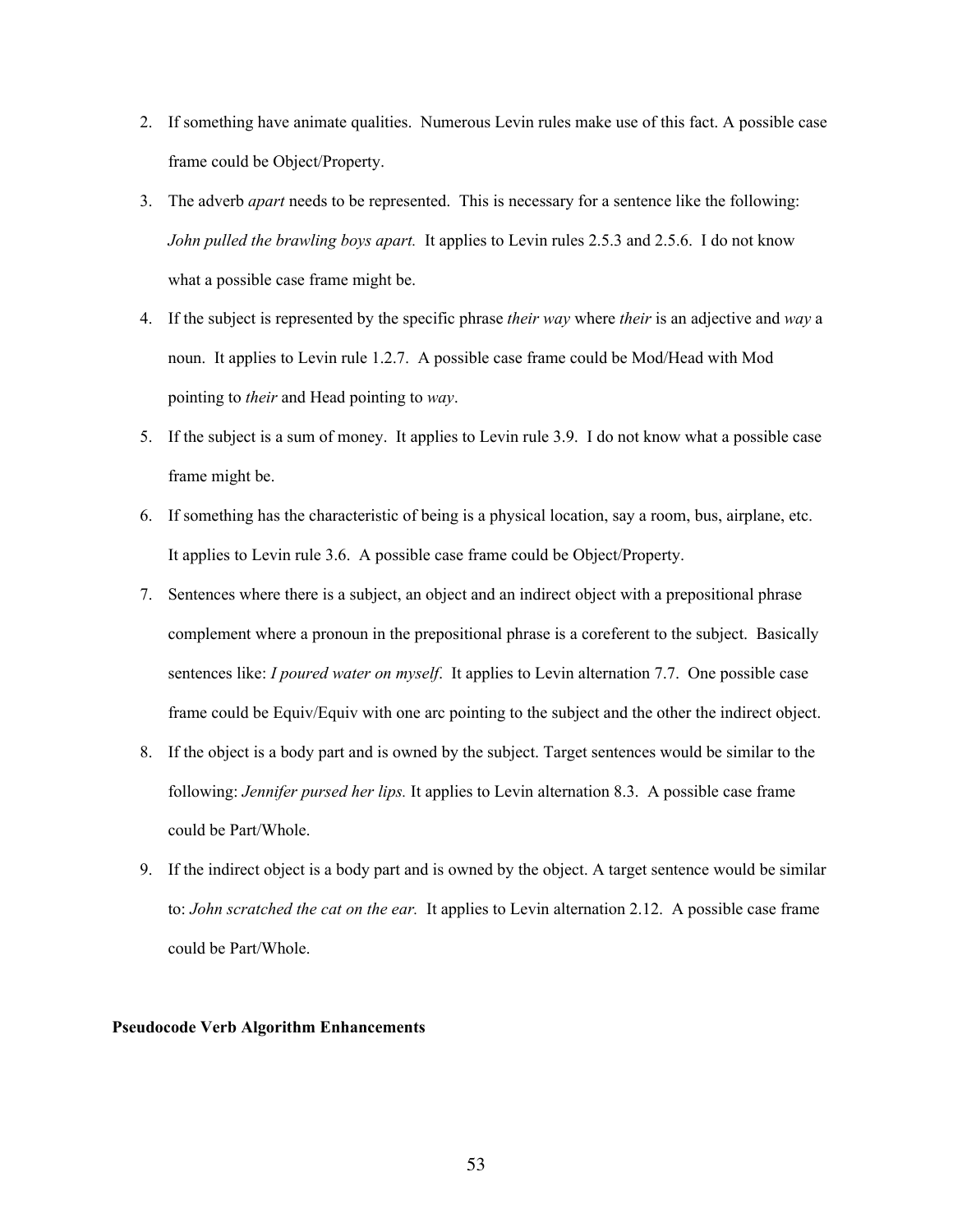**Step One –** Cycle through and find all entries for the unknown verb in the knowledge base. When an instance of the unknown verb is found, place the node that represents the sentence in an array. I believe that Ehrlich's current version of the verb algorithm does not store this information, instead creating the list each time it is needed.

## **Step Two**

Cycle through each node in the list created in **Step One**. Do **Step Three** until the end of the list has been reached. Each time a result is generated for **Step Three**, cache the result.

## **Step Three**

**If** the verb uses the preposition to for the indirect object:

**If** the object is a physical object **and** the goal of the preposition has animate qualities

#### **Then**:

**If** the following type of alternation exists where object and indirect object are swapped and the preposition to is not used:

1. I gave the ball to Mary.

2. I gave John the ball.

#### **Then**:

Assign the verb to the Dative Alternation – Alternating Verbs (Levin 1993: 47). This represents a very large number of verbs. A general observation would be that the verb represents some type of change of possession though this is not always the case. Return the following list of verb groups: Give Verbs, Verbs of Future Having, Bring and Take, Send Verbs,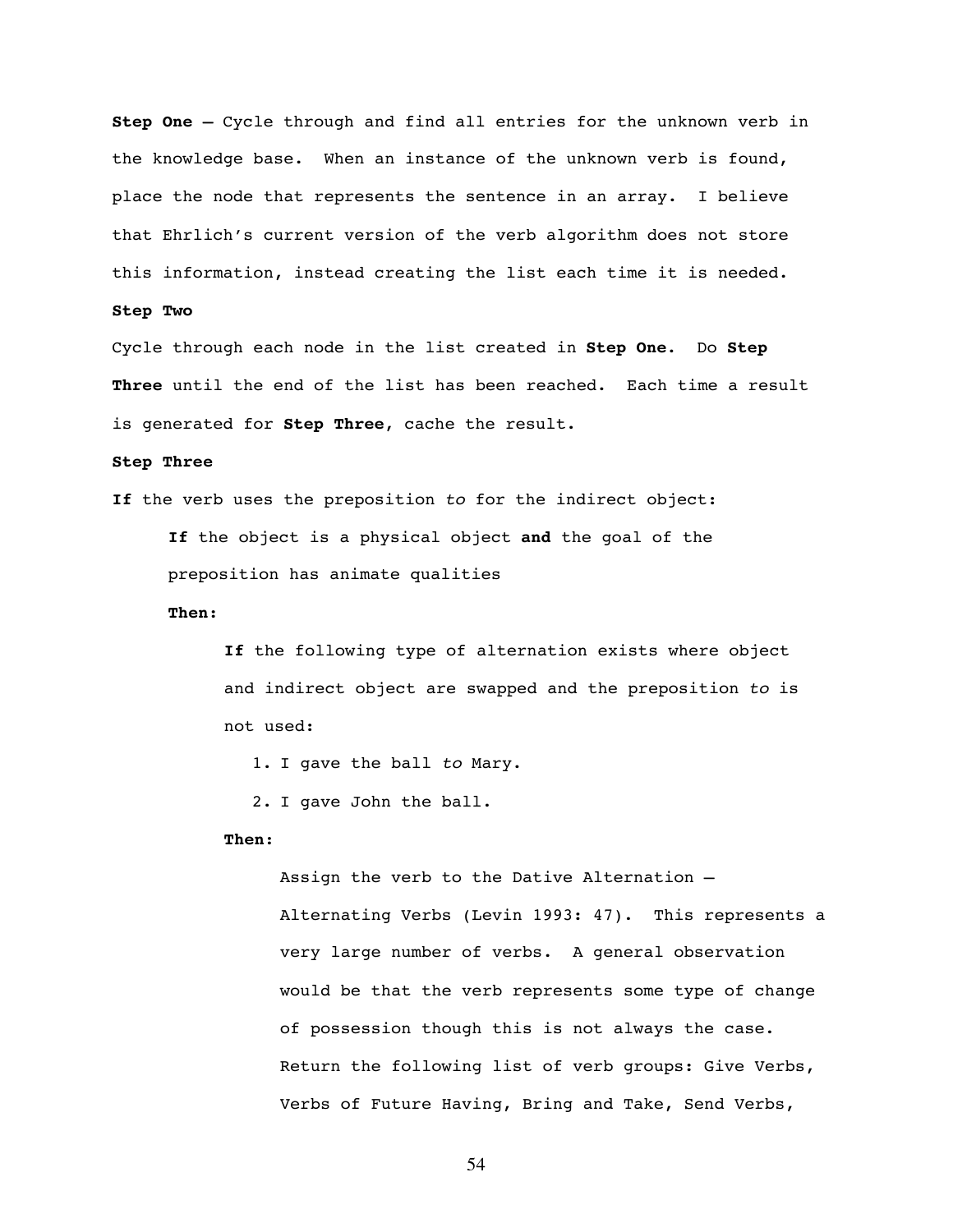Slide Verbs, Carry Verbs, Drive Verbs, Verbs of Throwing, Verbs of transfer of Message, Verbs of Instrument of Communication

**Else**:

Assign the verb to the Dative Alternation (Levin 1993: 47). This rule returns a very large number of verbs due to the fact the preposition to is so ubiquitous in its use. A general observation would be that the verb represents some type of change of possession though this is not always the case.

Return the following list of verb groups: Give Verbs, Verbs of Future Having, Bring and Take, Send Verbs, Slide Verbs, Carry Verbs, Drive Verbs, Verbs of Throwing, Verbs of Transfer of Message, Verbs of Instrument of Communication, Latinate Verbs, Say Verbs, Verbs of Manner of Speaking, Verbs of Putting

**If** the verb uses the preposition for for the indirect object:

**If** the subject is a sum of money

## **Then:**

Assign verb to Sum of Money Subject Alternation (Levin 1993: 83). This will return a small number of verbs, 18. Return the verbs for the following groups of verbs: Verbs of Obtaining, Build Verbs

With a Specified Direction, Verbs of Fulfilling

If the object of the sentence uses the preposition in **Then:**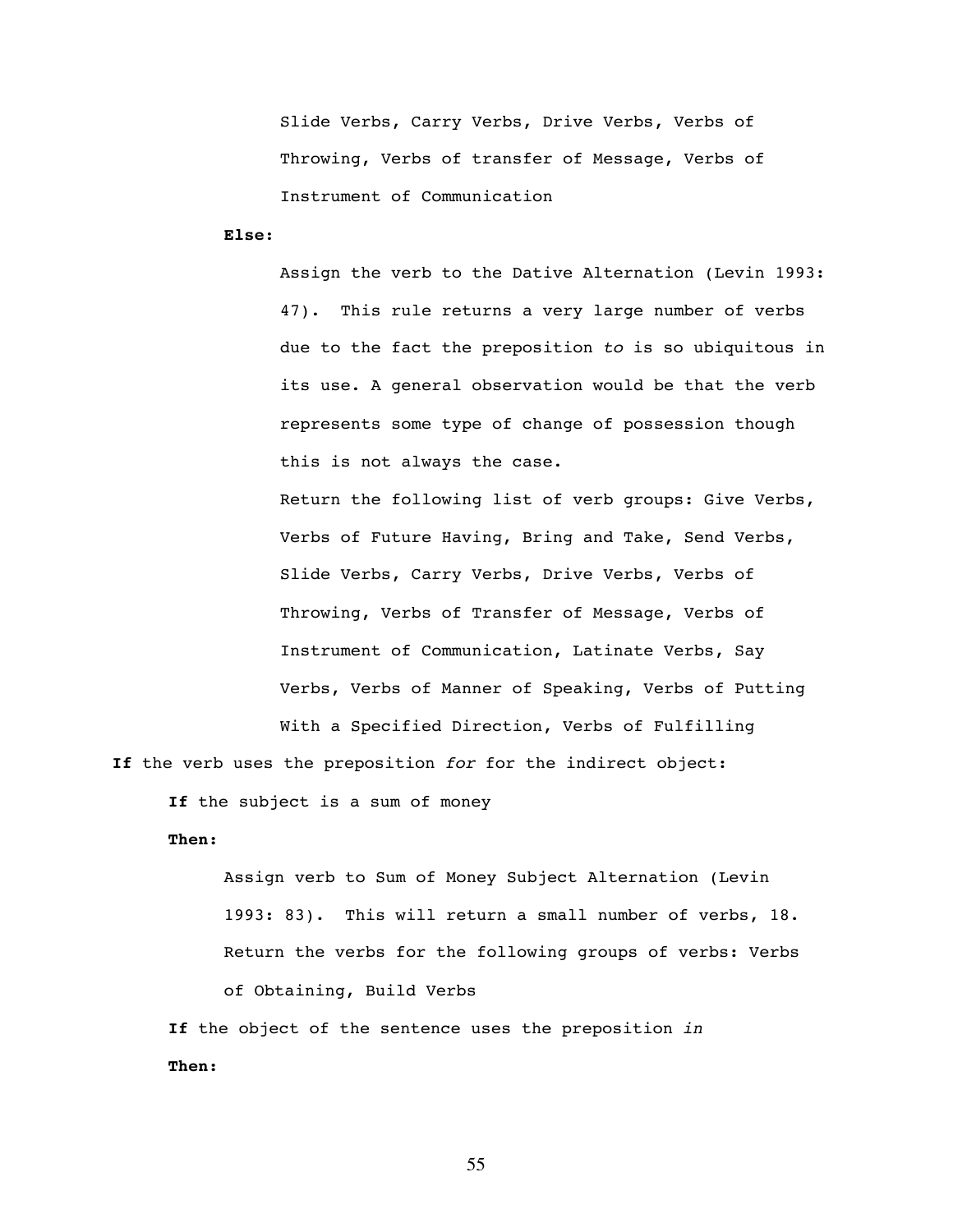Assign the verb to the Search Alternation (Levin 1993: 70). This will return a small number of verbs, 31.

Return the verb groups: Hunt Verbs, Search Verbs **If** the object of the sentence uses the preposition through **Then:**

Assign verb to the Search Alternation (Levin 1993: 70). Return the verbs: bore, burrow, delve, forage, fumble, grope, leaf, listen, look page, paw, poke, rifle, root, rummage, scrabble, scratch, snoop, thumb, tunnel

**If** the object of the sentence is a physical object **and** the goal of the preposition has animate qualities

#### **Then:**

**If** additional sentences exist that display the following alternation where object and indirect object are swapped and the preposition for is dropped:

1. Grandma knitted a sweater for Timmy.

2. Grandma knitted Jane a sweater.

Assign the verb to the Benefactive Alternation – Alternating Verbs (Levin 1993: 48). This is similar to the Dative Alternation and returns many verbs. Return the following list of verb groups: Build Verbs, Create Verbs, Verbs of Performance, Get Verbs **Else** assign the verb to the Benefactive Alternation (Levin 1993: 48). This is similar to the Dative Alternation and returns many verbs.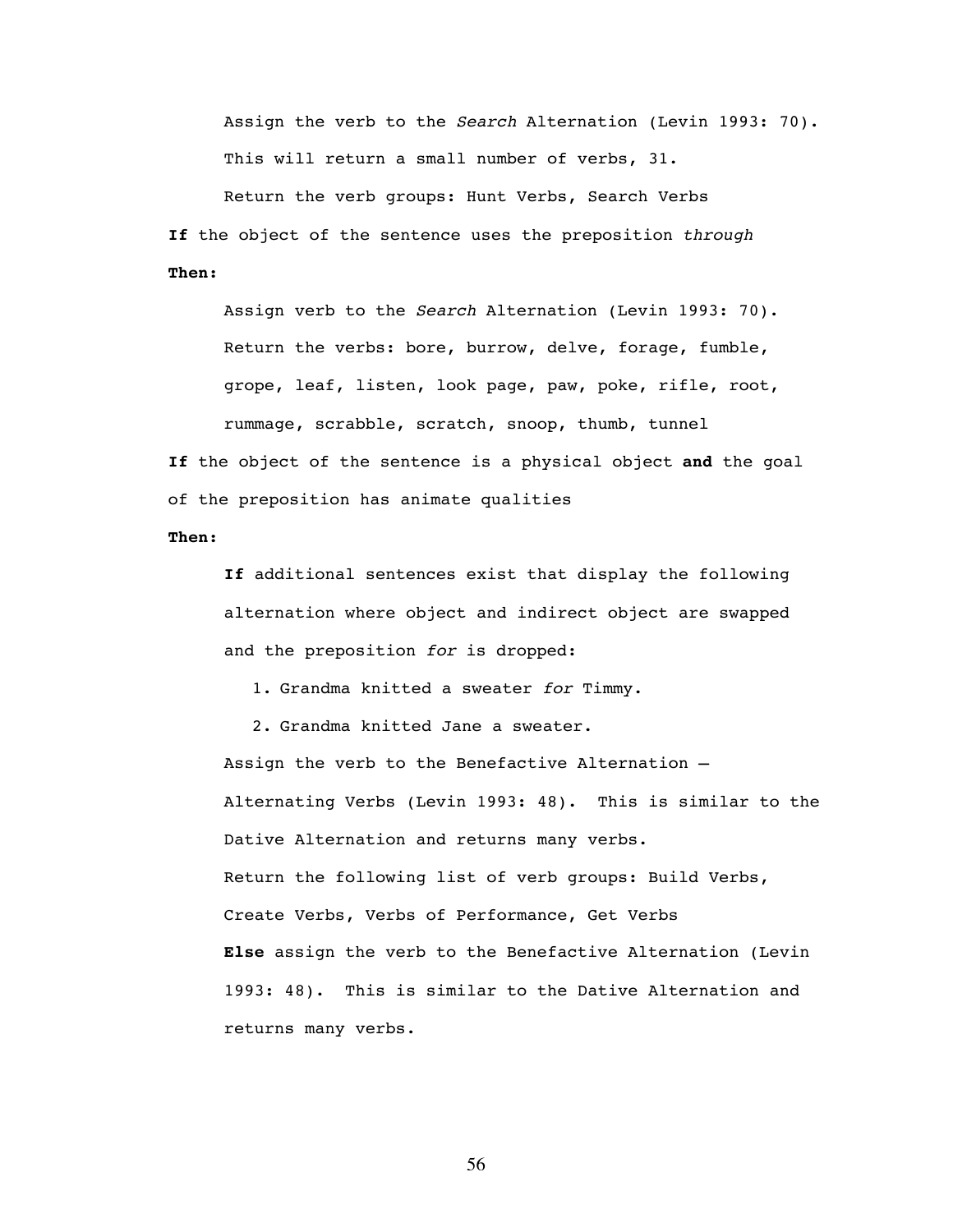Return the following list of verb groups: Build Verbs, Create Verbs, Verbs of Performance, Get Verbs, Obtain Verbs, Verbs of Selection, Create Verbs and Steal Verbs

**If** the verb uses the preposition as for the indirect object:

**If** additional sentences exist where the indirect object does not use the preposition as:

1. The president appointed Talley as press secretary.

2. The president appointed Talley secretary of state.

#### **Then:**

Assign the verb as having the As Alternation - Alternating (Levin 1993: 78).

Return the following verbs: acknowledge, adopt, appoint, consider, crown, deem, designate, elect, esteem, imagine, mark, nominate, ordain, proclaim, rate, reckon, report, want

#### **Else:**

Assign the verb as having the As Alternation (Levin 1993: 78). It will return around 56 verbs. Return the following list of verb groups: Appoint Verbs, Characterize Verbs

**If** the verb uses the preposition in for the indirect object: **If** the object of the sentence uses the preposition for

**Then:**

Assign the verb to Search Alternation (Levin 1993: 70). It will return a group of around 30 verbs. Return the verb groups: Hunt Verbs, Search Verbs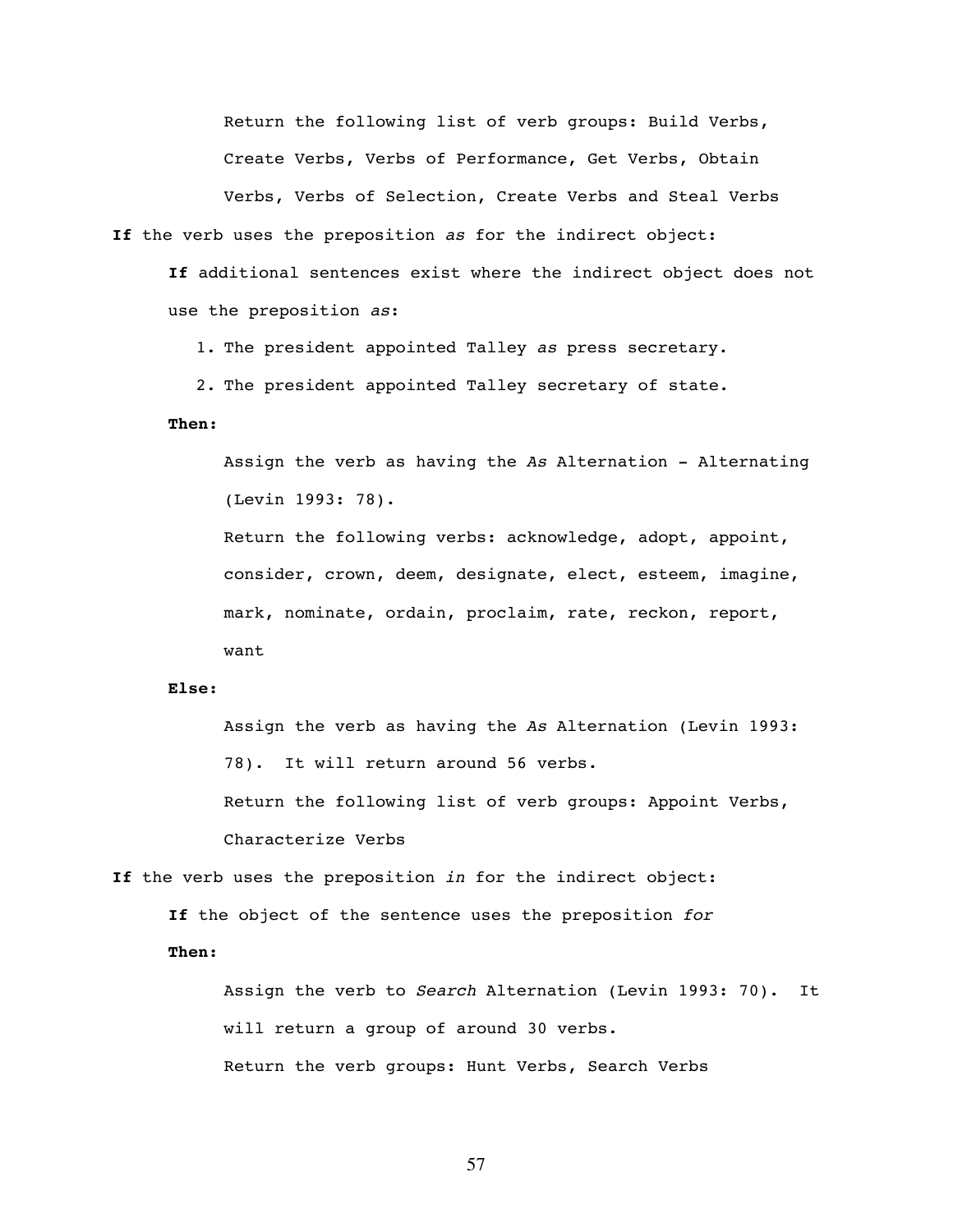**If** the goal of the in preposition is a location **and** the object is modified by a quantity:

1. We seat twelve people in a bus.

2. The coach car houses two people in a compartment.

**Then:**

Assign the verb as having Location Subject Alternation (Levin 1993: 82).

Return the following verbs: carry, contain, fit, feed,

hold, house, seat, serve, sleep, store, take, use

If the verb uses the preposition from for the indirect object:

**If** there exist sentences using the verb that use the preposition of for the indirect object so the following alternation exists:

1. Tammy cleared the dishes from the table.

2. Tammy cleared the table of dishes.

# **Then:**

Assign the verb as having the Clear Alternation –

Alternating (Levin 1993: 52).

Return the following verbs: clear, clean, drain, empty **Else**:

Assign the verb as having the Clear Alternation (Levin 1993: 52). Return a rather large group of verbs, roughly 80 verbs.

Return the verb groups: Clear Verbs, Remove Verbs, Banish Verbs, Steal Verbs,

**If** the verb uses the preposition of for the indirect object: **If** there exist no sentences that use the verb that use the

preposition from for the indirect object like: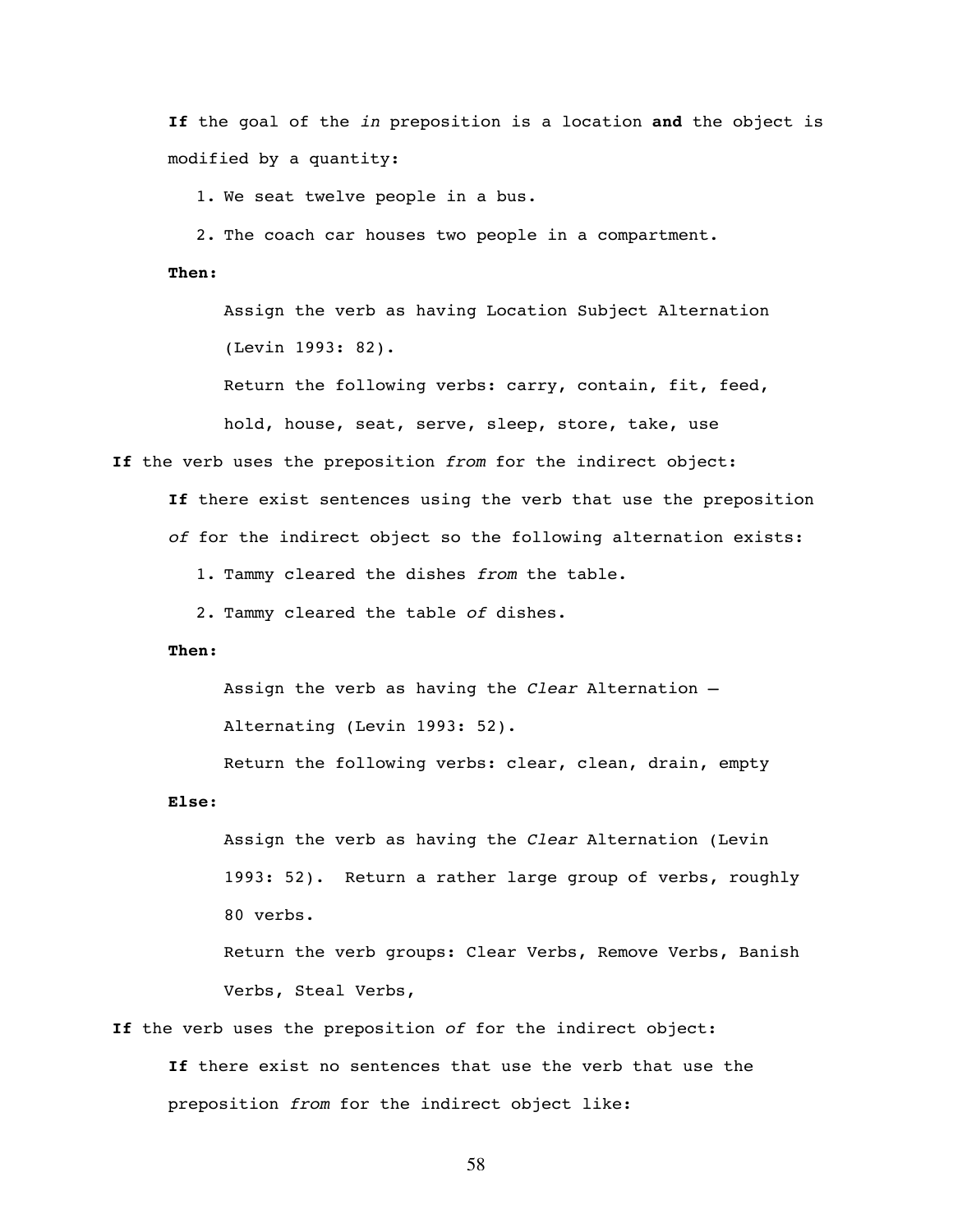1. Tammy cleared the table of dishes.

2. Tammy cleared the dishes from the table.

### **Then:**

Assign the verb as having the Clear Alternation – Non-Alternating of Only (Levin 1993: 52). This will return around forty verbs.

Return the verb group: Cheat Verbs

**If** the verb uses the preposition off (of) or out (of) for the indirect object

## **Then:**

**If** an existing sentence using this verb ends with the adverb apart like:

1. Tom pulled the brawling boys apart.

#### **Then:**

Assign the verb as having the Apart Reciprocal Alternation (transitive) – Alternating Verbs (Levin 1993: 62). Return the following verbs: blow, break, cut, draw, hack, hew, kick, knock, pry, pull, push, rip, roll, saw, shove, slip, split, tear, tug, yank

#### **Else:**

Assign the verb as having the Apart Reciprocal Alternation (transitive) (Levin 1993: 62).

Return the following groups of verbs: Split Verbs, Separate Verbs, Disassemble Verbs

If the verb uses the preposition off (of) or out (of) for the object **Then:**

If an existing sentence using the verb ends with the adverb apart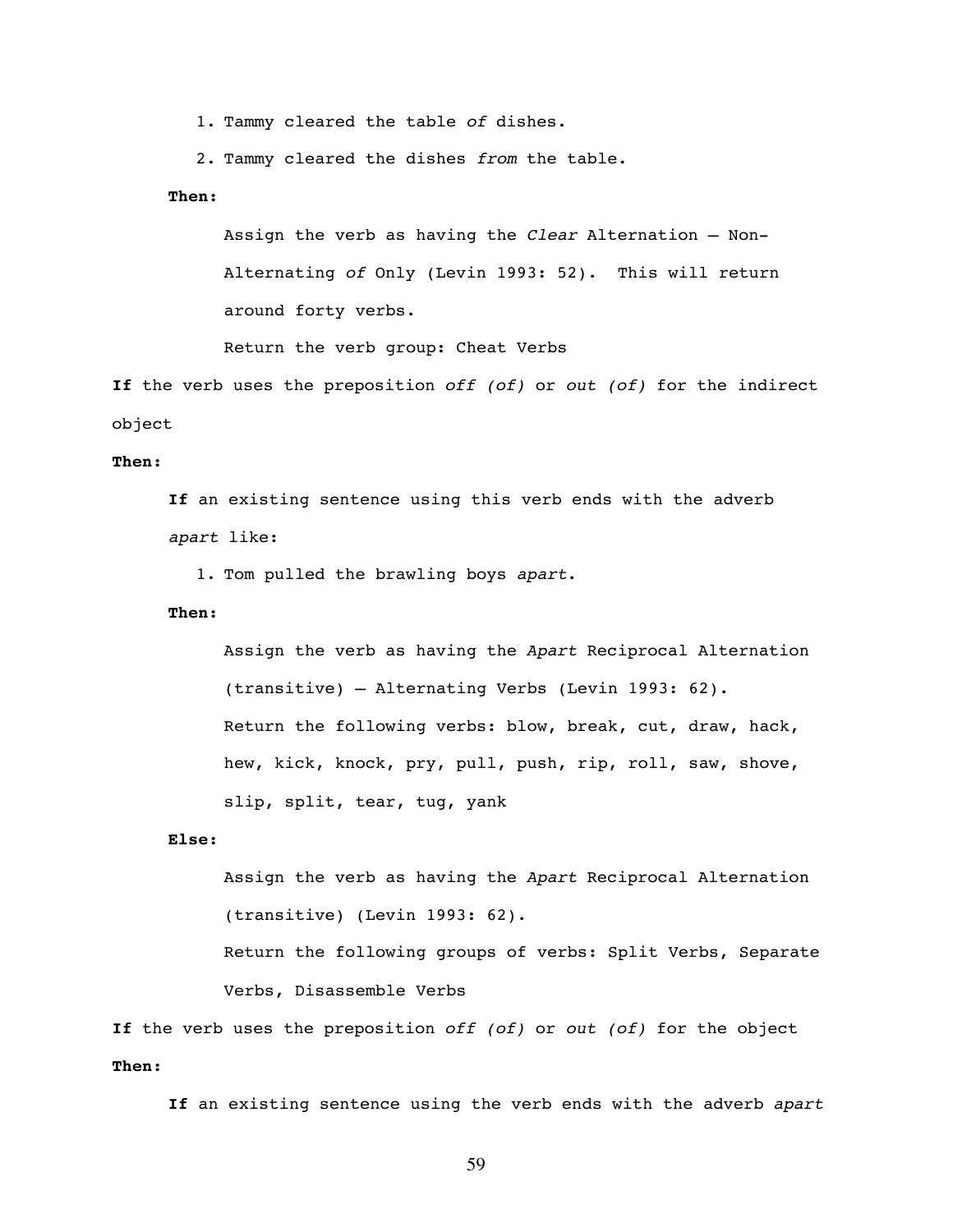#### **Then:**

Assign the verb as having the Apart Reciprocal Alternation (intransitive) – Alternating Verbs (Levin 1993: 65). Return the following verbs: blow, break, draw, kick, knock, pry, pull, push, rip, roll, shove, slip, split, tear, tug, yank

#### **Else:**

Assign the verb as having the Apart Reciprocal Alternation (intransitive) (Levin 1993: 65). Return roughly 22 verbs. Return the following groups of verbs: Split Verbs, Separate Verbs, Differ Verbs

**If** the indirect object or object uses a directional preposition like over, around, onto, into, through, up, down, along, etc. (Note, Levin does not give a comprehensive list of directional prepositions so this will need to be researched further.)

If the object is the specific phrase their way

**Then:**

Assign the verb to the Way Object Alternation (Levin 1993: 40).

Return the following verbs: press, push, shove

#### **Else:**

Assign the verb as having Locative Preposition Drop Alternation (Levin 1993: 43). There is a good possibility that further Boolean checks can be implemented so only Roll Verbs get returned when the preposition around is used, etc.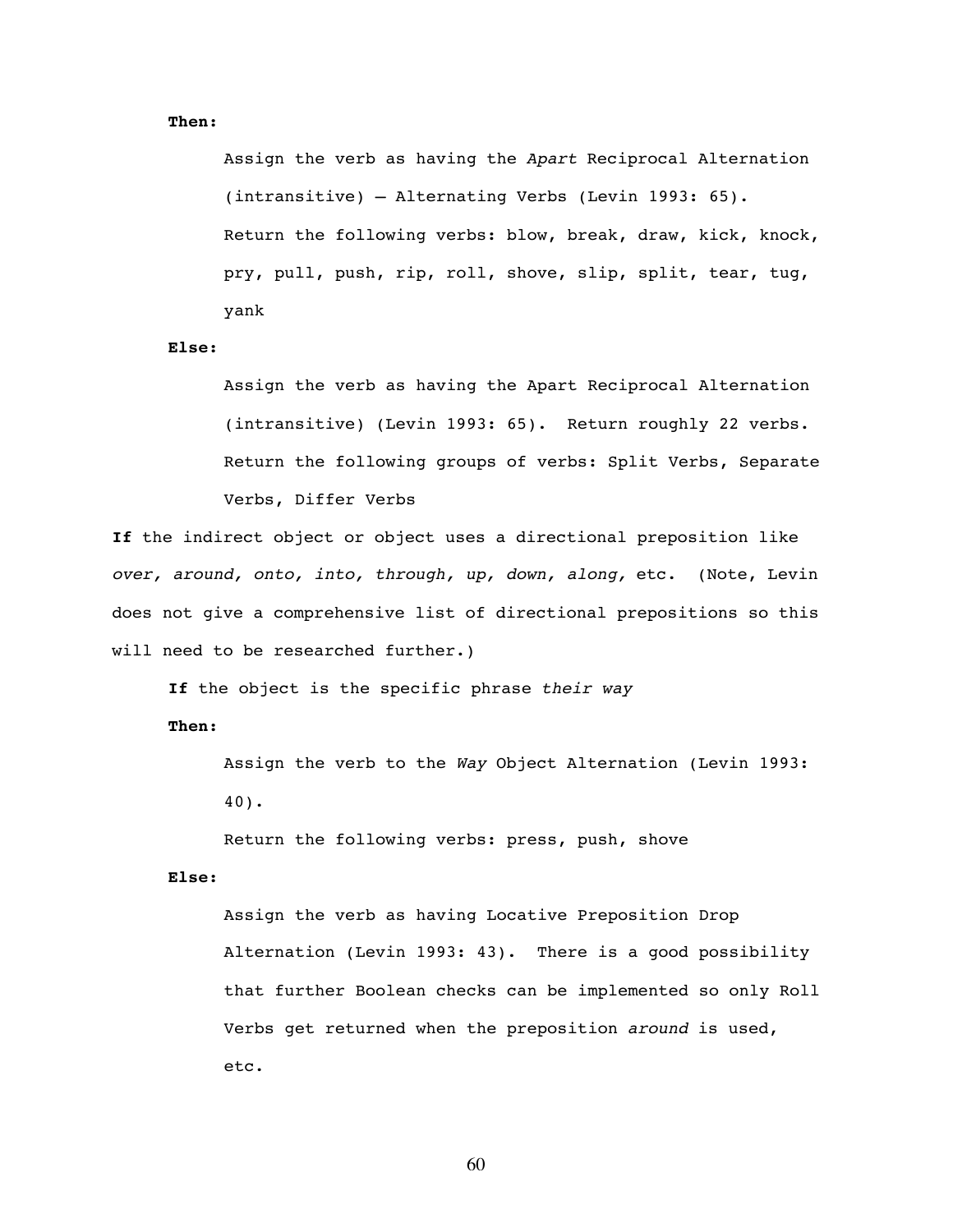Return the following verbs for each verb group: Run Verbs, Verbs that are Vehicle Names, Roll Verbs, Verbs of Inherently Directed Motion

**If** the object uses the preposition at

**If** other sentences using the verb exist that use the prepositions on or against for the object

#### **Then:**

Assign the verb to the Conative Alternation – Push/Pull Verbs (Levin 1993: 41).

Return the verbs: draw, heave, jerk, press, pull, push, shove, thrust, tug, yank

#### **Else:**

Assign the verb to the Conative Alternation (Levin 1993: 41). This will return a large number of verbs, probably around 80.

Return the verbs for the following groups: Hit Verbs, Swat Verbs, Poke Verbs, Cut Verbs, Spray/Load Verbs, Push/Pull Verbs, Eat Verbs, Chew Verbs

**If** there is a subject, an object and a prepositional phrase indirect object where the goal of the prepositional phrase is a coreferent to the subject

## **Then:**

Assign the verb to the Bound Nonreflexive Anaphor as Prepositional Object alternation (Levin 1993: 104). Return roughly 58 verbs.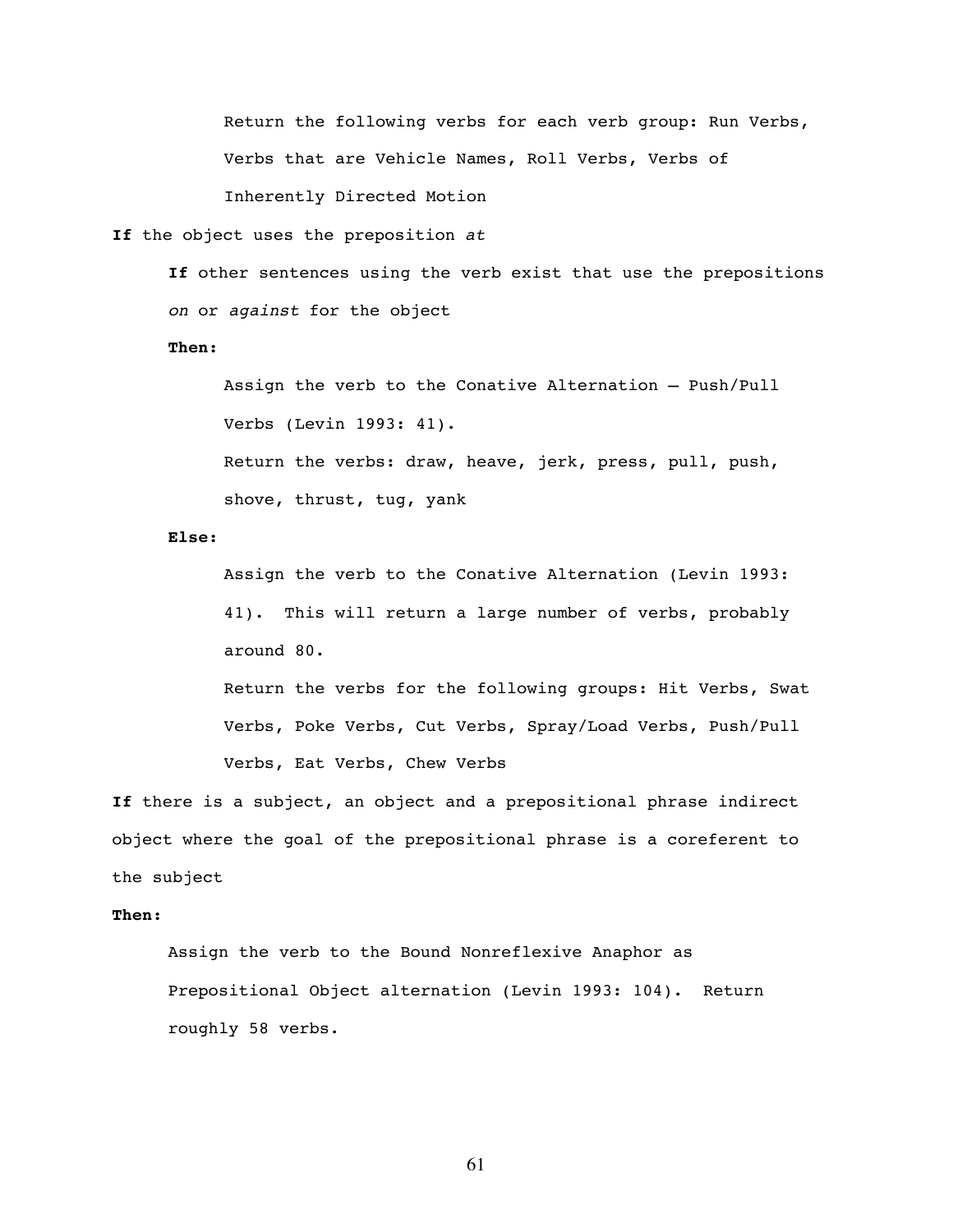Return the verbs for the following groups: Contain Verbs, Brain and Take, Carry Verbs, Push/Pull Verbs, Pour Verbs, Coil Verbs, Spray/Load Verbs

**If** the object is a body part and is owned by the subject

#### **Then:**

Assign the verb to the Inalienably Possessed Body-Part Object (Levin 1993: 107) or Understood Body-Part Object Alternation (Levin 1993: 34). Return a large number of verbs, probably around 80.

Return the verbs for the following groups: Wink Verbs, Crane Verbs, Floss Verbs, Braid Verbs, Hurt Verbs

**If** the indirect object uses the preposition against

**If** other sentences using the verb exist and have an indirect object that uses the preposition with

# **Then:**

Assign the verb to the With/Against Alternation – Alternating Verbs (Levin 1993: 67). Return the verbs: bang, bash, batter, beat, bump, butt, dash, drum, hammer, hit, kick, knock, lash, pound, rap, slap, smack, smash, strike, tamp, tap, thump, thwack, whack

#### **Else**

Assign the verb to the With/Against Alternation (Levin 1993: 67). Return the verbs for the verb groups: Hit Verbs, Throw Verbs, Break Verbs.

If the indirect object uses the preposition with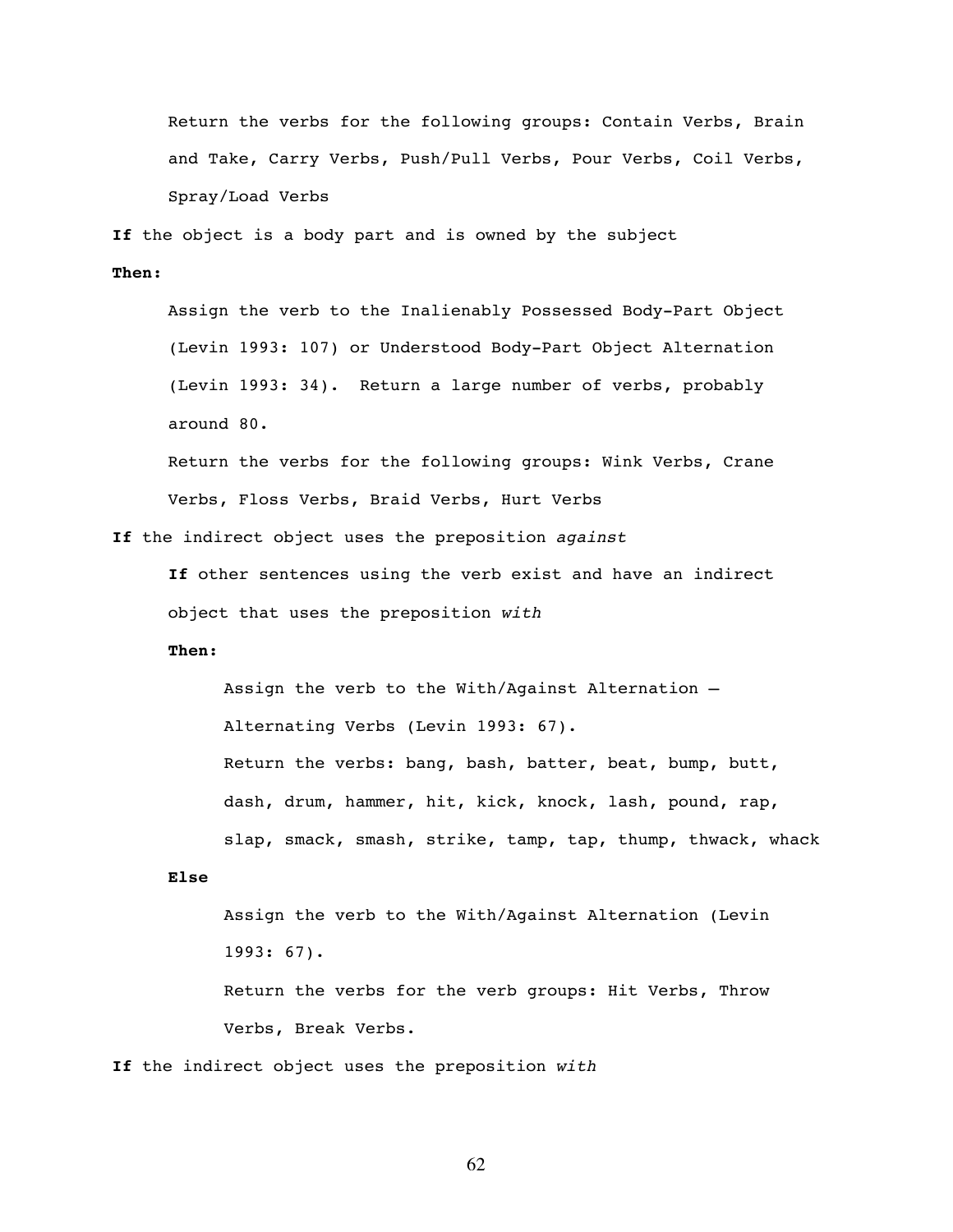**If** no other sentences using the verb exist where the indirect object uses the preposition against

**Then:**

Assign the verb to the With/Against Alternation (Levin 1993: 67). Return the verbs for the verb groups: Hit Verbs, Swat Verbs, Spank Verbs, Poke Verbs

**If** the indirect object is a body part and the object is the owner of that body part

**If** instances of sentences using the verb exist that use a preposition in conjunction with the indirect object

**Then:**

Assign the verb to the Body-Part Possessor Ascension Alternation (Levin 1993: 71). Return the verb groups: Touch Verbs, Verbs of Contact by Impact, Poke Verbs

## **Else**

Assign the verb to the Body-Part Possessor Ascension Alternation (Levin 1993: 71).

Return the verb groups: Touch Verbs, Verbs of Contact by Impact, Poke Verbs, Break Verbs, Verbs of Cutting

**If** the object is unspecified as in the second of the following two sentences:

1. Jill ate the ice cream.

2. Jill ate.

#### **Then:**